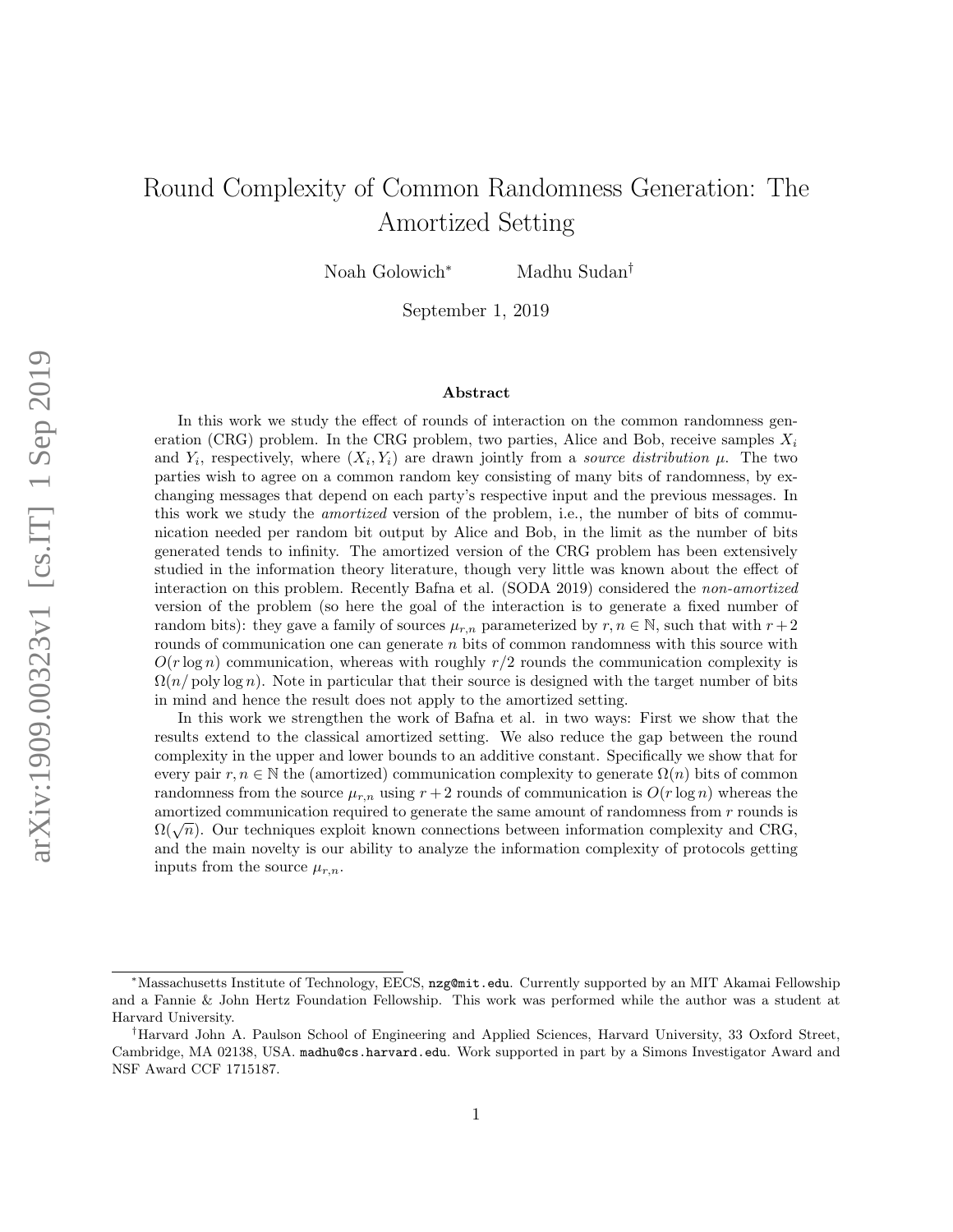$$
X_{1}, X_{2}, \ldots
$$
 
$$
X_{1}, X_{2}, \ldots
$$
 
$$
X_{1}, X_{2}, \ldots
$$
 
$$
X_{2}, X_{3}, \ldots
$$

<span id="page-1-0"></span>Figure 1: Common randomness generation.

### 1 Introduction

In this paper we study the problem of common randomness generation (CRG) and the companion problem of secret key generation (SKG). In each of these problems, there are two parties Alice and Bob, who are given several samples of correlated randomness: Alice is given random variables  $X_1, X_2, \ldots$ , and Bob is given random variables  $Y_1, Y_2, \ldots$ , where the pairs  $(X_i, Y_i)$  are distributed i.i.d. according to some distribution  $\mu$ . In the CRG problem (Figure [1\)](#page-1-0), the goal of Alice and Bob is to agree, with high probability, on some shared key  $K$  of high entropy by communicating as little as possible. In the SKG problem, they have the additional secrecy requirement that an eavesdropper Eve who observes their transcript of communication cannot determine much information on K.

The problems of CRG and SKG were introduced independently by Maurer [\[Mau91,](#page-39-0) [Mau92,](#page-39-1) Mau93 and by Ahlswede and Csiszár [\[AC93,](#page-36-0) [AC98\]](#page-36-1). An important motivation for their work was from cryptography, where the posession of a shared secret key allows parties to securely transmit information using a private-key cryptosystem. Rather than generating private keys based on computational hardness assumptions, as in [\[DH76,](#page-38-0) [RSA78\]](#page-40-0), these works suggested the study of secret key generation from an information-theoretic viewpoint, under information-theoretic assumptions such as access to a correlated source. Subsequently techniques similar to those developed in [\[Mau93,](#page-39-2) [AC93\]](#page-36-0), such as privacy amplification, have been used in work on quantum key agreement [\[BBB](#page-36-2)+92, [HAD](#page-38-1)+95]. Shared common randomness, and the generation thereof, has also found additional applications in identification capacity [\[AD89b,](#page-36-3) [AD89a\]](#page-36-4), communication complexity [\[CGMS17,](#page-37-0) [GKS15,](#page-38-2) [GS17,](#page-38-3) [BGI14\]](#page-37-1), locality-sensitive hashing, [\[GJ18\]](#page-38-4) and coding theory [\[BBT60,](#page-36-5) [CN91\]](#page-37-2).

The initial introduction of CRG and SKG by Maurer, Ahlswede, and Csiszar was in the *amor*tized setting, which has since been studied in many works (such as [\[CN00,](#page-37-3) [CN04,](#page-37-4) [ZC11,](#page-40-1) [Tya13,](#page-40-2) [LCV15,](#page-39-3) [Liu16,](#page-39-4) [LCV17,](#page-39-5) [Ye05,](#page-40-3) [GA10a,](#page-38-5) [GA10b\]](#page-38-6)). In this setting, given a source of correlation  $\mu$ , the goal is to characterize the "achievability region", i.e., those pairs  $(C, L)$  of non-negative real numbers, such that if Alice and Bob receive N i.i.d. copies of the inputs  $(X, Y) \sim \mu$ , by communicating roughly  $C \cdot N$  bits, they can generate nearly  $L \cdot N$  bits of common randomness (or secret key) with probability approaching 1 as  $N \to \infty$ ; a formal definition is presented in Definitions [2.1](#page-5-0) and [2.2.](#page-6-0)

In the theoretical computer science community the *non-amortized setting* of CRG has also been extensively studied. In this setting, Alice and Bob still receive some number  $N$  of i.i.d. samples from the source  $\mu$ , but the communication and key length do not have to grow linearly with the number of samples, and the probability of agreeing on a key need not approach 1. This problem was first studied in its zero-communication variant, where it is also known as *non-interactive correlation*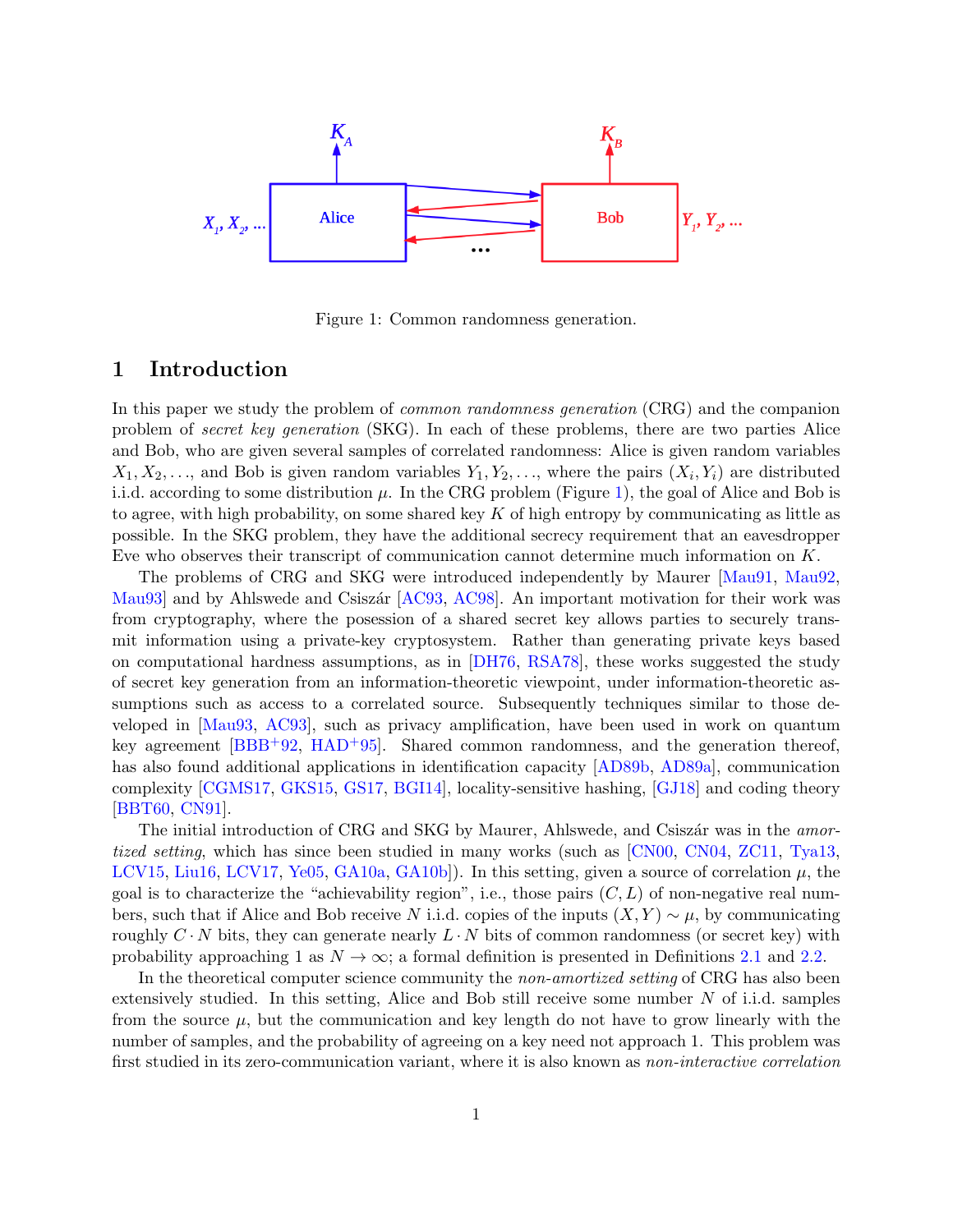distillation, and in the setting where Alice and Bob wish only to agree on a single bit, by Gacs and Körner  $\left[\frac{G}{X73}\right]$  and Witsenhausen  $\left[\frac{W}{75}\right]$ , as well as later works  $\left[\frac{MO05}{MO06},\frac{MOR^{+}06}{OM}\right]$  $\left[\frac{MO05}{MO06},\frac{MOR^{+}06}{OM}\right]$  $\left[\frac{MO05}{MO06},\frac{MOR^{+}06}{OM}\right]$ . Bogdanov and Mossel [\[BM11\]](#page-37-5) and Chan et al. [\[CMN14\]](#page-37-6) study the version where Alice and Bob wish to agree on many bits, again in the zero-communication setting. Finally, several more recent works [\[CGMS17,](#page-37-0) [GR16,](#page-38-8) [GJ18\]](#page-38-4) have studied the non-amortized version of CRG where communication is allowed. These latter works generally study relatively simple sources, such as the bivariate Gaussian source (BGS) and the binary symmetric source (BSS).  $\frac{1}{1}$  $\frac{1}{1}$  $\frac{1}{1}$ 

#### <span id="page-2-0"></span>1.1 Overview of main results: does interaction help?

Despite the large amount of work on CRG and SKG in the last several decades, until recently, very little was known about the role of interaction in these problems. While initial work in the area [\[AC93,](#page-36-0) [AC98\]](#page-36-1) studied only 1-round and 2-round protocols, recent works [\[LCV15,](#page-39-3) [Liu16,](#page-39-4) [LCV17\]](#page-39-5) have generalized those initial results to multi-round protocols; however, until our work, it was not known in the amortized setting if increasing the number of rounds of some r-round protocol can actually allow the parties to communicate less (and generate random keys of the same length).

This question of whether Alice and Bob can reduce the communication cost of their protocol at the expense of increasing the number of rounds is central to our work. Curiously, for the amortized setting, the answer to this question is negative in several cases: for instance, when  $(X, Y)$  is distributed according to the binary symmetric source (BSS) or the bivariate Gaussian source (BGS), Liu et al. [\[LCV17\]](#page-39-5) and Tyagi [\[Tya13\]](#page-40-2) showed that increasing the number of rounds does not help to reduce communication cost. In terms of separation results, Tyagi [\[Tya13\]](#page-40-2) presented a source on a ternary alphabet for which a 1-round protocol has smaller communication cost than any 2-round protocol by a constant factor, and this is the only known round-based separation in the amortized setting.

Orlitsky  $[Orl90, Orl91]$  $[Orl90, Orl91]$  studied a slightly different version of CRG in which the key K is required to be equal to Alice's input  $X$ ; thus the problem becomes that of Bob learning Alice's input. Orlitsky showed (in the non-amortized case) that 2-round protocols can require exponentially less communication than 1-round protocols. However, for any  $r > 2$ , he showed that r-round protocols can save on communication cost over 2-round protocols by at most a factor of 4. This version of the problem was also studied in the amortized case by Ma and Ishwar [\[MI08\]](#page-39-8), who showed that interaction does not help at all; in fact, the 1-round protocol that achieves minimum communication cost is simply given by Slepian-Wolf coding [\[CT12\]](#page-38-9).

The most relevant work is that of Bafna et al. [\[BGGS18\]](#page-37-7), who showed the following in the non-amortized setting (see [\[BGGS18,](#page-37-7) Theorems 1.1 & 1.2]): for any fixed r, there are sufficiently large *n* such that for some source  $\mu = \mu_{r,n}$ , we have:

- Alice and Bob can generate secret keys of length n with  $r + 2$  rounds of communication and  $O(\log n)$  communication cost;
- When restricted to  $|(r + 1)/2|$  rounds, any protocol which generates common random keys of length *n* must have communication cost  $n/\log^{\omega(1)} n$ .

<sup>&</sup>lt;sup>1</sup>For a parameter  $p \in [0, 1]$ , the *binary symmetric source* BSS<sub>p</sub> is the one where X, Y are bits that are each uniformly distributed in  $\{0,1\}$  and such that  $\mathbb{P}_{\text{BSS}_p}[X \neq Y] = p$ . For  $\rho \in [-1,1]$ , the bivariate Gaussian source  $\text{BGS}_\rho$ is the one where  $X, Y \in \mathbb{R}$  are individually distributed as standard Gaussians and that  $\mathbb{E}_{\text{BGS}_{\rho}}[XY] = \rho$ .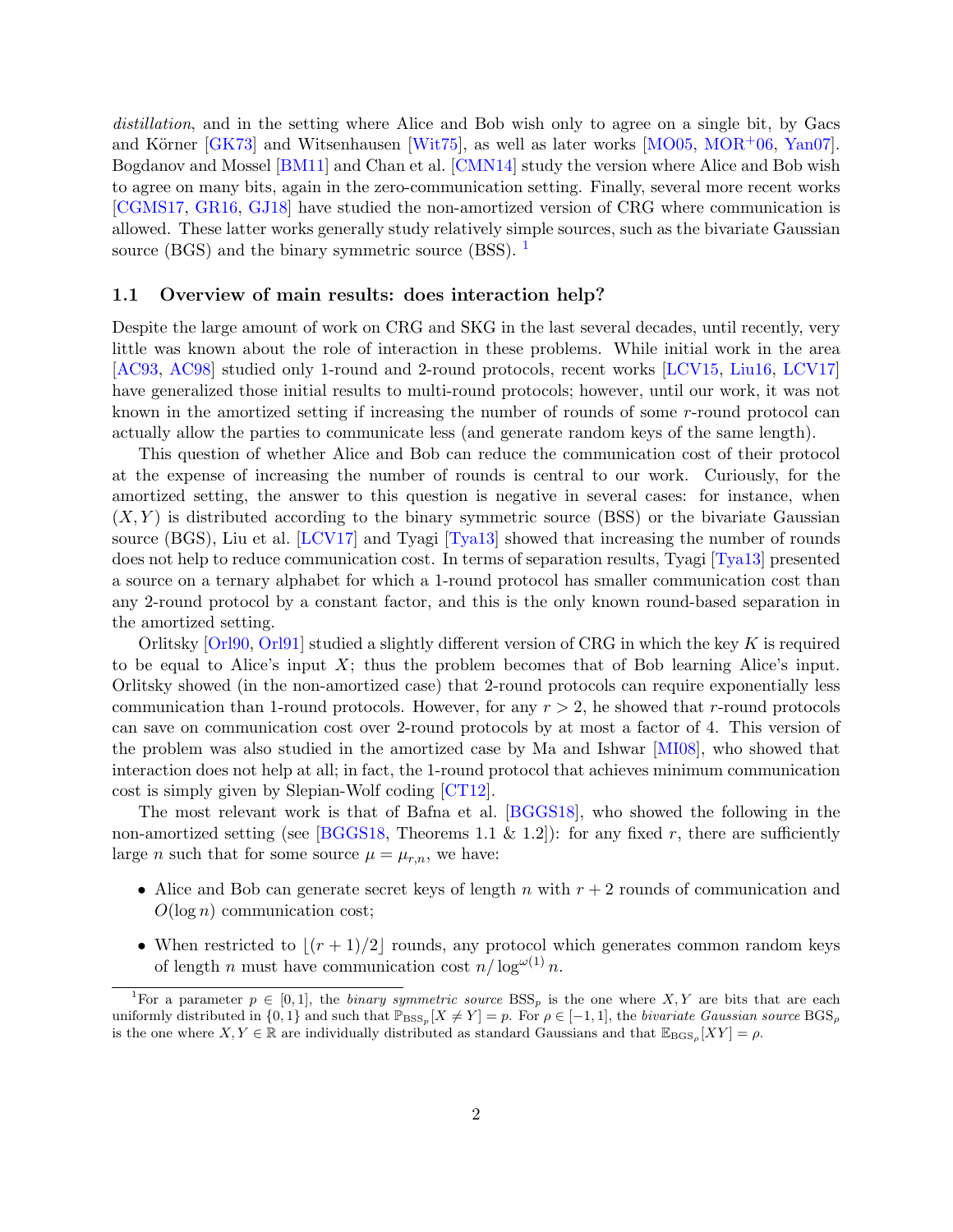Notice that the above result is not tight in the dependence on the number of rounds; a tight result (up to polylogarithmic factors) would state that any  $(r + 1)$ -round protocol must have communication cost  $n/\log^{\omega(1)} n$ . More significantly, the result does not establish any separation in the amortized setting, which is the main target of this paper.

Our results Our main result is an extension of the above results of Bafna et al. [\[BGGS18\]](#page-37-7) to the amortized setting. Along the way we also get a nearly tight dependence on the number of rounds (losing a quadratic factor in communication cost and a single additional round of communication). In particular, we show:

- For the source  $\mu = \mu_{r,n}$  mentioned above, any protocol with at most r rounds and which generates common random keys of length *n* must have communication cost at least  $\sqrt{n}/\log^{\omega(1)} n$ . (See Theorem [2.2](#page-8-0) for a formal statement.)
- Moreover, an identical rounds-communication tradeoff holds for the amortized case. (See Theorem [2.3.](#page-8-1))

We emphasize that the second result above gives the first rounds-communication tradeoff for the amortized case (apart from the constant-factor separation between 1-round and 2-round protocols given by Tyagi [\[Tya13\]](#page-40-2)).

**Technical Challenge** At a very high level the source in [\[BGGS18\]](#page-37-7) is built around the concept of "pointer-chasing problems" that are well-known to lead to separations in round-complexity [\[NW93,](#page-39-9) [DGS84,](#page-38-10) [PS82\]](#page-40-8). The main contribution in their work is to show how the hardness of pointer chasing (or a variation they consider) translates to the hardness of generating common randomness in their source.

Getting an amortized lower bound turns out to be significantly more challenging. For one thing we can no longer build a source that is crafted around a targeted length of the common random string. Indeed this ability allows Bafna et al. [\[BGGS18\]](#page-37-7) to focus on the case where the two players get a single copy of the randomness  $(X, Y) \sim \mu$ , and the core of their negative result is showing that  $r/2$  rounds of communication are insufficient to generate any non-trivial randomness from this single copy ("non-trivial" meaning more than the number of bits communicated). In the amortized case such results are not possible: if there is a protocol with small communication and many rounds getting some amount of randomness, then we can simulate the protocol with large communication in two rounds, and then (here using the ability to amortize) we can scale back the communuication and generate proportionately less, but non-trivial amounts of randomness. Thus no matter how small the amortized communication budget is, it is always possible to get some non-trivial amounts of randomness. So our lower bounds really need to address a "direct product" version of the pointer chasing question.

Indeed, the idea of our proof is to "reduce to the non-amortized case" by using similar types of techniques that have been applied to show direct sum and direct product results for the communication complexity of functions [\[CSWY01,](#page-38-11) [JRS03,](#page-39-10) [HJMR07,](#page-38-12) [BBCR13,](#page-36-6) [JPY12,](#page-39-11) [BR11,](#page-37-8) [BRWY13\]](#page-37-9). However, the task of CRG is "more flexible" than that of computing a function as there is no prescribed output for given inputs, so implementing this reduction is nontrivial. Roughly, our results have to analyze notions such as the internal and external information complexity of all bounded round protocols (and show that these are close) whereas most of the previous use in communication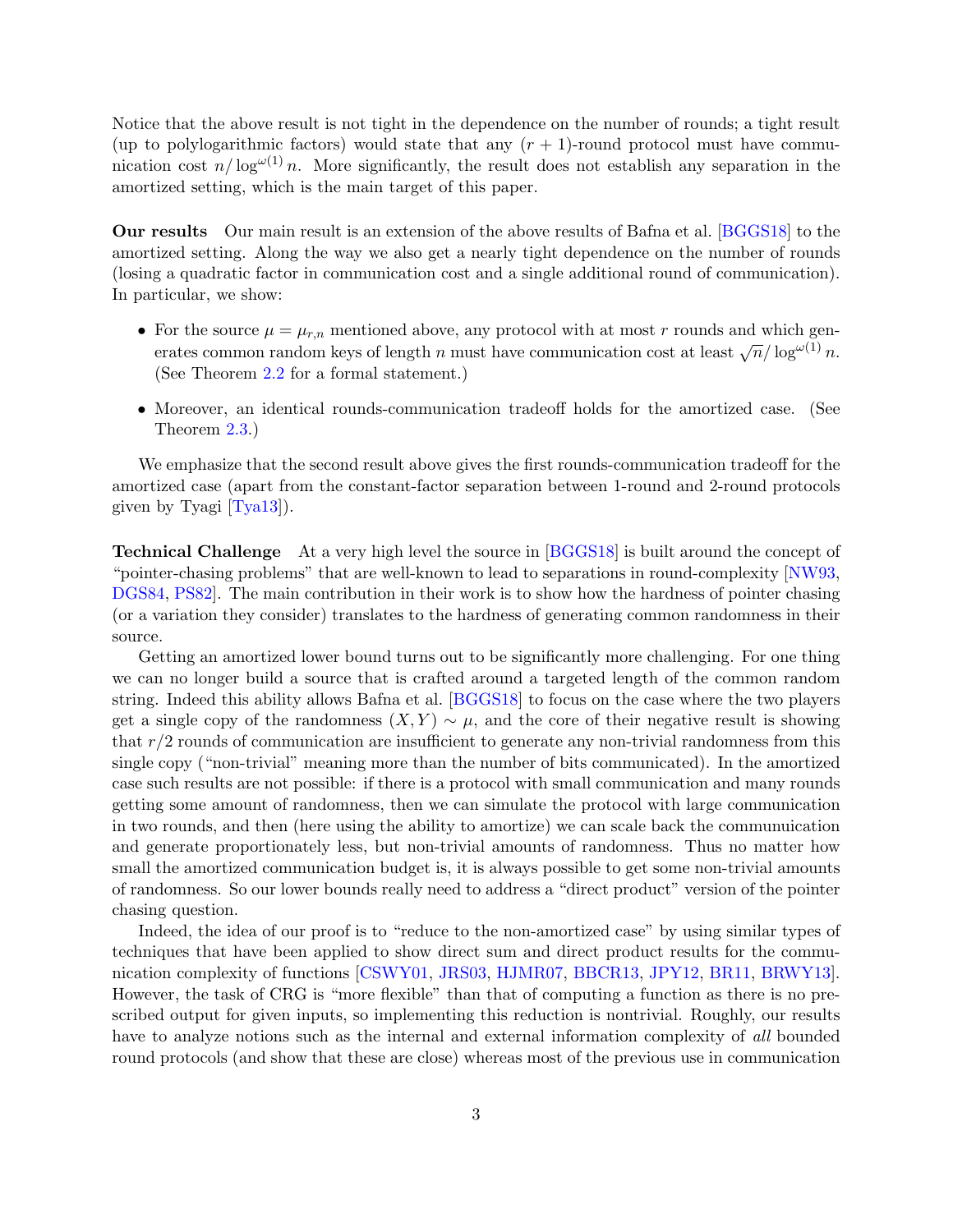complexity lower bounds only needed to work with protocols that computed a specific function. We go into further details on this in Section [2.6](#page-9-0) after we get more specific about the sources we consider and the kind of results we seek.

Organization of this paper In Section [2](#page-4-0) we formally introduce the problems of CRG and SKG (in both the non-amortized and amortized settings) and state our main results. Section [3](#page-10-0) presents the proof of our main results in the non-amortized setting, and Sections [4](#page-17-0) and [5](#page-27-0) present the proof of our main results in the amortized setting. Section [6](#page-32-0) collects several basic information theoretical lemmas used throughout the paper.

### <span id="page-4-0"></span>2 Background and Overview of Main Results

### 2.1 Notation

We first describe some of the basic notational conventions we use throughout the paper. We use capital script font, such as  $S, \mathcal{X}, \mathcal{Y},$  to denote sets, and capital letters, such as  $X, Y, Z$ , to denote random variables. We typically use the letters  $\mu, \nu, D$  to denote distributions.  $S_n$  denotes the set of all permutations on  $[n]$ .

**Basic probability** If  $\mathcal{E} \subset \mathcal{X}$  is some event, then we will write  $\mathbb{1}[X \in \mathcal{E}]$  to denote the random variable that is 1 if  $X \in \mathcal{E}$ , and 0 otherwise. We will slightly abuse notation, e.g., if  $(X, Y) \sim \nu$  then  $\mathbb{1}[X = Y]$  is 1 when  $X = Y$  and 0 otherwise. If  $f : \mathcal{X} \to \mathbb{R}$ , then  $\mathbb{E}_{\mu}[f(X)]$  denotes the expectation of  $f(X)$  when X is distributed according to  $\mu$ . For  $\mathcal{E} \subset \mathcal{X}, \mathbb{P}_{\mu}[\mathcal{E}] := \mathbb{E}_{\mu}[\mathbb{1}[X \in \mathcal{E}]]$  is the probability that  $X \in \mathcal{E}$  when  $X \sim \mu$ . We will omit the subscript  $\mu$  if the distribution is obvious. This notation extends naturally to conditional expectations.

**Total variation distance & KL divergence** For random variables  $X, Y$  distributed according to  $\mu, \nu$ , respectively, on a finite set  $\mathcal{X}, \Delta(\mu, \nu) := \frac{1}{2} \sum_{x \in \mathcal{X}} |\mathbb{P}_{\mu}[X=x] - \mathbb{P}_{\nu}[Y=x]|$  denotes the total variational distance between X and Y. For distributions  $\mu$  and  $\nu$  supported on a set X, the KL divergence between  $\mu, \nu$ , denoted KL( $\mu||\nu$ ), is given by, for  $X \sim \mu, Y \sim \nu$ , KL( $\mu||\nu$ ) :=  $\sum_{x \in \mathcal{X}} \mathbb{P}[X = x] \cdot \log \left( \frac{\mathbb{P}[X = x]}{\mathbb{P}[Y = x]} \right)$  $\frac{\mathbb{P}[X=x]}{\mathbb{P}[Y=x]}$ . We will often abuse notation when denoting KL divergences or total variation distances: for  $X \sim \mu$ ,  $Y \sim \nu$  supported on a set X, we will write  $\Delta(X, Y) = \Delta(\mu, \nu)$  and  $\text{KL}(X||Y) = \text{KL}(\mu||\nu).$ 

**Information theory** If  $X \sim \mu$ , then the *entropy* of X is given by  $H_{\mu}(X) = H(X)$ 

 $\mathbb{E}_{x\sim\mu}[\log(1/\mathbb{P}_{\mu}[X=x])].$  Now suppose  $(X,Y)$  are random variables with  $X \in \mathcal{X}, Y \in \mathcal{Y}$  jointly distributed according to some distribution  $\nu$ . Letting  $X_y$  denote the random variable distributed as X, conditioned on  $Y = y$ , then  $H(X|Y = y) := H(X_y)$ . Then the conditional entropy  $H_{\mu}(X|Y) = H(X|Y)$  is given by  $H(X|Y) =: \mathbb{E}_{y \sim \nu}[H(X|Y=y)].$  The mutual information is given by  $I_{\mu}(X;Y) = I(X;Y) := H(X) - H(X|Y)$ ; it is well-known that  $I(X;Y) = H(Y) - H(Y|X)$ . If  $(X, Y, Z)$  are jointly distributed according to some distribution, then the *conditional mutual information*  $I(X; Y|Z)$  is given by  $I(X; Y|Z) := H(X|Z) - H(X|Y, Z)$ .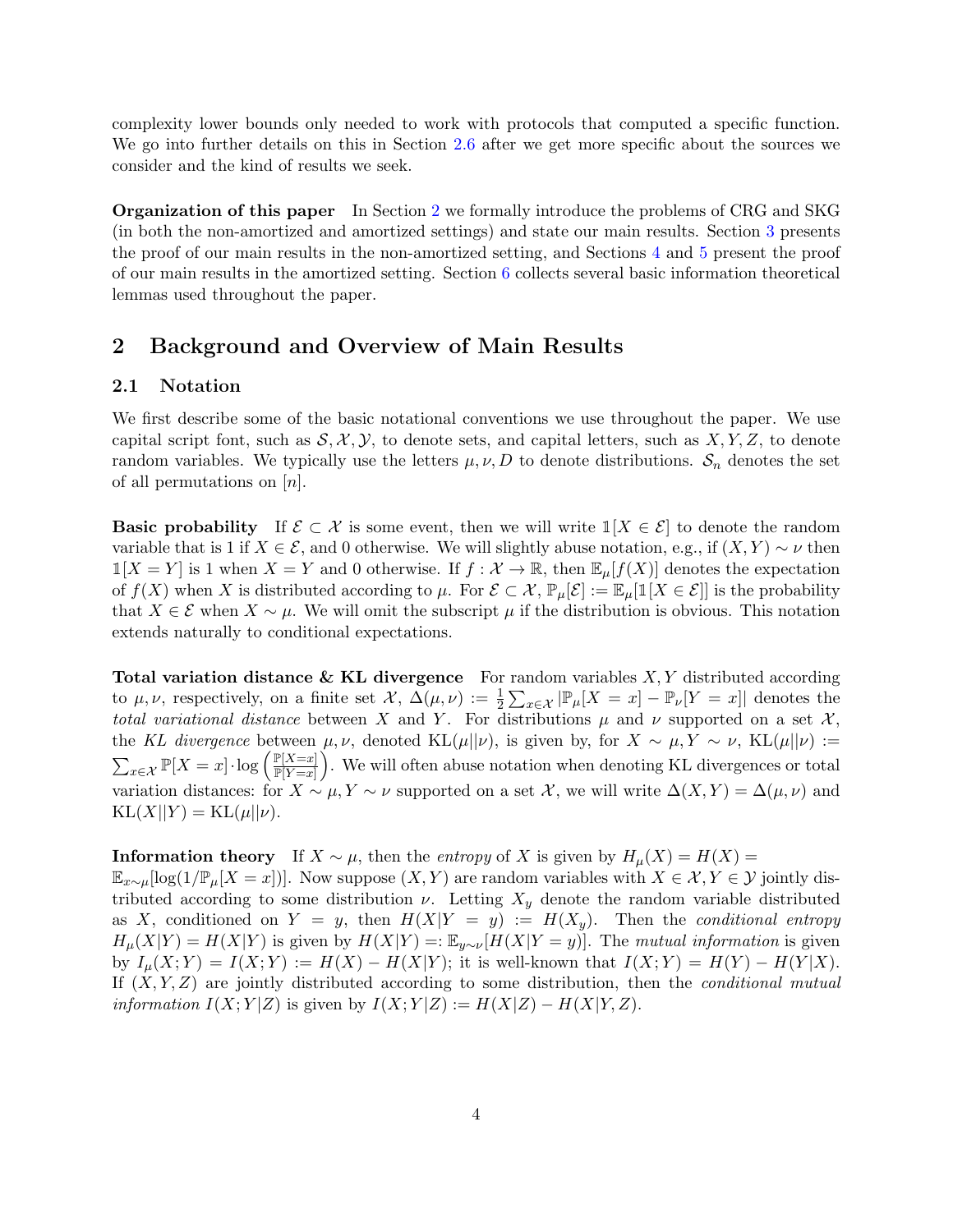Multiple random variables For random variables  $(X, Y) \sim \mu$  distributed jointly, we will often use  $XY \in \mathcal{X} \times \mathcal{Y}$  to denote the pair. The marginals  $X \sim \mu_X, Y \sim \mu_Y$  are the distributions on X and Y, respectively, given by  $\mathbb{P}_{X\sim\mu_X}[X=x] := \mathbb{P}_{XY\sim\mu}[X=x]$ , and similarly for  $\mu_Y$ . Then  $X \otimes Y \in \mathcal{X} \times \mathcal{Y}$  denotes the random variable distributed according to the product of the marginals  $\mu_X \otimes \mu_Y$ . For a sequence of random variables  $X_1, X_2, \ldots, X_i, \ldots$ , for any  $j \geq 1$ , we let  $X^j$  denote the tuple  $(X_1, \ldots, X_j)$ , and for  $1 \leq j \leq j'$ , let  $X_j^{j'}$  $j \atop j$  denote the tuple  $(X_j, X_{j+1}, \ldots, X_{j'})$ . Two common usages of this notation are as follows: (1) for  $N \in \mathbb{N}$ , and a distribution  $Z \sim \mu$ , the random variable distributed according to N i.i.d. copies of  $\mu$  is denoted as  $Z^N = (Z_1, \ldots, Z_N) \sim \mu^{\otimes N}$ ; (2) if  $\Pi_1, \ldots, \Pi_t$  denote the first t messages in a communication protocol (see Section [2.2\)](#page-5-1), then  $\Pi^t = (\Pi_1, \Pi_2, \ldots, \Pi_t).$ 

### <span id="page-5-1"></span>2.2 Communication protocols

We follow the standard setup of interactive communication protocols [\[Yao79\]](#page-40-9), and mostly follow the notational conventions of [\[BBCR13,](#page-36-6) [BR11\]](#page-37-8). There are finite sets  $\mathcal{X}, \mathcal{Y}$ , and parties Alice and Bob, who receive inputs  $X \in \mathcal{X}, Y \in \mathcal{Y}$ , respectively. Depending on the setting, Alice and Bob may additionally have access to private coins  $R_A$ ,  $R_B$ , respectively, and public coins  $R_{\text{Pub}}$ . Formally,  $R_{\rm A}, R_{\rm B}, R_{\rm Pub}$  may be interpreted as infinite strings of independently and uniformly distributed random bits.

An *interactive r-round protocol*  $\Pi$  consists of a sequence of r messages,  $\Pi_1, \ldots, \Pi_r \in \{0,1\}^*$ that Alice and Bob alternatively send to each other, with Alice sending the first message  $\Pi_1$ . The messages  $\Pi_1, \ldots, \Pi_r$  are also referred to as the *rounds* of the protocol, and each message is a deterministic function of the previous messages, one party's input, and any randomness (public and/or private) available to that party. For  $1 \leq t \leq r$  with t odd, we will write Alice's message  $\Pi_t$  as  $\Pi_t = \Pi_t(X, R_A, R_{\text{Pub}}, \Pi^{t-1})$  if the protocol can use public and private coins (with obvious modifications if public and/or private coins are not available), and for t even, Bob's message  $\Pi_t$  as  $\Pi_t = \Pi_t(Y, R_B, R_{\text{Pub}}, \Pi^{t-1})$ . The communication cost of  $\Pi$ , denoted by CC( $\Pi$ ), is the maximum of  $\sum_{t=1}^r |\Pi_t|$ , taken over all inputs  $X \in \mathcal{X}, Y \in \mathcal{Y}$ , and all settings of the random coins  $R_A, R_B, R_{\text{Pub}}$ (if applicable). The tuple consisting of all the messages, i.e.,  $\Pi^r = (\Pi_1, \ldots, \Pi_r)$ , is referred to as the transcript of the protocol Π.

### 2.3 Rate regions for amortized CRG & SKG

Recall that in amortized CRG, Alice and Bob receive some large number N of copies  $(X, Y)$  from the source, are allowed to communicate some number of bits that grows linearly with  $N$ , and must agree upon a key whose entropy grows linearly with N with probability tending to 1 as  $N \to \infty$ . The word "amortized" refers to the fact that the communication and key entropy both grow linearly with N. The parties may use private but not public coins (as with access to public randomness, there would be no need to generate a shared random string). Definition [2.1](#page-5-0) below follows the exposition of Liu et al. [\[LCV17\]](#page-39-5).

<span id="page-5-0"></span>**Definition 2.1** (Amortized common randomness generation  $(CRG)$ ). A tuple  $(C, L)$  is r-achievable for CRG for a source distribution  $(X, Y) \sim \nu$  if for every  $N \in \mathbb{N}$ , there is some  $\epsilon_N$  with  $\epsilon_N \to 0$  as

<sup>&</sup>lt;sup>2</sup>It is required that for each t and each instiantion of  $\Pi^{t-1}$ , the set of possible values of  $\Pi_t$  (over all possible instantiaions of  $X, Y, R_A, R_B, R_{\text{Pub}}$  must be prefix-free. This technical detail, which is introduced so that each party knows when to "start speaking" when the other finishes, will not be important for us.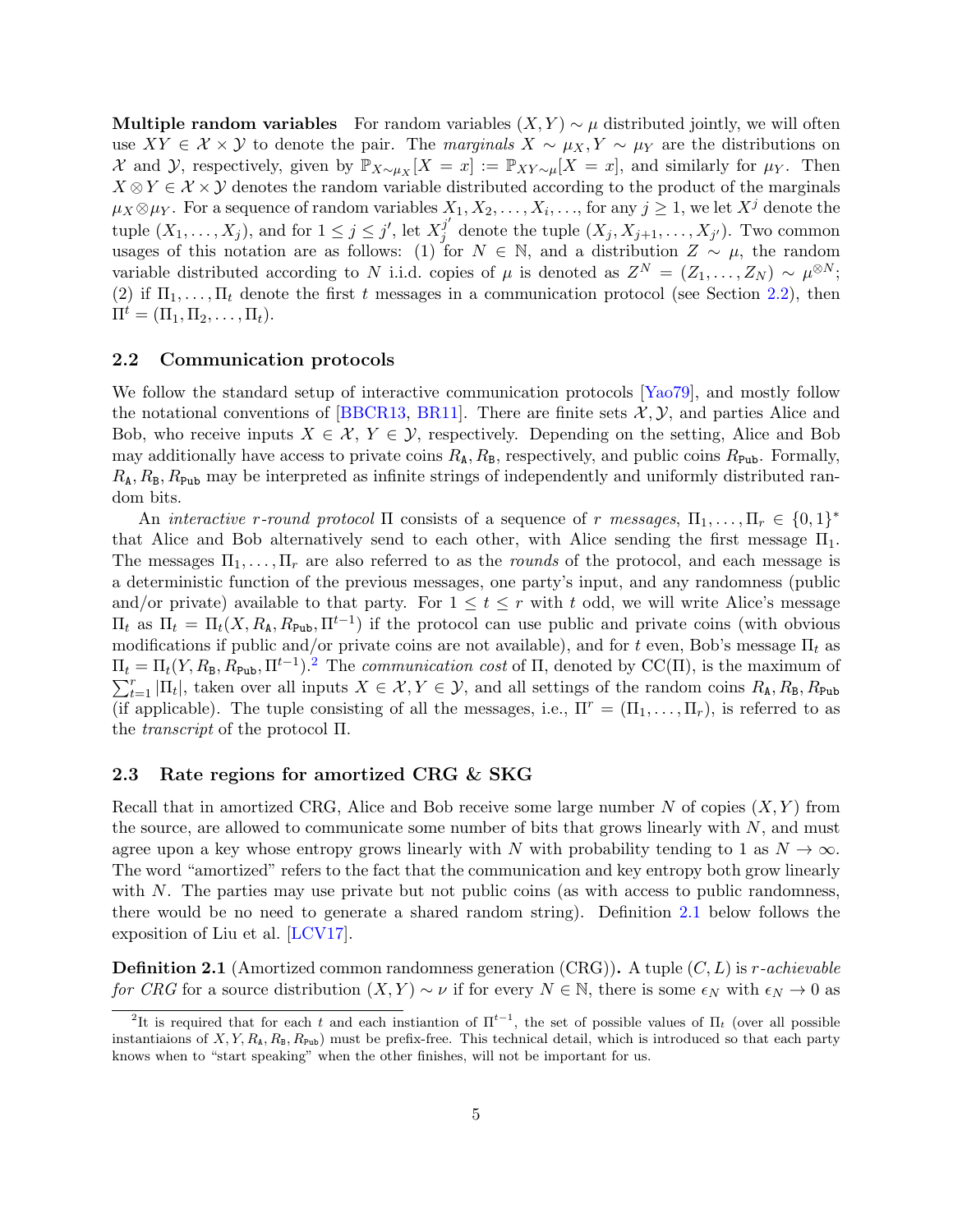$N \to \infty$ , a key set  $\mathcal{K}_N$ , and a private-coin protocol  $\Pi = \Pi(N)$  that takes as input  $(X^N, Y^N) \sim \nu^{\otimes N}$ , such that if  $\Pi(N)_t \in \{0,1\}^*$  denotes the message sent in the t-th round of  $\Pi(N)$ ,  $1 \le t \le r$ , and  $K_{\mathbf{A}} = K_{\mathbf{A}}(N), K_{\mathbf{B}} = K_{\mathbf{B}}(N) \in \mathcal{K}_N$  denote the output keys of Alice and Bob for the protocol  $\Pi(N)$ , then:

- 1.  $\limsup_{N\to\infty}\frac{1}{N}$  $\frac{1}{N} \cdot CC(\Pi(N)) \leq C.$
- 2.  $\liminf_{N\to\infty}\frac{1}{N}$  $\frac{1}{N}\log|{\cal K}_N|\geq L.$
- 3. Letting  $K_N$  be the random variable that is uniformly distributed on  $\mathcal{K}_N$ , then

$$
\Delta((K_{\mathbf{A}}(N)K_{\mathbf{B}}(N)), (K_{N}K_{N})) \leq \epsilon_{N}.
$$

In particular, there exists a coupling of  $K_A(N)K_B(N)$  with  $K_NK_N$  such that  $\mathbb{P}[K_A(N) =$  $K_{\mathbb{B}}(N) = K_N \geq 1 - \epsilon_N \to 1$  as  $N \to \infty$ . (To be clear,  $K_N K_N$  denotes the tuple  $(K_N, K_N)$ ) which is distributed uniformly on the set  $\{(k, k) : k \in \mathcal{K}_N\}$ .

We denote the subset of pairs  $(C, L) \subset \mathbb{R}^2_{\geq 0}$  that are r-achievable from the source  $(X, Y) \sim \nu$  by  $\mathcal{T}_r(X, Y)$ ; this set  $\mathcal{T}_r(X, Y)$  is known as the *achievable rate region for r-round CRG* (or simply *rate* region, with r and the task of CRG implicit) for the source  $\mu$ .

To interpret Definition [2.1,](#page-5-0) notice that C denotes the communication of the protocols  $\Pi = \Pi(N)$ , whereas L (approximately) gives the entropy of the key produced.

Corresponding to Definition [2.1](#page-5-0) for CRG we have the following Definition [2.2](#page-6-0) for SKG in the amortized setting:

<span id="page-6-0"></span>**Definition 2.2** (Amortized SKG). A tuple  $(C, L)$  is r-achievable for SKG for a distribution  $\nu$  if there is some choice of a sequence  $\epsilon_N \to 0$  such that the following holds: for each  $N \in \mathbb{N}$  there is some choice of private coin protocol<sup>[3](#page-0-0)</sup>  $\Pi = \Pi(N)$  such that, first, items 1 and 2 of Definition [2.1](#page-5-0) are satisfied for these  $\epsilon_N$ ,  $\Pi(N)$ , N, and, second,

<span id="page-6-1"></span>
$$
\Delta(K_{\mathbf{A}}(N)K_{\mathbf{B}}(N)\Pi(N)^{r}, K_{N}K_{N} \otimes \Pi(N)^{r}) \le \epsilon_{N}.
$$
\n(1)

As in Definition [2.1,](#page-5-0)  $K_N$  denotes the random variable that is uniform on on  $K_N$ ; notice that [\(1\)](#page-6-1) above implies item 3 of Definition [2.1.](#page-5-0)

We denote the set of pairs  $(C, L)$  that are r-achievable for SKG from  $\nu$  by  $\mathcal{S}_r(X, Y)$ .

It is clear from the definition that r-achievability for SKG is a stronger requirement than  $r$ achievability for CRG; that is, for every source  $(X, Y) \sim \nu$ , we have  $\mathcal{S}_r(X, Y) \subset \mathcal{T}_r(X, Y)$ . It is also well-known [\[LCV17,](#page-39-5) [Han03\]](#page-38-13) that both  $\mathcal{T}_r(X,Y)$  and  $\mathcal{S}_r(X,Y)$  are closed subsets of  $\mathbb{R}^2$ .

### 2.4 Non-Amortized Setting

The non-amortized setting is similar to the amortized setting, in that Alice and Bob receive arbitrarily many i.i.d. samples of  $(X, Y) \sim \mu$ , except the entropy of their key and their communication no longer grow linearly with the number of samples. Rather, the keys lie in some fixed set  $K$ , and the goal is to use as little communication (and rounds) as possible to generate a single key uniformly distributed in K. Moreover, whereas the agreement probability  $1 - \epsilon_N$  in the amortized

 ${}^{3}$ As for CRG, the protocol  $\Pi$  cannot use public coins.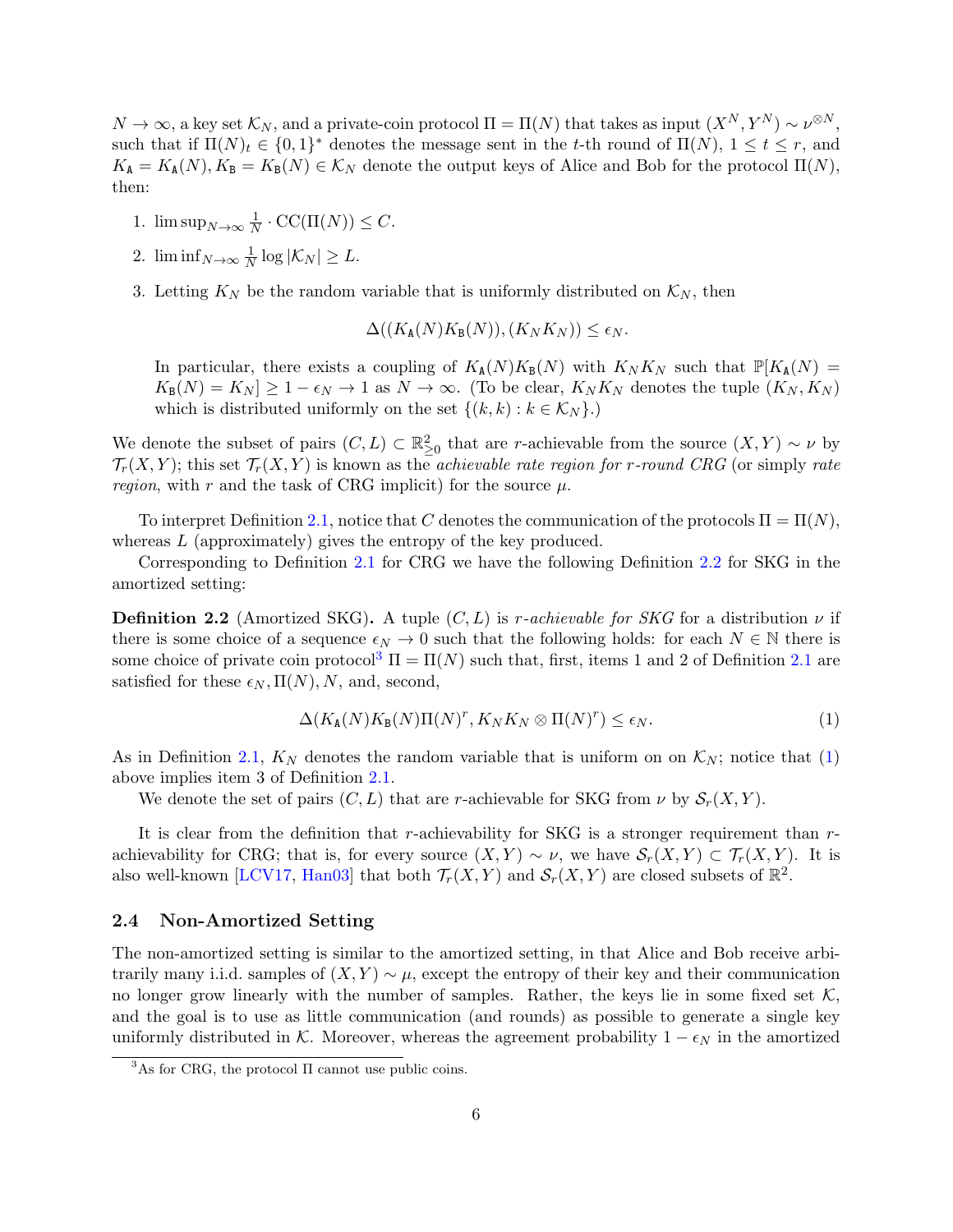case was assumed to approach 1 asymptotically, in the non-amortized case, it is often of interest to study settings in which the parties may disagree with some probability that is bounded away from 0. In fact, this probability of disagreement may be arbitrarily close to 1. The non-amortized setting has recently received much attention among the theoretical computer science community [\[BM11,](#page-37-5) [CGMS17,](#page-37-0) [GR16,](#page-38-8) [GJ18,](#page-38-4) [BGGS18\]](#page-37-7), where it is also known as the agreement distillation problem.

In the below definition we assume that  $(X, Y) \sim \nu$  and  $\nu$  is supported on a set  $\mathcal{X} \times \mathcal{Y}$ .

<span id="page-7-0"></span>**Definition 2.3** (Non-amortized common randomness generation). For  $r, C \in \mathbb{N}$ , and  $L, \epsilon \in \mathbb{R}_{\geq 0}$ , we say that the tuple  $(C, L, \epsilon)$  is r-achievable from the source  $\nu$  (for CRG) if there is some  $N \in \mathbb{N}$ and an r-round protocol  $\Pi$  with private randomness that takes as input  $(X^N, Y^N) \sim \nu^{\otimes N}$ , such that at the end of Π, Alice and Bob output keys  $K_A, K_B \in \mathcal{K}$  given by deterministic functions  $K_{\mathbf{A}} = K_{\mathbf{A}}(X^N, R_{\mathbf{A}}, \Pi^r), K_{\mathbf{B}} = K_{\mathbf{B}}(Y^N, R_{\mathbf{B}}, \Pi^r),$  such that:

- 1.  $CC(\Pi) \leq C$ .
- 2.  $|\mathcal{K}| \geq 2^L$ .
- 3. There is a random variable K uniformly distributed on K such that  $\mathbb{P}_{\nu}[K = K_{\mathbf{A}} = K_{\mathbf{B}}] \geq 1 \epsilon$ .

As in the amortized case, for tuples  $(C, L, \epsilon)$ , observe that C denotes communication and L denotes entropy.

Definition [2.3](#page-7-0) differs slightly from the definition of achievable rates for non-amortized CRG in [\[BM11,](#page-37-5) [CGMS17,](#page-37-0) [GR16,](#page-38-8) [GJ18,](#page-38-4) [BGGS18\]](#page-37-7), which do not limit the size of the key space  $K$ , but rather require a lower bound on the min-entropy of each of  $K_A, K_B$ . We present this latter definition in Appendix [A](#page-34-0) (Definition [A.1\)](#page-35-0) and show that it is essentially equivalent to Definition [2.3.](#page-7-0)

As in the amortized setting, in the non-amortized setting secret key generation is the same as common randomness generation except the key is additionally required to be "almost independent" from the transcript of the protocol:

**Definition 2.4** (Non-amortized secret key generation). For  $r, C \in \mathbb{N}$  and  $L \in \mathbb{R}_{\geq 0}$ ,  $\epsilon, \delta \in [0, 1)$ , we say that the tuple  $(C, L, \epsilon, \delta)$  is r-achievable from the source  $\nu$  (for SKG) if the tuple  $(C, L, \epsilon)$  is r-achievable for CRG from the source  $\nu$ , and if there exists a protocol  $\Pi = (\Pi^1, \dots, \Pi^r)$  achieving the tuple such that

<span id="page-7-1"></span>
$$
I(\Pi^r; K_\mathbf{A} K_\mathbf{B}) \le \delta. \tag{2}
$$

 $\sqrt{\delta/2}$ , by Pinsker's inequality. Notice that condition [\(2\)](#page-7-1) is quite strong: it implies, for instance, that  $\Delta(\Pi^rK_AK_B, \Pi^r\otimes K_AK_B) \leq$ 

#### 2.5 Main Results: Analogue of Pointer-Chasing Separations for CRG & SKG

In this section we present our main results. We first state formally the main result of [\[BGGS18\]](#page-37-7) discussed in Section [1.1,](#page-2-0) which establishes an exponential separation in communication cost between  $|(r + 1)/2|$ -round protocols and  $(r + 2)$ -round protocols in the non-amortized setting:

<span id="page-7-2"></span>**Theorem 2.1** (Thms. 1.1 & 1.2 of [\[BGGS18\]](#page-37-7)). For each  $r \in \mathbb{N}, \epsilon \in [0,1)$ , there exists  $\eta > 0$ ,  $\beta < \infty$ ,  $n_0 \in \mathbb{N}$  such that for any  $n \ge n_0$  and any  $\ell \in \mathbb{N}$ , there is a source  $\mu_{r,n,\ell}$  such that, in the non-amortized setting: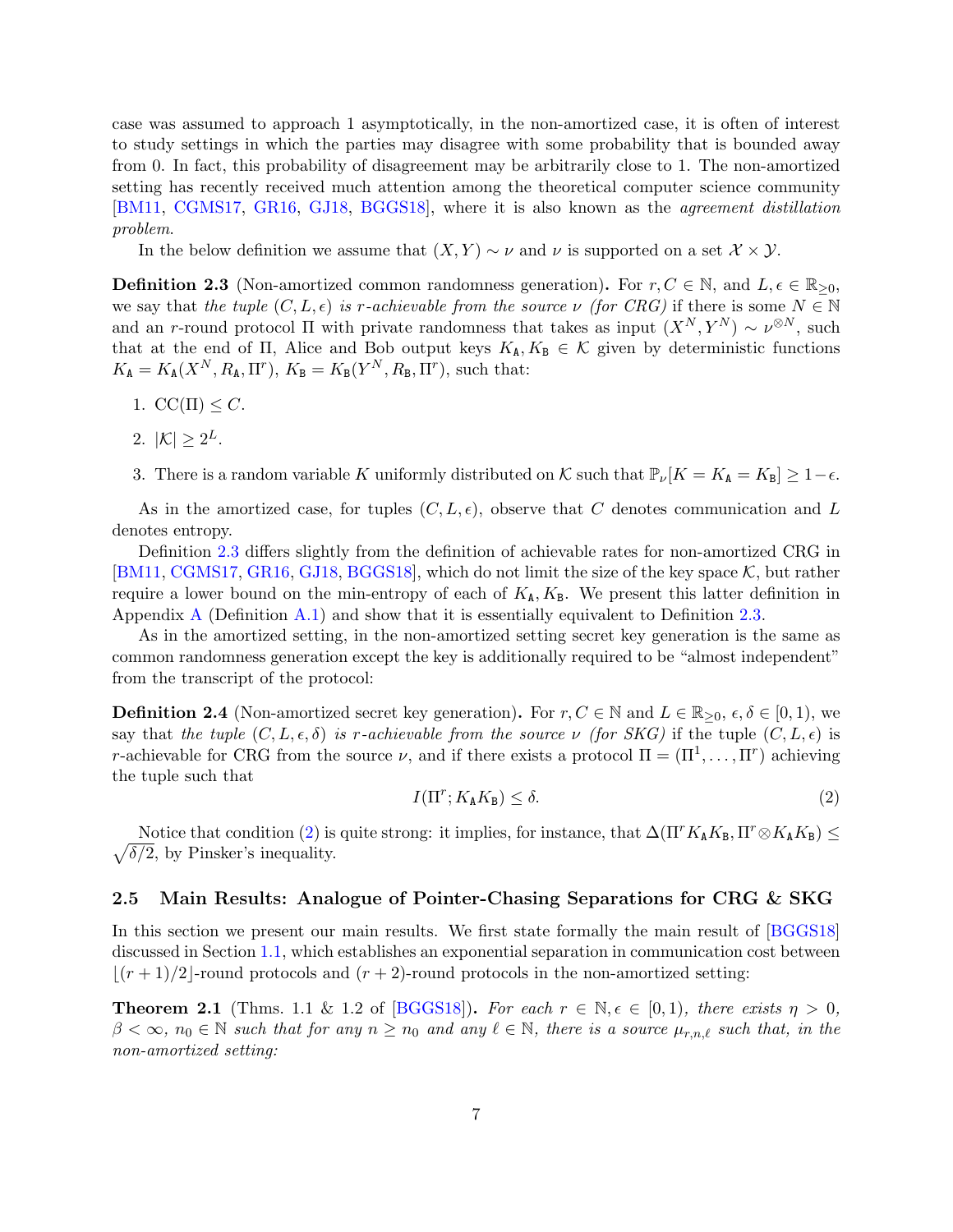- (1) The tuple  $((r + 2)\lceil \log n \rceil, \ell, 0, 0)$  is  $(r + 2)$ -achievable for SKG from  $\mu_{r,n,\ell}$  (and thus  $((r +$  $2\lceil \log n \rceil, \ell, 0$  is  $(r + 2)$ -achievable for CRG).
- (2) For any  $L \in \mathbb{N}$  and  $C \le \min\{\eta L \beta, n/\log^{\beta} n\}$ , the tuple  $(C, L, \epsilon)$  is not  $|(r+1)/2|$ -achievable for CRG (and thus the tuple  $(C, L, \epsilon, \delta)$  is not  $|(r + 1)/2|$ -achievable for all  $\delta \ge 0$ ).

The interpretation of the parameters  $n, \ell$  in Theorem [2.1](#page-7-2) is described in detail in Definition [3.1](#page-10-1) of the source  $\mu_{r,n,\ell}$ . We remark that the proof of item (1) of the theorem is immediate once this definition is made, and so the main content of Theorem [2.1](#page-7-2) is in the second item (i.e., the lower bound).

To aid understanding of Theorem [2.1,](#page-7-2) fix any  $r \in \mathbb{N}, \epsilon \in [0, 1)$ , and consider parameters  $\ell =$  $n \to \infty$ ; the length of Alice's and Bob's inputs under  $\mu_{r,n,n}$  are  $O(n^2)$ . The theorem gives that with only  $O(\log n)$  communication, n bits of entropy can be generated in  $r + 2$  rounds, but if we have only roughly half as many rounds (i.e.,  $\lfloor (r + 1)/2 \rfloor$  rounds) then generating n bits of entropy takes at least  $n$ / poly log n communication, which is exponentially larger than  $\log n$ . It follows that for some r' with  $|(r + 1)/2| \le r' < r + 2$ , the ratio in communication cost between the best r'-round protocol and the best  $(r'+1)$ -round protocol is at least  $n^{1/(1+[(r+1)/2])}/\log^{\omega(1)} n$ . Our first main result improves this ratio to  $n^{1/4}/\log^{\omega(1)} n$  and moreover shows that such an r' lies in  $\{r, r+1\}$ :

<span id="page-8-0"></span>**Theorem 2.2** (Tighter round dependence than Theorem [2.1;](#page-7-2) non-amortized setting). For each  $r \in \mathbb{N}, \epsilon \in [0,1)$ , there exists  $\eta > 0$ ,  $\beta < \infty$ ,  $n_0 \in \mathbb{N}$  such that for any  $n \geq n_0$  and any  $\ell \in \mathbb{N}$ , the source  $\mu_{r,n,\ell}$  of Theorem [2.1](#page-7-2) satisfies:

- (1) The tuple  $((r + 2)\lceil \log n \rceil, \ell, 0, 0)$  is  $(r + 2)$ -achievable for SKG from  $\mu_{r,n,\ell}$  (and thus  $((r +$  $2\lceil \log n \rceil, \ell, 0$  is r-achievable for CRG).
- (2) For any  $L \in \mathbb{N}$ ,  $C \le \min\{\eta L \beta, \sqrt{n}/\log^{\beta} n\}$ , the tuple  $(C, L, \epsilon)$  is not r-achievable for CRG from  $\mu_{r,n,\ell}$  (and thus for any  $\delta \geq 0$ , the tuple  $(C, L, \epsilon, \delta)$  is not r-achievable for SKG).

Our second main result provides an exact analogue of Theorems [2.1](#page-7-2) and [2.2](#page-8-0) for the amortized setting:

<span id="page-8-1"></span>**Theorem 2.3** (Amortized setting). For each  $r \in \mathbb{N}, \gamma \in (0,1)$ , there is a constant  $c_0 > 0$  such that for  $n \geq c_0$ , the source  $\mu_{r,n,\ell}$  of Theorem [2.1](#page-7-2) satisfies:

- (1) The tuple  $((r+2)\lceil \log n \rceil, \ell)$  is  $(r+2)$ -achievable for SKG (and thus CRG) from  $\mu_{r,n,\ell}$ .
- (2) Set  $\ell = n$ . For any  $C, L \in \mathbb{R}$  with  $C \leq n/\log^{c_0} n$  and  $L > \gamma \ell = \gamma n$ , the tuple  $(C, L)$  is not  $\lfloor (r + 1)/2 \rfloor$ -achievable for CRG (and thus for SKG) from  $\mu_{r,n,n}$ .
- (3) Again set  $\ell = n$ . For any  $C, L \in \mathbb{R}$  with  $C \leq \sqrt{n}/\log^{c_0} n$  and  $L > \gamma n$ , the tuple  $(C, L)$  is not r-achievable for CRG (and thus for SKG) from  $\mu_{r,n,n}$ .

Notice that parts (2) and (3) of Theorem [2.3](#page-8-1) only provide a lower bound on the communication rate C for protocols when the entropy rate L is at least a constant factor times n. The problem of determining such a result for L that grow sublinearly with  $n$ , or even those L that do not grow at all (such as  $L = o_n(1)$ ) remains open. Such a problem boils down to showing a rounds-communication tradeoff for the r-round common random bits per interaction bit (CBIB) of the source  $\mu_{r,n,\ell}$ , or equivalently, for the r-round strong data processing constant (SDPC) [\[LCV17\]](#page-39-5); see Problem [4.7.](#page-26-0) As we discuss in Section [4.4,](#page-25-0) this problem seems to be quite difficult as a proof of it would immediately imply Theorem [2.3.](#page-8-1)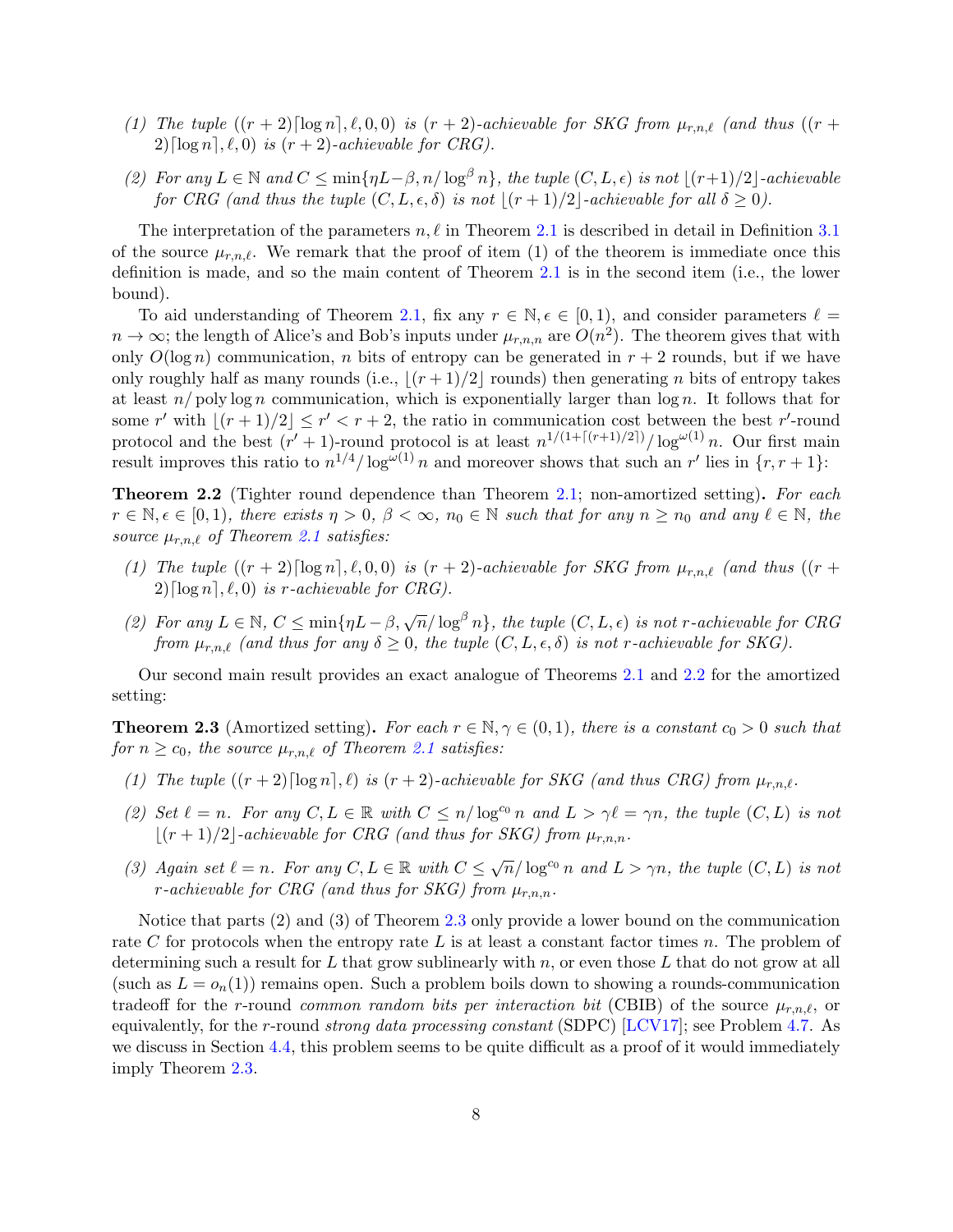### <span id="page-9-0"></span>2.6 Discussion and overview of proof of Theorems [2.2](#page-8-0) & [2.3](#page-8-1)

The source  $\mu_{r,n,\ell}$  referred to in Theorems [2.1,](#page-7-2) [2.2](#page-8-0) and [2.3](#page-8-1) is a variant of the well-known *pointer* chasing distribution from communication complexity [\[NW93,](#page-39-9) [DGS84,](#page-38-10) [PS82\]](#page-40-8). This distribution was introduced to show a similar type of rounds/communication tradeoff as in the above theorems, except for the task of *computing functions* rather than generating a shared string.

Alice's and Bob's inputs from  $\mu_{r,n,\ell}$  are given as follows: for an integer n and odd r, Alice receives permutations indexed by odd integers  $\Sigma_1, \Sigma_3, \ldots, \Sigma_r : [n] \to [n]$ , and Bob receives permutations indexed by even integers  $\Sigma_2, \Sigma_4, \ldots, \Sigma_{r-1} : [n] \to [n]$ , as well as an integer  $I_0 \in [n]$ . Let  $J_0 =$  $\Sigma_r(\Sigma_{r-1}(\cdots \Sigma_1(I_0))) \in [n]$ . Alice and Bob also receive strings  $A_1, \ldots, A_n \in \{0,1\}^{\ell}$  and  $B_1, \ldots, B_n \in$  $\{0,1\}^{\ell}$ , respectively, which are distributed uniformly at random conditioned on  $A_{J_0} = B_{J_0}$ . If Alice and Bob have  $r + 2$  rounds, then the following protocol generates secret keys distributed uniformly on  $\{0,1\}^{\ell}$ : Alice sends Bob  $I_0$ , who responds with  $\Sigma_1(I_0)$ , Alice responds with  $\Sigma_2(\Sigma_1(I_0))$ , and so on, until both parties possess  $J_0$ , at which point they can output  $A_{J_0} = B_{J_0}$ .

To prove that Alice and Bob cannot generate shared common random strings with high entropy and communication  $n/\log^{\omega(1)} n$  (item (2) of Theorem [2.1\)](#page-7-2), the following approach was used: Bafna et al. [\[BGGS18\]](#page-37-7) first reduced the problem to showing that Alice and Bob cannot succeed with high probability on a distributional version of the following communication problem: Alice receives permutations  $\Sigma_1, \Sigma_3, \ldots, \Sigma_r : [n] \to [n]$ , an Bob receives permutations  $\Sigma_2, \Sigma_4, \ldots, \Sigma_{r-1} : [n] \to [n]$ and indices  $I_0, J_0 \in [n]$ . Their task is to determine if  $\Sigma_r(\Sigma_{r-1} \cdots \Sigma_1(I_0)) = J_0$ . This problem, called pointer verification, has a protocol with  $(r + 5)/2$  rounds and communication  $O(\log n)$ , given by Alice and Bob chasing the pointers forwards and backwards simultaneously. Bafna et al. [\[BGGS18\]](#page-37-7) showed however that there is no protocol with  $(r+3)/2$  rounds and communication  $n/\log^{\omega(1)} n$ , and this led to item (2) of Theorem [2.1.](#page-7-2) We are able to prove Theorem [2.2](#page-8-0) by employing a reduction from the CRG/SKG problem to the pointer verification problem with indices in  $[n^2]$  (as opposed to in  $[n]$  and with 2r permutations (as opposed to r permutations).

The proof of Theorem [2.3](#page-8-1) (in particular, of the lower bounds (2) and (3) in the theorem, as (1) is immediate) is somewhat more involved. The overall goal is to reduce to the non-amortized case (Theorems [2.1](#page-7-2) and [2.2\)](#page-8-0), and to do this, three main ingredients are needed. The first ingredient is a characterization of the achievable rate region  $\mathcal{T}_r(X, Y)$  for CRG in terms of the *internal in-*formation cost and external information cost [\[BBCR13\]](#page-36-6) of private-coin communication protocols, which has been referred to many times in the literature (e.g., [\[STW19,](#page-40-10) [GJ18\]](#page-38-4)). This characterization shows that that if for  $L \leq \ell$ , the pair  $(C, L)$  is r-achievable for CRG from  $\mu_{r,n,\ell}$  (i.e., belongs to  $\mathcal{T}_r(X, Y)$ , then there is an r-round private-coin protocol  $\Pi$  with inputs  $(X, Y) \sim \mu_{r,n,\ell}$  with internal information cost at most  $C$  and external information cost at least  $L$  (see Corollary [4.3\)](#page-19-0).

The second ingredient of the proof is a result of Jain et al. [\[JPY12\]](#page-39-11) (which is implicit in the earlier work of Braverman and Rao [\[BR11\]](#page-37-8)) stating that for any r-round protocol  $\Pi$  with internal information cost I, there exists an r-round protocol  $\hat{\Pi}'$  that simulates  $\hat{\Pi}$  up to some accuracy loss  $\epsilon$  and has communication cost at most  $\frac{I+\hat{O}(r)}{\epsilon}$  (see Theorem [4.4\)](#page-19-1). Applying this to  $\hat{\Pi} = \Pi$ , one might hope to show that  $\Pi$  leads to a protocol with communication  $O(C)$  and key length  $\Omega(L)$ for non-amortized CRG. However, the error  $\epsilon$  introduced in the information-to-communication compression result of Jain et al. [\[JPY12\]](#page-39-11) makes this conclusion nontrivial, which necessitates the third ingredient: a delicate argument that makes use of the specific structure of  $\mu_{r,n,\ell}$  is needed to complete the reduction (see Lemmas [4.5](#page-20-0) and [4.6\)](#page-21-0).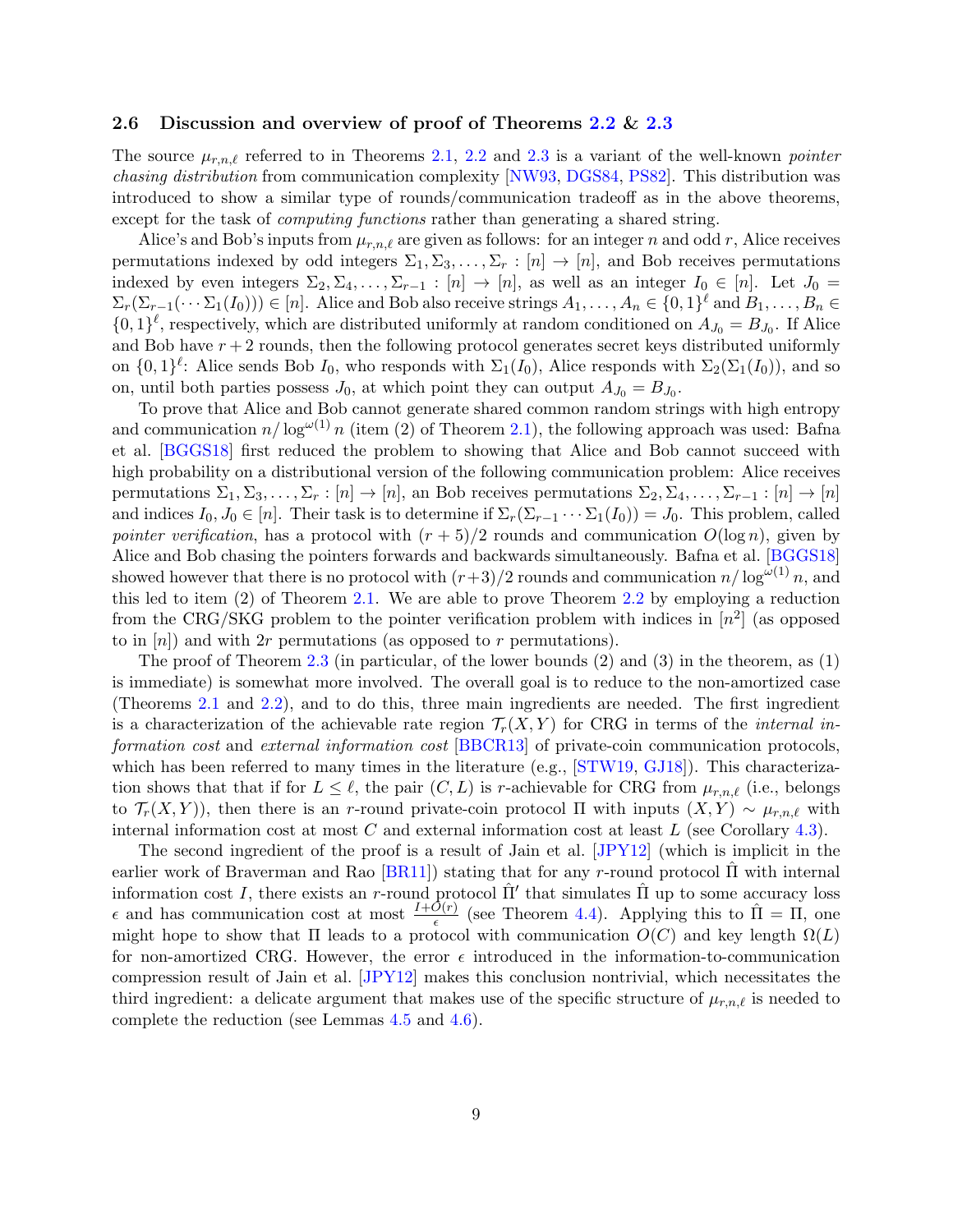### <span id="page-10-0"></span>3 Proof of Theorem [2.2;](#page-8-0) non-amortized setting

In this section we prove Theorem [2.2.](#page-8-0) To prove this theorem we need to introduce the pointer chasing source of [\[BGGS18\]](#page-37-7), and also recall the notion of "indistinguishability" of two distributions to low-round low-communication protocols. We then state our main technical theorem (Theorem [3.3\)](#page-11-0) about the indistinguishability of the pointer chasing source from an "independent source" (where Alice and Bob get inputs that are independent of each other). Section [3.1](#page-11-1) is devoted to the proof of Theorem [3.3.](#page-11-0)

We begin by formally defining the *pointer-chasing source*  $\mu_{r,n,\ell}$  that the theorem uses to achieve the rounds-communication tradeoff.

<span id="page-10-1"></span>**Definition 3.1** (The Pointer Chasing Source  $\mu_{r,n,\ell}$ , [\[BGGS18\]](#page-37-7), Definition 2.1). For positive integers r, n and l, the support of  $\mu = \mu_{r,n,\ell}$  is  $(\mathcal{S}_n^{[r/2]} \times \{0,1\}^{n\ell}) \times ([n] \times \mathcal{S}_n^{[r/2]} \times \{0,1\}^{n\ell})$ . Denoting  $X =$  $(\Sigma_1, \Sigma_3, \ldots, \Sigma_{2[r/2]-1}, A_1, \ldots, A_n)$  and  $Y = (I, \Sigma_2, \Sigma_4, \ldots, \Sigma_{2[r/2]}, B_1, \ldots, B_n)$ , a sample  $(X, Y) \sim$  $\mu$  is drawn as follows:

- $I \in [n]$  and  $\Sigma_1, \ldots, \Sigma_r \in \mathcal{S}_n$  are sampled uniformly and independently.
- Let  $J = \sum_{r} (\sum_{r=1} (\cdots \sum_{1} (I) \cdots)) \in [n].$
- $A_J = B_J \in \{0,1\}^{\ell}$  is sampled uniformly and independently of I and  $\Sigma$ 's.
- For every  $k \neq J$ ,  $A_k \in \{0,1\}^{\ell}$  and  $B_k \in \{0,1\}^{\ell}$  are sampled uniformly and independently.

We use the following notational convention for samples  $(X, Y) \sim \mu_{r,n,\ell}$ . We write  $I_0 := I$ , and for  $1 \leq t \leq r$ ,  $I_t := \Sigma_t(I_{t-1})$ . Similarly, we write  $J_0 := J$ , and for  $1 \leq t \leq r$ ,  $J_{t-1} = \Sigma_t^{-1}(J_t)$ . Over the distribution  $\mu_{r,n,\ell}$ , we thus have  $I_t = J_{r-t}$  for  $0 \le t \le r$  with probability 1.

We establish the following basic property of the pointer chasing source  $\mu_{r,n,\ell}$  for future reference:

<span id="page-10-3"></span>Lemma 3.1. When  $(X, Y) \sim \mu_{r,n,\ell}$ ,  $I(X; Y) = \ell$ .

*Proof.* Notice that  $H(X) = r \log(n!) + n\ell$  since  $\Sigma_1, \Sigma_3, \ldots, \Sigma_{2\lceil r/2 \rceil-1}$  are uniformly random in  $S_n$ and  $A_1, \ldots, A_n$  are uniformly random in  $\{0, 1\}^{\ell}$ . Moreover,

<span id="page-10-2"></span>
$$
H(X|Y) = H(\Sigma_1, \Sigma_3, \dots, \Sigma_{2\lceil r/2 \rceil - 1}, A_1, \dots, A_n | Y)
$$
  
=  $H(\Sigma_1, \dots, \Sigma_{2\lceil r/2 \rceil - 1} | Y) + H(A_1, \dots, A_n | Y, \Sigma_1, \dots, \Sigma_{2\lceil r/2 \rceil - 1})$   
=  $r \log(n!) + (n - 1)\ell$ .

 $\Box$ 

It is immediate from the definition of  $\mu_{r,n,\ell}$  that part (1) (i.e., the upper bound) of Theorem [2.2](#page-8-0) holds: in particular, the parties "chase the pointers", i.e., alternatively send  $I_t$ ,  $0 \le t \le r$ , and finally output  $A_{I_r} = B_{I_r}$  as their keys. The main content of Theorems [2.1](#page-7-2) and [2.2](#page-8-0) is then in part (2) (i.e., the lower bound) of each; its proof, for both theorems, proceeds via arguments about indistinguishbility of inputs to protocols, which we will now define. For  $r, C \in \mathbb{R}_+$ , we say that a communication protocol  $\Pi$  is an  $(r, C)$  protocol if  $\Pi$  has at most  $|r|$  rounds and communication cost at most  $|C|$ .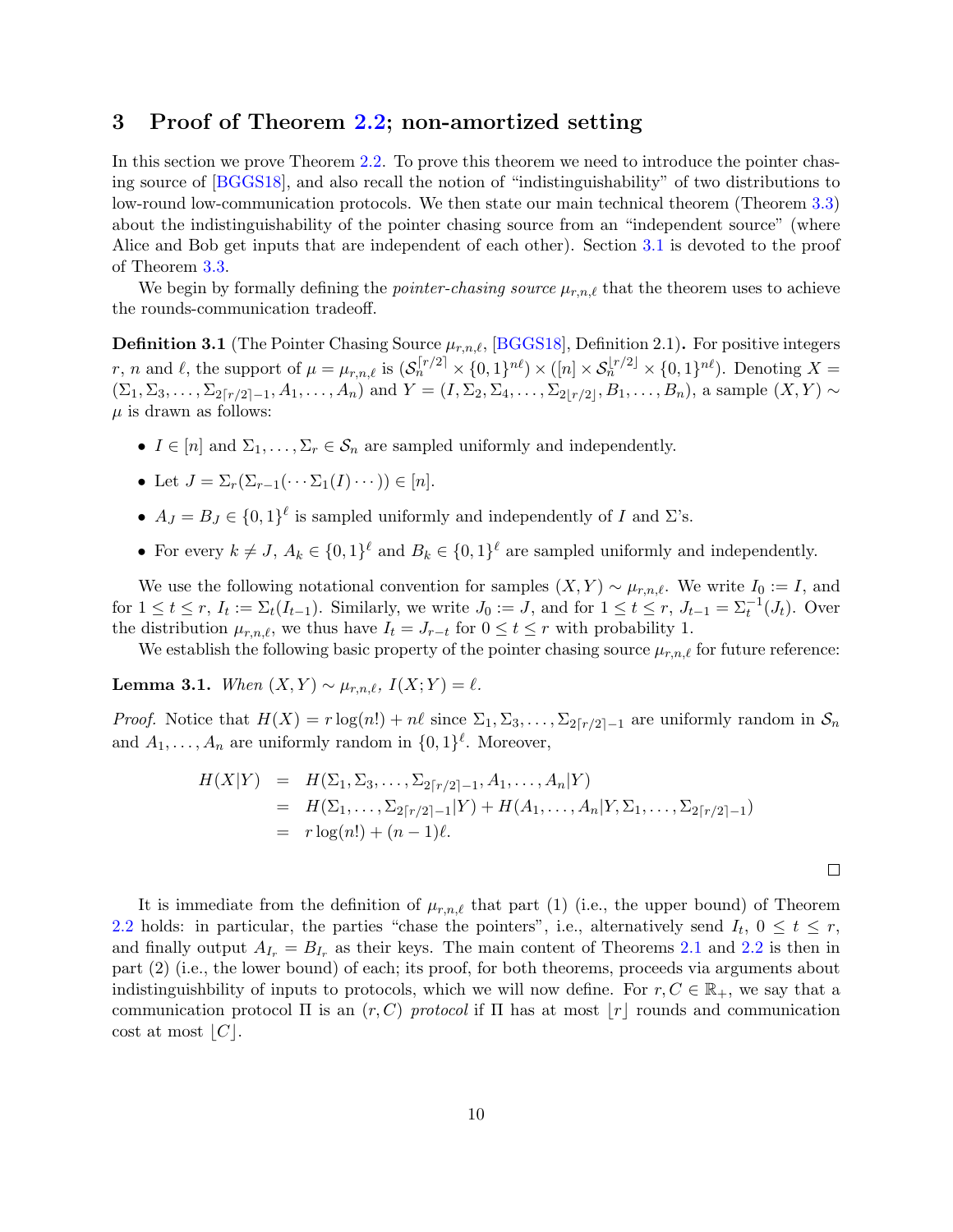**Definition 3.2** (Indistinguishability, [\[BGGS18\]](#page-37-7), Definition 3.1). Let  $0 \le \epsilon \le 1$ . Two distributions  $\mu_1, \mu_2$  on pairs  $(X, Y)$  are  $\epsilon$ -distinguishable to a protocol  $\Pi$  if the distribution of the transcript Π<sup>r</sup> when  $(X, Y) ∼ μ$ <sub>1</sub> has total variation distance at most  $\epsilon$  from the distribution of Π<sup>r</sup> when  $(X, Y) \sim \mu_2$ .

Two distributions  $\mu_1, \mu_2$  are  $(\epsilon, C, r)$ -indistinguishable if they are  $\epsilon$ -indistinguishable to every  $(r, C)$  protocol. The distributions  $\mu_1, \mu_2$  are  $(\epsilon, C, r)$ -distinguishable if they are not  $(\epsilon, C, r)$ indistinguishable. If Π is a protocol such that the total variation distance of the transcript between inputs  $(X, Y) \sim \mu_1$  and inputs  $(X, Y) \sim \mu_2$  is at least  $\epsilon$ , then we say that  $\Pi$  distinguishes between  $\mu_1$  and  $\mu_2$  with advantage  $\epsilon$ .

Proposition [3.2](#page-11-2) reduces the problem of showing that certain tuples  $(C, L)$  are not achievable for CRG from  $\mu_{r,n,\ell}$  to that of showing indistinguishability of  $\mu_{r,n,\ell}$  from the product of its marginals  $(\mu_{r,n,\ell})_X \otimes (\mu_{r,n,\ell})_Y$ .

<span id="page-11-2"></span>**Proposition 3.2** ([\[BGGS18\]](#page-37-7), Propositions 3.3 & 3.4). There are positive constants  $\eta$ ,  $\xi$  such that the following holds. Suppose  $\rho, C, L \in \mathbb{N}$  and  $0 < \gamma < 1$ . Suppose that  $C < \eta L - 3/2 \cdot \log 1/\gamma - \xi$ and that the tuple  $(C, L, 1 - \gamma)$  is p-achievable for CRG from the source  $\mu_{r,n,\ell}$ . Then there is some  $N \in \mathbb{N}$  such that  $\mu_{r,n,N\ell}$  and  $(\mu_{r,n,N\ell})_X \otimes (\mu_{r,n,N\ell})_Y$  are  $(\gamma/10, C + \xi \log 1/\gamma, \rho + 1)$ -distinguishable.

Our main theorem for this section is the following indistiguishability result for  $\mu = \mu_{r,n,\ell}$ versus  $\mu_X \times \mu_Y$ . In contrast to the analogous result in [\[BGGS18,](#page-37-7) Lemma 4.5], our result shows indistinguishability for protocols with  $r + 1$  rounds albeit with a smaller communication budget.

<span id="page-11-0"></span>**Theorem 3.3.** For every  $\epsilon > 0$  and  $r \in \mathbb{N}$  there exists  $\beta, n_0$  such that for every  $n \geq n_0$  and  $\ell$ , the **Theorem 3.3.** For every  $\epsilon > 0$  and  $r \in \mathbb{N}$  are  $\epsilon$  and  $\mu_X \otimes \mu_Y$  are  $\epsilon, r + 1, \sqrt{n}/\log^\beta n$ -indistinguishable.

Using Proposition [3.2,](#page-11-2) the proof of Theorem [2.2](#page-8-0) follows from Theorem [3.3.](#page-11-0)

*Proof of Theorem [2.2.](#page-8-0)* We need to show item (2). Fix  $\epsilon > 0$  and  $r \in \mathbb{N}$ . Let  $\xi, \eta$  be the constants from Proposition [3.2.](#page-11-2) Also let  $\beta_0$  be the constant  $\beta$  from Theorem [3.3](#page-11-0) with  $(1 - \epsilon)/20$  as the variational distance parameter. Also let  $\beta$  be a constant such that  $\beta > \max{\beta_0, 3/2 \cdot \log 1/(1-\epsilon)} + \xi$ variational distance parameter. Also let  $\rho$  be a constant such that  $\rho > \max{\rho_0, 3/2 \cdot \log 1/(1-\epsilon) + \varsigma}$  and  $\sqrt{n}/\log^{\beta} n + \xi \log 1/(1-\epsilon) \leq \sqrt{n}/\log^{\beta_0} n$ , which is possible for sufficiently large n. Suppose for purpose of contradiction that for some  $L > 0$ , the tuple  $(\min\{\eta L - \beta, \sqrt{\eta}/\log^{\beta} n\}, L, \epsilon)$  were r-achievable for CRG from  $\mu_{r,n,\ell}$ . Since  $\beta > 3/2 \log 1/(1 - \epsilon) + \xi$ , it follows from Proposition [3.2](#page-11-2) that for some  $N \in \mathbb{N}$ ,  $\mu_{r,n,\ell N}$  and  $(\mu_{r,n,\ell N})_X \otimes (\mu_{r,n,\ell N})_Y$  are  $((1 - \epsilon)/10, \sqrt{n}/\log^{\beta_0} n, r + 1)$ -distinguishable. But this contradictions Theorem [3.3,](#page-11-0) which states that  $(\mu_{r,n,\ell N})_X \otimes (\mu_{r,n,\ell N})_Y$  are distinguishable. But this contradictions Theorem  $((1 - \epsilon)/20, \sqrt{n}/\log^{\beta_0} n, r + 1)$ -indistinguishable.  $\Box$ 

To complete the proof of Theorem [2.2](#page-8-0) it therefore suffices to prove Theorem [3.3.](#page-11-0) We do so in the following subsection.

### <span id="page-11-1"></span>3.1 Disjointness and Proof of Theorem [3.3](#page-11-0)

Next we work towards the proof of Theorem [3.3;](#page-11-0) the proof parallels that of a corresponding result of Bafna et al., which shows that the distributions  $\mu = \mu_{r,n,\ell}$  and  $\mu_X \otimes \mu_Y$  are  $(\epsilon, |(r+3)/2|, n/\log^\beta n)$ indistinguishable (see [\[BGGS18,](#page-37-7) Lemma 4.5]). A central ingredient in the proof of [\[BGGS18\]](#page-37-7) is a "pointer verification problem" (see Definition [3.3](#page-13-0) below) and an indistinguishability result they show for this problem (see Theorem [3.6\)](#page-13-1). We use the same notion and indistiguishability result,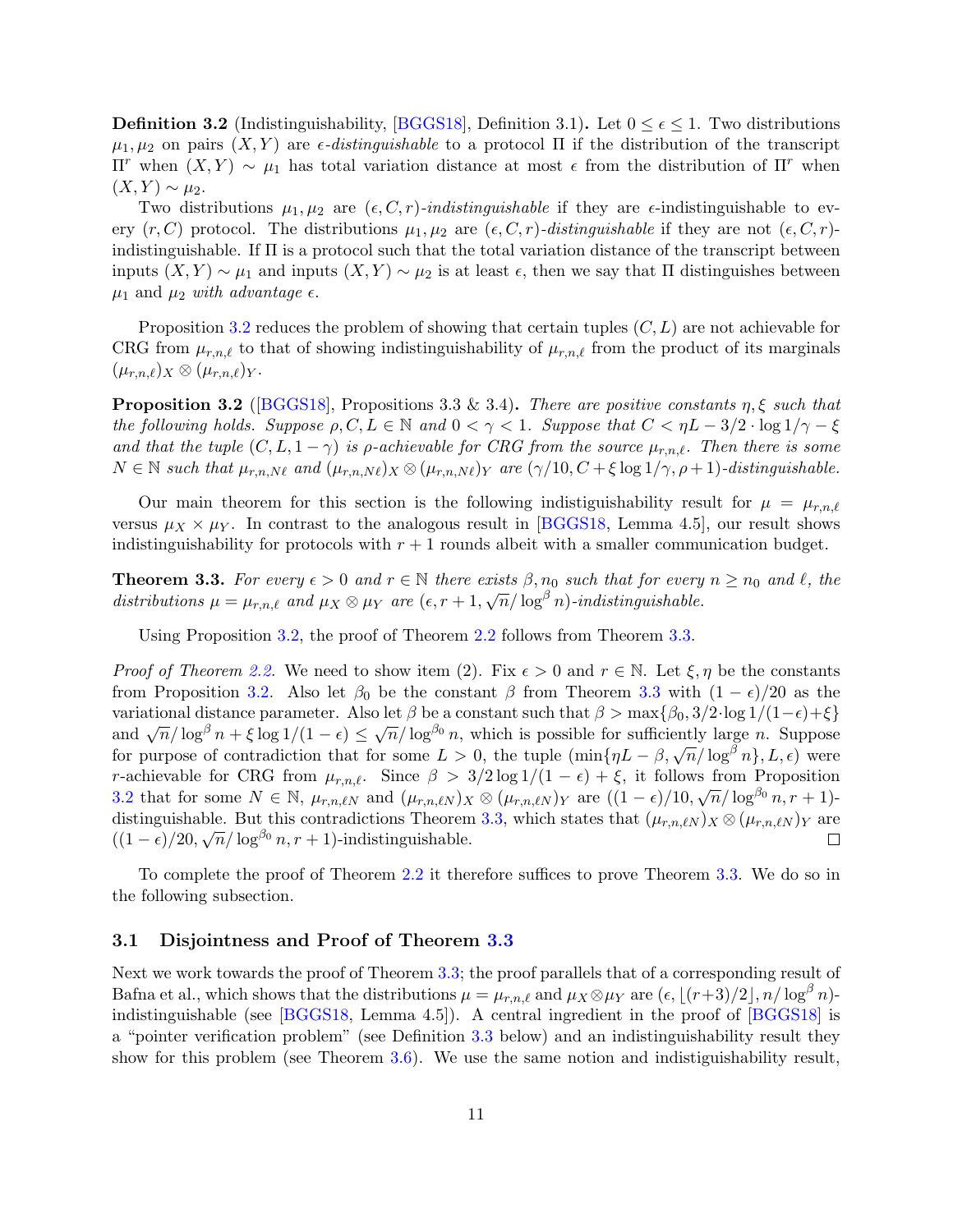with the main difference being that we are able to reduce a "2r"-round pointer verification problem to our problem whereas the proof in [\[BGGS18\]](#page-37-7) could only reduce an rround pointer verification problem to the same. This factor of 2 leads to the gain in this section.

The proof proceeds by eliminating each of two possible strategies Alice and Bob can use to distinguish  $\mu_{r,n,\ell}$  and  $(\mu_{r,n,\ell})_X \otimes (\mu_{r,n,\ell})_Y$ : first, they can try to follow the chain of pointers, compute  $I_r$ , and check if  $A_{I_r} = B_{I_r}$  (which is true with probability 1 under  $\mu_{r,n,\ell}$  but only with probability  $1/2^{\ell}$  under  $(\mu_{r,n,\ell})_X \otimes (\mu_{r,n,\ell})_Y$ . Computing  $I_r$ , however, with fewer than  $r+2$  rounds requires communication  $\Omega(n)$  by standard results for the pointer chasing problem [\[NW93\]](#page-39-9). Alternatively, Alice and Bob can ignore the chain of pointers and try to determine if there is *any i* such that  $A_i = B_i$  (under the product distribution the probability that such an i exists is at most  $n/2^{\ell} \ll 1$ ). As observed in  $[BGGS18]$ , determining the existence of such an i is no easier than solving the set disjointness problem [\[Raz92\]](#page-40-11), which requires communcation  $\Omega(n)$ . However, combining the pointer chasing and set disjointness lower bounds takes some care, and ultimately leads to the fact that we are only able to lower-bound the communication cost of r-round (as opposed to  $(r + 1)$ -round) protocols, and get a bound of  $\tilde{\Omega}(\sqrt{n})$  (as opposed to  $\tilde{\Omega}(n)$ ). We begin by recalling the  $\Omega(n)$  lower bound on the distributional communication complexity of disjointness with respect to a particular distribution:

<span id="page-12-0"></span>**Theorem 3.4** ([\[Raz92\]](#page-40-11)). For every  $\epsilon > 0$  there exists  $\delta > 0$  such that for all n the following holds. Let  $\text{Disj}^Y = \text{Disj}^Y_n$  (respectively,  $\text{Disj}^N = \text{Disj}^Y_n$ ) denote the uniform distribution on pairs  $(U, V)$ with  $U, V \subseteq [n]$  and  $|U| = |V| = n/4$  such that  $|U \cap V| = 1$  (respectively,  $|U \cap V| = 0$ ). Then if Alice gets U and Bob gets V as inputs,  $Disj<sup>Y</sup>$  and  $Disj<sup>N</sup>$  are  $(\epsilon, \delta n, \delta n)$ -indistinguishable to Alice and Bob.

We will use the following corollary of Theorem [3.4:](#page-12-0)

<span id="page-12-1"></span>Corollary 3.5. For every  $\epsilon > 0$  there exists  $\delta > 0$  such that for all n the following holds. Let  $\text{Disj}_{n,\sqrt{n}}^{Y}$  (respectively,  $\text{Disj}_{n,\sqrt{n}}^{N}$ ) denote the uniform distribution on pairs  $(U, V)$  with  $U, V \subseteq [n]$  $\lim_{n \to \infty} \frac{\partial}{\partial x} \left( \frac{\partial}{\partial y} \right) \frac{\partial}{\partial x} = \lim_{n \to \infty} \frac{\partial}{\partial y} \left( \frac{\partial}{\partial x} \right) \frac{\partial}{\partial y}$  and  $|U| = |V| = n/4$  such that  $|U \cap V| = |\sqrt{n}|$  (respectively,  $|U \cap V| = 0$ ). Then if Alice gets U and Bob gets V as inputs,  $\text{Disj}_{n,\sqrt{n}}^N$  and  $\text{Disj}_{n,\sqrt{n}}^N$  are  $(\epsilon, \delta\sqrt{n}, \delta\sqrt{n})$ -indistinguishable to Alice and Bob.

*Proof.* A protocol  $\Pi$  that distinguishes  $\text{Disj}_{n^2,n}^N$  and  $\text{Disj}_{n^2,n}^N$  with communication C may be converted into a protocol  $\Pi'$  with communication C that distinguishes  $\text{Disj}_n^{\text{Y}}$  and  $\text{Disj}_n^{\text{N}}$  with advantage  $\epsilon$ . In particular, the protocol Π' proceeds as follows: given inputs  $(U, V)$ ,  $|U| = n/4$ ,  $|V| = n/4$ , Alice and Bob construct an instance  $(U', V')$ , that is distributed according to  $\text{Disj}_{n^2,n}^Y$  if  $(U, V) \sim \text{Disj}_n^Y$ and that is distributed according to  $\text{Disj}_{n^2,n}^N$  if  $(U, V) \sim \text{Disj}_{n^2}^N$ . In particular, Alice and Bob first construct sets  $(\tilde{U}, \tilde{V})$  as follows: for each  $u \in U \subset [n]$ , Alice places the elements  $(u - 1)n + j$ , for  $1 \leq j \leq n$  in  $\tilde{U}$ , and Bob constructs  $\tilde{V}$  in an analogous fashion. Then, using public randomness, they randomly permute the elements of  $\tilde{U}, \tilde{V}$  (according to the same permutation) to obtain sets  $U', V'$ . It is clear that  $|\tilde{U}| = |\tilde{V}| = |U'| = |V'| = n \cdot |U| = n^2/4$ . Moreover, if  $|U \cap V| = 0$ , then  $|\tilde{U} \cap \tilde{V}| = |U' \cap V'| = 0$ , and if  $|U \cap V| = 1$ , then  $|U' \cap V'| = n = \sqrt{n^2}$ .

By Theorem [3.4,](#page-12-0) for any  $\epsilon > 0$ , there is  $\delta > 0$  such that the protocol  $\Pi'$  must have communication at least  $\delta n$ . Thus the protocol  $\Pi$  must have communication at least  $\delta n = \sqrt{\delta^2 n^2}$ .

It follows in a similar manner as the above argument that any protocol  $\Pi$  distinguishing  $\text{Disj}_{n',n}^Y$ and  $\text{Disj}_{n',n}^N$  with  $n^2 \leq n' < (n+1)^2$  with communication C may be converted into a protocol  $\Pi'$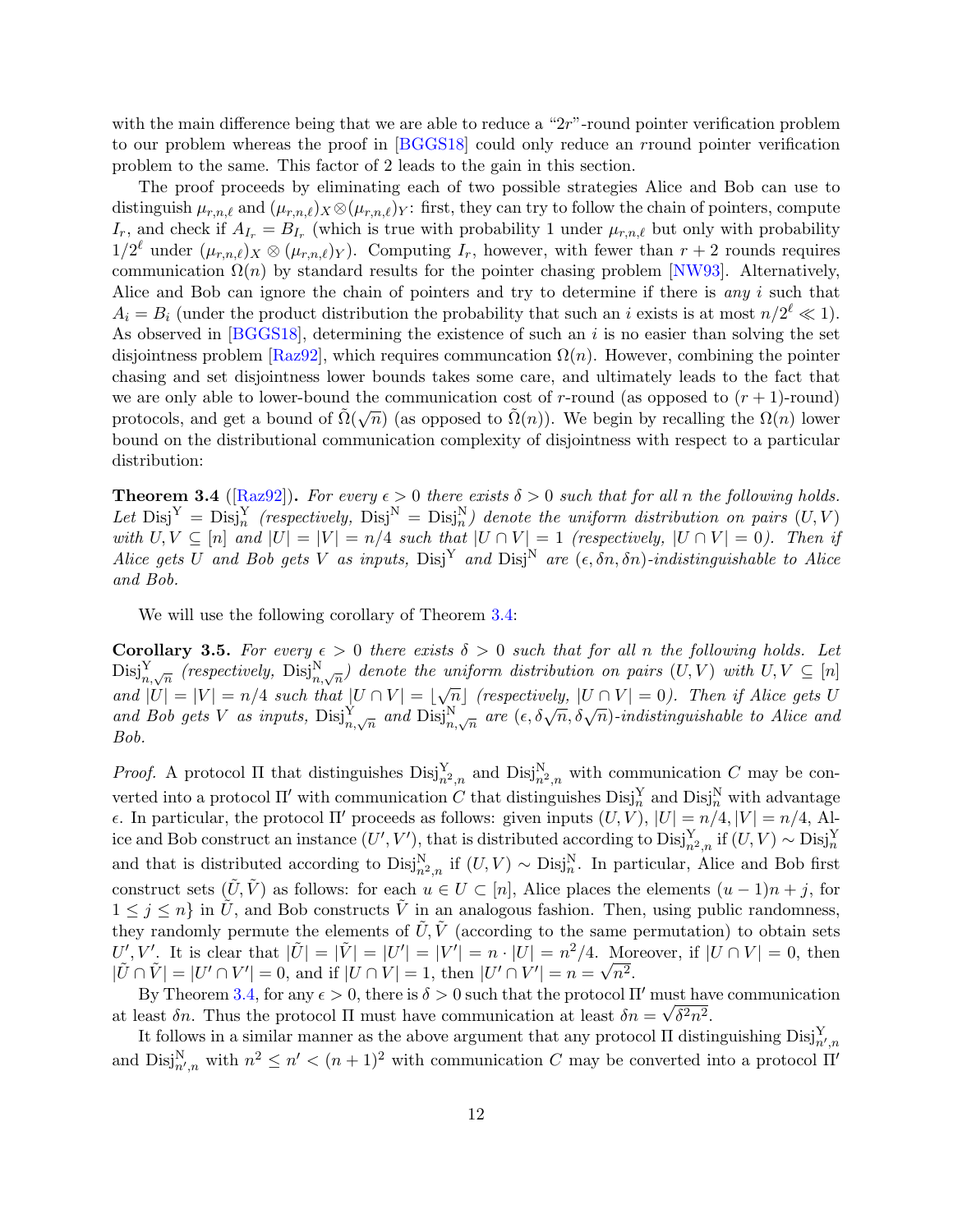with communication C that distinguishes  $\text{Disj}_n^{\text{Y}}$  and  $\text{Disj}_n^{\text{N}}$  with advantage  $\epsilon$ . This completes the proof of the corollary even for non-perfect squares n.  $\Box$ 

Next we state the second main ingredient in the proof of Theorem [3.3,](#page-11-0) which is a hardness result for the *pointer verification* problem introduced in [\[BGGS18,](#page-37-7) Definition 4.1]. The inputs to pointer verification are similar to those of the standard pointer chasing problem, except that Alice and Bob receive as inputs a final pointer  $J_0$  in addition to the initial pointer  $I_0$ , and the goal is to determine if  $\Sigma_r \circ \cdots \circ \Sigma_1(I_0) = J_0$ :

<span id="page-13-0"></span>**Definition 3.3** ([\[BGGS18\]](#page-37-7), Definition 4.1). Let  $r, n \in \mathbb{N}$  with r odd. Then the distributions  $D_{\text{PV}}^{\text{Y}} = D_{\text{PV}}^{\text{Y}}(r, n)$  and  $D_{\text{PV}}^{\text{N}} = D_{\text{PV}}^{\text{N}}(r, n)$  are both supported on  $((\mathcal{S}_n^{[r/2}] \times [n]^2 \times S_n^{[r/2]}))$ , and are defined as follows:

- $D_{\text{PV}}^{\text{N}}$  is the uniform distribution on  $((\mathcal{S}_n^{r/2}) \times ([n]^2 \times S_n^{r/2}])$ .
- $(X, Y) \sim D_{\text{PV}}^Y$ , with  $X = (\Sigma_1, \Sigma_3, \dots, \Sigma_r), Y = (I_0, J_0, \Sigma_2, \Sigma_4, \dots, \Sigma_{r-1})$  is sampled by letting  $\Sigma_1, \Sigma_2, \ldots, \Sigma_r$  be independent and uniform over  $\mathcal{S}_n$ , letting  $I_0 \in [n]$  be uniform and independent of the  $\Sigma_t$ , and setting  $J_0 = \Sigma_r \circ \cdots \circ \Sigma_1(I_0)$ .

Notice that with  $(r+5)/2$  rounds of communication, by communicating at most  $1+(r+1)\lceil \log n \rceil$ bits, Alice and Bob can distinguish between  $D_{\text{PV}}^{\text{Y}}(r,n)$  and  $D_{\text{PV}}^{\text{N}}(r,n)$  with advantage  $1-1/n$ . In particular, Alice sends Bob an arbitrary bit in the first round, Bob sends  $I_0$ ,  $J_0$  in the second round, Alice responds with  $I_1 = \Sigma_1(I_0)$  and  $J_1 = \Sigma_r^{-1}(J_0)$ , Bob responds with  $I_2$  and  $J_2$ , and so on. After  $(r+3)/2$  rounds either Alice or Bob will know both  $I_{(r-1)/2}$  and  $J_{(r-1)/2}$ , and this person sends  $\mathbb{1}[\Sigma_{(r+1)/2}(I_{(r-1)/2})=J_{(r-1)/2}]$  (which is 1 with probability 1 under  $D_{\text{PV}}^Y$  and only with probability  $1/n$  under  $D_{\text{PV}}^N$  as the final bit.

Theorem [3.6](#page-13-1) states that if Alice and Bob are only allowed 1 fewer round, then they must communicate exponentially more bits to distinguish  $D_{\text{PV}}^{Y}$  and  $D_{\text{PV}}^{N}$ .

<span id="page-13-1"></span>**Theorem 3.6** ([\[BGGS18\]](#page-37-7), Theorem 4.2). For every  $\epsilon > 0$  and odd r there exists  $\beta, n_0$  such for every  $n \ge n_0$ ,  $D_{\text{PV}}^{\text{Y}}(r,n)$  and  $D_{\text{PV}}^{\text{N}}(r,n)$  are  $(\epsilon,(r+3)/2,n/\log^{\beta} n)$ -indistinguishable.

Using Theorem [3.6](#page-13-1) and Corollary [3.5,](#page-12-1) we now prove Theorem [3.3.](#page-11-0)

*Proof of Theorem [3.3.](#page-11-0)* We introduce a new distribution, which we denote by  $\hat{\mu}$  (or  $\hat{\mu}_{r,n,\ell}$  when we want to emphasize dependence on  $r, n, \ell$ );  $\hat{\mu}$  is a distribution supported on  $(\mathcal{S}_n^{\lceil r/2 \rceil} \times (\{0, 1\}^{\ell})^n \times$  $(\mathcal{S}_n^{\lfloor r/2 \rfloor} \times [n] \times (\{0,1\}^{\ell})^n)$ . We denote a sample from  $\hat{\mu}$  by  $(X, Y)$ , with

$$
X = (\Sigma_1, \Sigma_3, \dots, \Sigma_{2[r/2]-1}, A_1, \dots, A_n), \quad Y = (i, \Sigma_2, \Sigma_4, \dots, \Sigma_{2[r/2]}, B_1, \dots, B_n),
$$

which is distributed as follows:

- $I_0 \in [n]$  and  $\Sigma_1, \ldots, \Sigma_r \in \mathcal{S}_n$  are sampled uniformly and independently. Let  $I_r = \Sigma_r \circ \cdots \circ$  $\Sigma_1(I_0)$ .
- Let  $P \subset [n]$  be a uniformly random subset of size  $|\sqrt{n}|$ , conditioned on the event that it contains  $I_r$ .
- For every  $j \in P$ ,  $A_j = B_j \in \{0,1\}^L$  is sampled uniformly and independently of i,  $\Sigma$ 's, and P.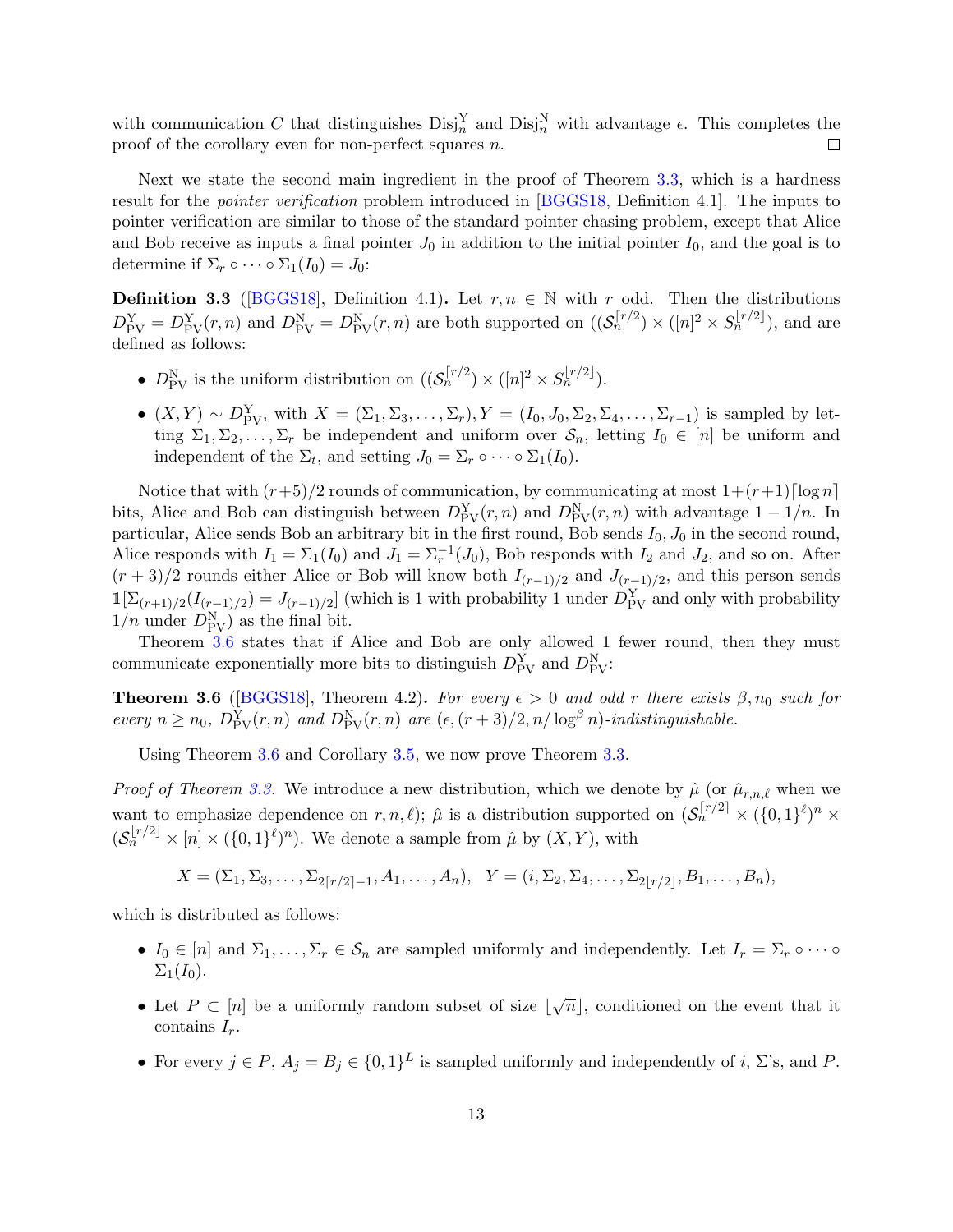• For every  $j \notin P$ ,  $A_j, B_j \in \{0,1\}^L$  are sampled uniformly and independently (and independently of all  $\Sigma$ 's, j, and P).

<span id="page-14-0"></span>**Claim 3.7.** For every  $\epsilon > 0$ , there exists  $\delta > 0$  such that the distributions  $\mu_{r,n,\ell}$  and  $\hat{\mu}_{r,n,\ell}$  are CLATE **3.1.** For every  $\epsilon > 0$ ,<br>( $\epsilon, \delta\sqrt{n}, \delta\sqrt{n}$ )-indistinguishable.

*Proof of Claim [3.7.](#page-14-0)* We show that any protocol  $\Pi$  with  $\mathrm{CC}(\Pi) \leq C$  distinguishing  $\mu = \mu_{r,n,\ell}$  and  $\hat{\mu} = \hat{\mu}_{r,n,\ell}$  with advantage  $\epsilon$  can be converted into a protocol  $\Pi'$  with  $\mathrm{CC}(\Pi') \leq C$  and which distinguishes  $\text{Disj}_{n,\sqrt{n}}^{Y}$  and  $\text{Disj}_{n,\sqrt{n}}^{N}$  (as in Corollary [3.5\)](#page-12-1) with advantage  $\epsilon$ .

The protocol  $\Pi'$  proceeds as follows: suppose Alice and Bob are given sets  $U, V$ , respectively, with  $U, V \subseteq [n]$ . Let  $m = (\sqrt{n} + 1)^2$ . Using public randomness, Alice and Bob sample a random injective function  $\tau : [n] \to [m]$ , and set  $U' = {\tau(u) : u \in U}$ ,  $V' = {\tau(v) : v \in V}$ . Let  $J_0 \in [m]$ denote the sole index not in the image of  $\tau$ . Using public randomness, Alice and Bob sample r permutations  $\Sigma_1,\ldots,\Sigma_r\in S_m$  uniformly and independently, and let  $I_0=(\Sigma_r\circ\cdots\circ\pi_1)^{-1}(J_0)$ . They also sample 3m strings  $A_1, \ldots, A_m, B_1, \ldots, B_m, C_1, \ldots, C_m \in \{0,1\}^{\ell}$  uniformly and independently using public randomness. Then for  $1 \le u \le m$ , Alice sets:

$$
A'_u := \begin{cases} A_u & : u \notin U' \\ C_u & : u \in U', \end{cases}
$$

and Bob sets:

$$
B'_u := \begin{cases} B_u & : u \notin U' \\ C_u & : u \in U'. \end{cases}
$$

It is now clear that the tuple

$$
((\Sigma_1, \Sigma_3, \dots, \Sigma_r, A'_1, A'_2, \dots, A'_m), (I_0, \Sigma_2, \Sigma_4, \dots, \Sigma_{r-1}, B'_1, B'_2, \dots, B'_m))
$$
(3)

is distributed according to  $\mu_{r,m,\ell}$  if  $(U, V) \sim \text{Disj}_{n,\sqrt{n}}^N$  and is distributed according to  $\hat{\mu}_{r,m,\ell}$  if  $(U, V) \sim \text{Disj}_{n,\sqrt{n}}^Y$ . Now Alice and Bob run the protocol  $\Pi$  with their inputs as in [\(3\)](#page-10-2).

By Corollary [3.5,](#page-12-1) for each  $\epsilon > 0$ , there exists  $\delta > 0$  such that  $\mu_{r,m,\ell}$  and  $\hat{\mu}_{r,m,\ell}$  are  $(\epsilon, \delta\sqrt{n}, \delta\sqrt{n})$ by Coronary 3.9, for each  $\epsilon > 0$ , there exists  $\delta > 0$  such that  $\mu_{r,m,\ell}$  and  $\mu_{r,m}$ <br>indistinguishable. Using that  $\sqrt{m} - \sqrt{n} = O(1)$ , the lemma statement follows.  $\Box$ 

Next, notice that the two distributions  $(\mu_{r,n,\ell})_X \otimes (\mu_{r,n,\ell})_Y$  and  $(\hat{\mu}_{r,n,\ell})_X \otimes (\hat{\mu}_{r,n,\ell})_Y$  are identical. Thus by Claim [3.7](#page-14-0) and the triangle inequality for total variation distance, Theorem [3.3](#page-11-0) will follow from the following claim:

<span id="page-14-1"></span>**Claim 3.8.** For every  $\epsilon > 0$  and  $r \in \mathbb{N}$  there exists  $\beta, n_0$  such that for every  $n \geq n_0$  and  $\ell$ , the distributions  $\hat{\mu} = \hat{\mu}_{r,n,\ell}$  and  $\hat{\mu}_X \otimes \hat{\mu}_Y$  are  $(2\epsilon, r + 1, \sqrt{n}/\log^{\beta} n)$ -indistinguishable.

We next introduce a distribution  $\mu^{\text{mid}} = \mu^{\text{mid}}_{r,n,\ell}$ , which is the same as  $\hat{\mu}_{r,n,\ell}$ , except the distribution of the uniformly random subset  $P \subset [n]$  with  $|P| = |\sqrt{n}|$  is not conditioned on the event that it contains  $I_r$  (i.e. it is drawn uniformly at random from the set of all  $\sqrt{n}$ -element sets, independent it contains  $I_r$  (i.e. it is drawn uniformly at random from the set of all  $\sqrt{n}$ -element sets, independent of  $I_0, \Sigma_1, \ldots, \Sigma_r$ ). Thus, with probability at least  $1 - 1/\sqrt{n}$ ,  $I_r \notin P$  under  $\mu^{\text{mid}}$ . Now Claim [3.8](#page-14-1) follows directly from the triangle inequality and Claims [3.9](#page-14-2) and [3.10](#page-15-0) below.

<span id="page-14-2"></span>**Claim 3.9.** For every  $\epsilon > 0$  and  $r \in \mathbb{N}$  there exists  $\beta, n_0 \in \mathbb{R}_+$  such that for all integers  $n \geq n_0$ **CLAIM 3.3.** For every  $\epsilon > 0$  and  $r \in \mathbb{N}$  increases  $\beta, n_0 \in \mathbb{N}$  such that for an<br>and  $\ell$ , the distributions  $\hat{\mu}_{r,n,\ell}$  and  $\mu_{r,n,\ell}^{\text{mid}}$  are  $(\epsilon, r + 1, \sqrt{n}/\log^{\beta} n)$ -indistinguishable.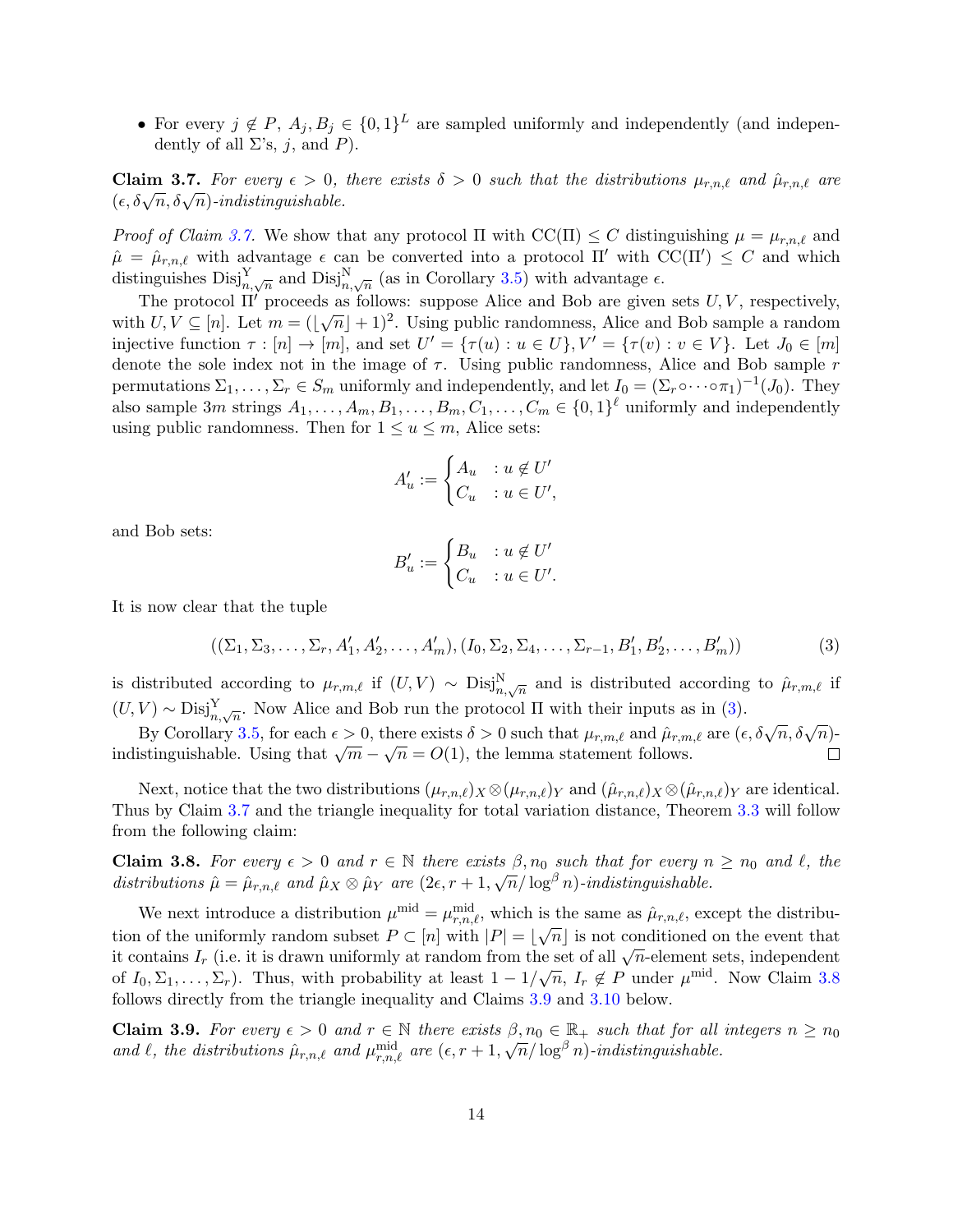<span id="page-15-0"></span>**Claim 3.10.** For every  $\epsilon > 0$ , there exists  $\delta > 0$  such that  $\mu_{r,n,\ell}^{\text{mid}}$  and  $(\hat{\mu}_{r,n,\ell})_X \otimes (\hat{\mu}_{r,n,\ell})_Y$  are **CRIME 6.10.** For every  $c > 0$ , there exists  $(\epsilon, \delta\sqrt{n}, \delta\sqrt{n})$ -indistinguishable for all  $n \in \mathbb{N}$ .

Now we prove each of Claims [3.9](#page-14-2) and [3.10](#page-15-0) in turn.

*Proof of Claim [3.9.](#page-14-2)* We first prove the statement of the claim for the case that n is a perfect square. Fix r, n, l, and suppose that  $\Pi$  is a  $\rho$ -round protocol ( $\rho \in \mathbb{N}$ ) with communication at most C that distinguishes between  $\hat{\mu}_{r,n^2,\ell}$  from  $\mu_{r,n^2,\ell}^{\text{mid}}$  with advantage  $\epsilon$ . (Notice that we are replacing n with  $n^2$  in the notation.)

We now construct a protocol  $\Pi'$  with the same number of rounds and communication as  $\Pi$  and which distinguishes between  $D_{\text{PV}}^{\text{Y}}(2r-1,n)$  and  $D_{\text{PV}}^{\text{N}}(2r-1,n)$  with advantage at least  $\epsilon$ . Suppose Alice and Bob are given inputs  $X = (\Sigma_1, \Sigma_3, \ldots, \Sigma_{2r-1})$  and  $Y = (I_0, J_0, \Sigma_2, \Sigma_4, \ldots, \Sigma_{2r-2})$ , respectively, which are distributed according to  $D_{\text{PV}}^{Y}(2r-1,n)$  or  $D_{\text{PV}}^{N}(2r-1,n)$ . Next, for  $1 \le t \le r-1$ , let  $\Sigma'_t = \Sigma_t$ , and for  $r + 2 \le t \le 2r$ , let  $\Sigma'_t = \Sigma_{t-1}$ . Finally let  $\Sigma'_r, \Sigma'_{r+1} \in \mathcal{S}_n$  be uniformly random conditioned on  $\Sigma_{r+1}' \circ \Sigma_r' = \Sigma_r$ . Notice that each  $\Sigma_t'$ ,  $1 \le t \le 2r$  may be computed by either Alice or Bob. Next, interpret  $[n^2] \simeq [n] \times [n]$ , so that any pair  $\sigma, \tau \in \mathcal{S}_n$  of permutations on  $[n]$  determines a permutation on  $[n^2]$ , which we denote by  $\sigma||\tau$ , so that  $(\sigma||\tau)((i,j)) = (\sigma(i), \tau(j))$ . (Note that the vast majority of permutations on  $[n^2]$  cannot be obtained in this manner, however.) The protocol  $\Pi'$  proceeds as follows:

- 1. Alice and Bob use their common randomness to generate uniformly random permutations  $\tau_0, \tau_1, \ldots, \tau_r \in S_{n^2}$  and uniformly random strings  $A_1, \ldots, A_{n^2-n}, B_1, \ldots, B_{n^2-n}, C_1, \ldots, C_n \in$  ${0,1}^{\ell}.$
- 2. Bob computes  $\hat{I}_0 := \tau_1((I_0, J_0)) \in [n] \times [n] \simeq [n^2]$ .
- 3. For  $t = 1, 3, ..., 2\lfloor (r + 1)/2 \rfloor$ , Alice computes  $\hat{\Sigma}_t := \tau_t \circ (\Sigma'_t || (\Sigma'_{2r+1-t})^{-1}) \circ \tau_{t-1}^{-1} \in S_{n^2}$ .
- 4. For  $t = 2, 4, ..., 2\lfloor r/2 \rfloor$ , Bob computes  $\hat{\Sigma}_t := \tau_t \circ (\Sigma'_t || (\Sigma'_{2r+1-t})^{-1}) \circ \tau_{t-1}^{-1} \in S_{n^2}$ .
- 5. For  $1 \leq i \leq n$ , Alice and Bob set  $\hat{A}_{\tau_r((i,i))} = \hat{B}_{\tau_r((i,i))} = C_i$ .
- 6. For the  $n^2 n$  pairs  $(i, j) \in [n] \times [n]$  with  $i \neq j$ , Alice sets  $\hat{A}_{(i,j)}$  to be equal to one of the  $A_k$ ,  $1 \leq k \leq n^2 - n$  so that each  $A_k$  is used once. Bob does the same with  $\hat{B}_{(i,j)}$  with respect to the  $B_k$ .
- 7. Alice and Bob now run the protocol  $\Pi$  on the inputs  $\hat{X} := (\hat{\Sigma}_1, \hat{\Sigma}_3, \dots, \hat{\Sigma}_{2|(r+1)/2|}, \hat{A}_1, \dots, \hat{A}_{n^2})$ and  $\hat{Y} := (\hat{I}_0, \hat{\Sigma}_2, \hat{\Sigma}_4, \dots, \hat{\Sigma}_{2\lfloor r/2 \rfloor}, \hat{B}_1, \dots, \hat{B}_{n^2}).$

Certainly the communication cost and number of rounds of  $\Pi'$  are both the same as the communication cost and number of rounds, respectively, of Π.

We will show that (1) if  $(X, Y) \sim D_{\text{PV}}^Y(2r-1, n)$ , then  $(\hat{X}, \hat{Y}) \sim \hat{\mu}_{r,n^2,\ell}$ , and (2) if  $(X, Y) \sim$  $D_{\text{PV}}^{\text{N}}(2r-1,n)$ , then  $(\hat{X}, \hat{Y}) \sim \mu_{r,n^2,\ell}^{\text{mid}}$ .

We first prove (1). Suppose  $(X, Y) \sim D_{\text{PV}}^{Y}(2r-1, n)$ . That is,  $X, Y$  are uniformly random conditioned on  $\Sigma_{2r-1} \circ \cdots \circ \Sigma_1(I_0) = J_0$ ; therefore,

$$
\Sigma'_1, \Sigma'_2, \ldots, \Sigma'_{2r}, I_0, J_0
$$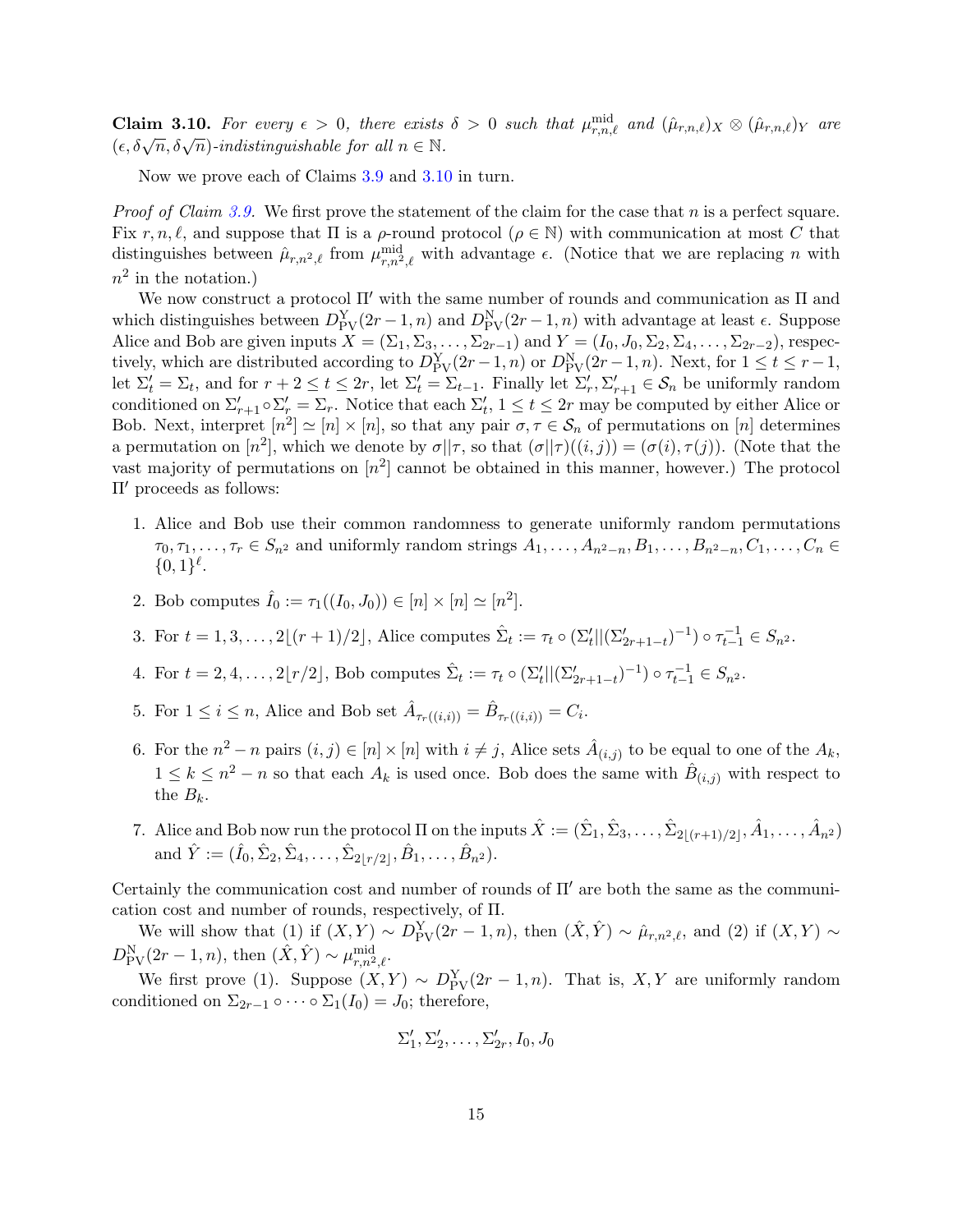are uniformly random conditioned on  $\Sigma_{2r}' \circ \cdots \circ \Sigma_1'(I_0) = J_0$ . For  $0 \le t \le 2r$ , set  $I_t' = \Sigma_t' \circ \Sigma_{t-1}' \circ$  $\cdots \circ \Sigma_1'(I_0)$  (so that, in particular,  $I'_0 = I_0$ ). Then the distribution of  $\Sigma'_1, \ldots, \Sigma'_{2r}, I_0, J_0$  may be expressed equivalently as follows:  $X, Y$  are chosen as follows:  $\Sigma'_1, \ldots, \Sigma'_{2r}$  are first drawn uniformly and independently form  $S_n$ , an index  $I'_r \in [n]$  is chosen uniformly in  $[n]$  independent of  $\Sigma'_1, \ldots, \Sigma'_{2r}$ , and then we set  $J_0 = \sum_{r=1}^{\prime} \circ \cdots \circ \sum_{r=1}^{\prime} (I_r^{\prime})$  and  $I_0 = (\sum_1^{\prime})^{-1} \circ \cdots \circ (\sum_r^{\prime})^{-1} (I_r^{\prime})$ .

Notice that the set  $P := \{ \tau_r((i, i)) : i \in [n] \}$  is a uniformly random set of size n in  $[n^2] \simeq [n] \times [n]$ . Next, note that if  $\pi$  is any distribution on  $S_{n^2}$  and  $\tau$  is distributed uniformly on  $S_{n^2}$ , then  $\pi \circ \tau$ is distributed uniformly on  $S_{n^2}$ . It follows from this fact  $\hat{\Sigma}_1,\ldots,\hat{\Sigma}_r$  are distributed uniformly and independently in  $S_{n^2}$ , all independent of the set  $P = {\tau_r((i,i)) : i \in [n]}$ . Next, we have that

$$
\hat{\Sigma}_r \circ \cdots \circ \hat{\Sigma}_1(\hat{I}_0) = \tau_r \circ (\Sigma_r'||(\Sigma_{r+1}')^{-1}) \circ \tau_{r-1}^{-1} \circ \tau_{r-1} \circ \cdots \circ \tau_1^{-1} \circ \tau_1 \circ (\Sigma_1'||(\Sigma_{2r}')^{-1}) \circ \tau_0^{-1} \circ \tau_0((I_0, J_0))
$$
\n
$$
= \tau_r \circ (\Sigma_r'||(\Sigma_{r+1}')^{-1}) \circ \cdots \circ ((\Sigma_1')||(\Sigma_{2r}')^{-1})((I_0, J_0))
$$
\n
$$
= \tau_r((\Sigma_r' \circ \cdots \circ \Sigma_1'(I_0), (\Sigma_{r+1}')^{-1} \circ \cdots \circ (\Sigma_{2r}')^{-1}(J_0)))
$$
\n
$$
= \tau_r((I_r', I_r')),
$$

where we have used the fact that  $(X, Y) \sim D_{\text{PV}}^{Y}(2r - 1, n)$  in the last line. Recall from the discussion above that  $I'_r$  is independent of  $\Sigma'_1,\ldots,\Sigma'_{2r},\tau_0,\ldots,\tau_r$ , and therefore  $\tau_r((I'_r,I'_r))$  is a uniformly random element of the set  $P = \{\tau_r((i,i)) : i \in [n]\},\$  independent of  $\hat{\Sigma}_1,\ldots,\hat{\Sigma}_r,P$ . Therefore,  $\hat{I}_0$  is a uniformly random element of  $[2n]$ , independent of  $P, \tilde{\Sigma}_1, \ldots, \tilde{\Sigma}_r$ , conditioned on the event  $\hat{\Sigma}_r \circ \cdots \circ \hat{\Sigma}_1(\hat{I}_0) \in P$ . This establishes that  $(\hat{X}, \hat{Y}) \sim \hat{\mu}_{r,n^2,\ell}$ , finishing the proof of point (1).

We next prove (2); suppose that  $(X, Y) \sim D_{\text{PV}}^N(2r-1, n)$ . Then all of the random variables  $\Sigma'_1,\ldots,\Sigma'_{2r} \in S_{n^2}$ , and  $I_0, J_0 \in [n]$  are uniform and independent on their respective domains. Moreover, the set  $P := \{\tau_r((i,i)) : i \in [n]\}$  is a uniformly random set of size n in  $[n^2] \simeq [n] \times [n]$ . Thus  $\hat{\Sigma}_1,\ldots,\hat{\Sigma}_r \in S_{n^2}$  are uniform and independent in  $S_{n^2}$ , independent of P, and  $\hat{I}_0 \in [n^2]$  is uniform, independent of  $P, \hat{\Sigma}_1, \ldots, \hat{\Sigma}_r$ . This establishes that in this case  $(\hat{X}, \hat{Y}) \sim \mu_{r,n^2,\ell}^{\text{mid}}$ .

Thus the distribution of the transcript of  $\Pi'$  (excluding the additional public randomness used by  $\Pi'$  in the simulation above) when run on  $D_{\text{PV}}^{\text{Y}}$  (respectively,  $D_{\text{PV}}^{\text{N}}$ ) is the same as the distribution of the transcript of  $\Pi$  when run on  $\hat{\mu}_{r,n^2,\ell}$  (respectively,  $\mu_{r,n^2,\ell}^{\text{mid}}$ ). It then follows from Theorem [3.6](#page-13-1) and the fact that  $((2r-1)+3)/2 = r+1$  that for every  $\epsilon > 0$ , there exists  $\beta, n_0 \in \mathbb{R}_+$  such that for all  $\ell \in \mathbb{N}$  and perfect squares  $n \geq n_0$ , the distributions  $\hat{\mu}_{r,n,\ell}$  and  $\mu_{r,n,\ell}^{\text{mid}}$  are  $(\epsilon, r+1, \sqrt{n}/\log^\beta n)$ indistinguishable.

The case that  $n$  is not a perfect square follows immediately: in particular, given a sample  $(X, Y)$  from either  $\hat{\mu}_{r,n,\ell}$  or  $\mu_{r,n,\ell}^{\text{mid}}$ , let m denote the smallest perfect square greater than n. Notice that by viewing  $[n]$  as a subset of  $[m]$  and using public randomness Alice and Bob can create a sample  $(X', Y')$  that is sampled from  $\hat{\mu}_{r,m,\ell}$  if  $(X, Y) \sim \hat{\mu}_{r,n,\ell}$  and that is sampled from  $\mu_{r,m,\ell}^{\text{mid}}$  if  $(X, Y) \sim \mu_{r,n,\ell}^{\text{mid}}$  with no communication.  $\Box$ 

Next, Claim [3.10](#page-15-0) follows as a simple corollary of Corollary [3.5.](#page-12-1)

Proof of Claim [3.10.](#page-15-0) The proof is similar to that of Claim [3.7.](#page-14-0) We reduce the task of distinguishing  $\mu_{r,n,\ell}^{\text{mid}}$  and  $(\hat{\mu}_{r,n,\ell})_X \otimes (\hat{\mu}_{r,n,\ell})_Y$  to the task of distinguishing  $\text{Disj}_{n,\sqrt{n}}^Y$  and  $\text{Disj}_{n,\sqrt{n}}^N$  (See Corollary [3.5\)](#page-12-1).

In particular, suppose Alice and Bob are given  $U, V \subseteq [n]$ . Alice and Bob share common random uniform strings  $Z_1, \ldots, Z_n \in \{0,1\}^{\ell}$ . Given  $U \subset [n]$ , Alice sets  $A_u = Z_u$  for  $u \in U$  and samples  $A_u \in \{0,1\}^{\ell}$  uniformly and independently for all  $u \in [n] \setminus U$ . Similarly, for  $V \subset [n]$ , Bob sets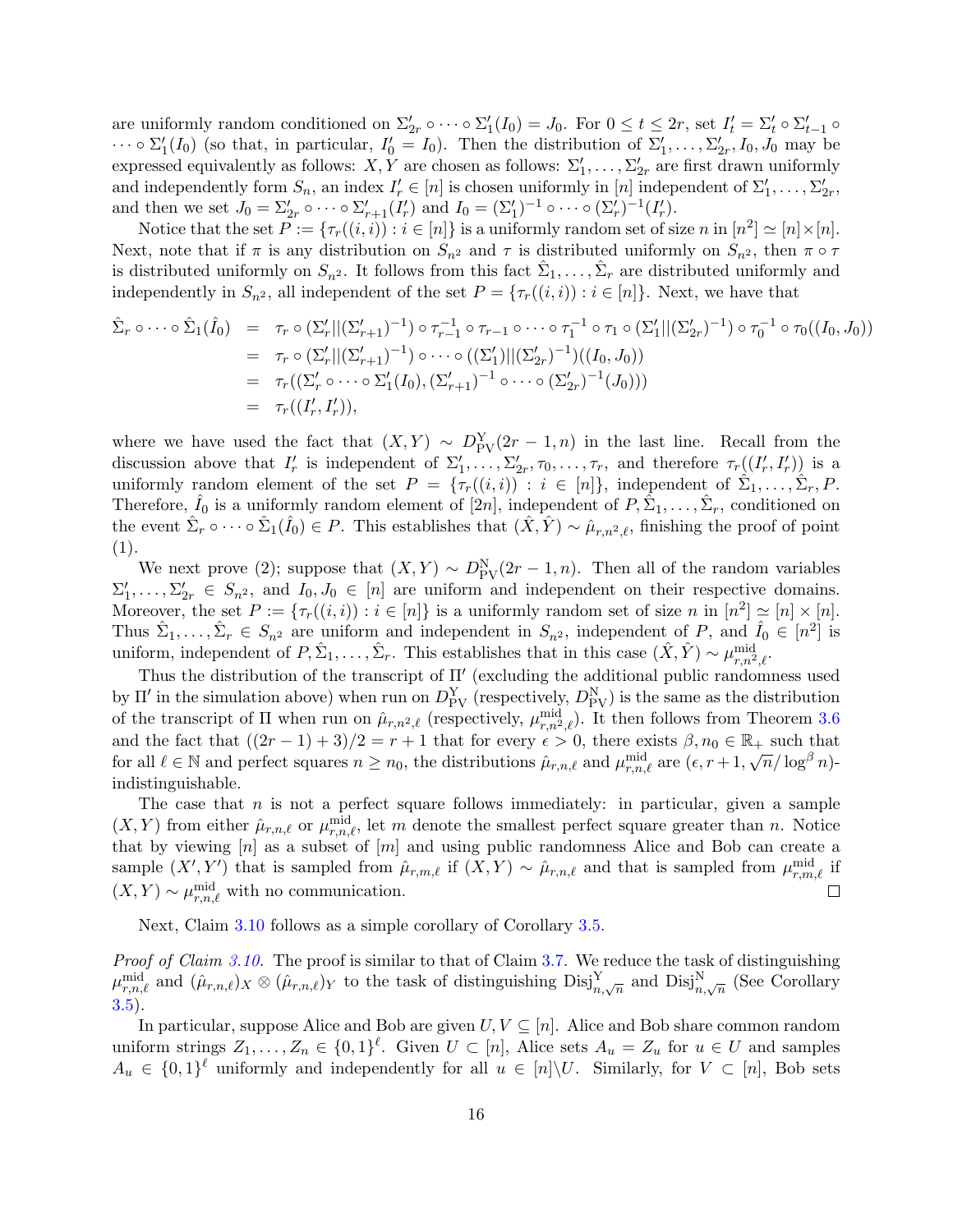$B_v = Z_v$  for  $v \in V$ , and samples  $B_v \in \{0,1\}^{\ell}$  uniformly and independently for all  $v \in [n] \backslash V$ . Alice also samples  $\Sigma_1, \Sigma_3, \ldots, \Sigma_r \in \mathcal{S}_n$  uniformly and independently and Bob samples  $\Sigma_2, \Sigma_4, \ldots, \Sigma_{r-1} \in$  $\mathcal{S}_n$ ,  $I, J \in [n]$  uniformly and independently. Letting  $X = (\Sigma_1, \Sigma_3, \ldots, \Sigma_r, A_1, \ldots, A_n)$  and  $Y =$  $(I, J, \Sigma_2, \Sigma_4, \ldots, \Sigma_{r-1}, B_1, \ldots, B_n)$ , it is easy to see that  $(X, Y) \sim \mu_{r,n,\ell}^{\text{mid}}$  if  $(U, V) \sim \text{Disj}_{n,\sqrt{n}}^Y$  and that  $(X, Y) \sim (\hat{\mu}_{r,n,\ell})_X \otimes (\hat{\mu}_{r,n,\ell})_Y$  if  $(U, V) \sim \text{Disj}_{n,\sqrt{n}}^N$ . It follows from Corollary [3.5](#page-12-1) that for any  $\epsilon >$ 0 there exists  $\delta > 0$  such that  $\mu_{r,n,\ell}^{\text{mid}}$  and  $(\hat{\mu}_{r,n,\ell})_X \otimes (\hat{\mu}_{r,n,\ell})_Y$  are  $(\epsilon, \delta\sqrt{n}, \delta\sqrt{n})$ -indistinguishble.

We have now verified Claims [3.9,](#page-14-2) [3.10,](#page-15-0) which establishes Claim [3.8,](#page-14-1) which completes the proof of Theorem [3.3,](#page-11-0) and thus of Theorem [2.2.](#page-8-0)  $\Box$ 

### <span id="page-17-0"></span>4 Proof of Theorem [2.3;](#page-8-1) amortized setting

In this section we work towards the proof of Theorem [2.3;](#page-8-1) recall that part (1) is immediate, so the main work is in proving parts (2) and (3). As discussed in Section [2.6,](#page-9-0) there are 3 main steps in the proof, which proceeds by initially assuming that the tuple  $(C, L)$  is r-achievable for appropriate values of  $C, L$  and eventually deriving a contradiction. The first step is to establish a *single-letter characterization*<sup>[4](#page-0-0)</sup> of the achievable rate region  $\mathcal{T}_r(X, Y)$  for amortized CRG, which we explain in Section [4.1.](#page-17-1) This single-letter characterization will show that if the tuple  $(C, L)$  is r-achievable for CRG from any source  $\mu$ , then there is an r-round protocol with internal information cost at most  $C$  and external information cost at least  $L$ . In Section [4.2,](#page-19-2) we show how to convert this protocol into a nearly equivalent protocol whose communication cost is at most C (recall that in general,  $\text{CC}(\Pi) \geq \text{IC}_{\mu}^{\text{int}}(\Pi)$ , so upper bounding communication cost is more difficult). Finally, in Section  $4.3$  we show how to use the fact that the external information cost is at least  $L$  to obtain a protocol that can distinguish between the pointer-chasing distribution  $\mu_{r,n,\ell}$  and the product of the marginals  $(\mu_{r,n,\ell})_X \otimes (\mu_{r,n,\ell})_Y$ . At this point we will obtain a contradiction for appropriate values of  $C, L$  by Theorems [3.3](#page-11-0) and [4.11,](#page-25-1) which were the key ingredients in the proof for the corresponding lower bounds in the non-amortized setting (i.e., item (2) of Theorems [2.1](#page-7-2) and [2.2\)](#page-8-0).

### <span id="page-17-1"></span>4.1 Single-letter characterization of  $\mathcal{T}_r(X, Y)$

It follows immediately from Definitions [2.1](#page-5-0) and [2.2](#page-6-0) that the r-round rate region for amortized CRG and SKG is completely characterized by, for each communication rate  $C$ , the maximum real number L, known as the *capacity*, such that  $(C, L)$  is r-achievable for CRG or SKG:

**Definition 4.1** (CR & SK capacity). Suppose a source  $(X, Y) \sim \mu$  is fixed. Then for  $r \in \mathbb{N}, C \in$  $\mathbb{R}_+$ , define the CR capacity with communication C to be

$$
\mathcal{C}_r^{\text{am-cr}}(C) := \sup_{(C,L) \in \mathcal{T}_r(X,Y)} L,
$$

and the SK capacity with communication C to be

$$
\mathscr{C}_r^{\mathrm{am-sk}}(C) := \sup_{(C,L)\in \mathcal{S}_r(X,Y)} L.
$$

<sup>&</sup>lt;sup>4</sup>The term "single-letter characterization" is used relatively loosely in the literature. Following [\[CK81\]](#page-37-10), for any  $k \in \mathbb{N}$  and a closed subset  $\mathcal{S} \subset \mathbb{R}^k$ , we call a characterization of  $\mathcal{S}$  a single-letter characterization if it implies, for any  $\eta > 0$ , the existence of an algorithm that decides whether a point  $x \in \mathbb{R}^k$  is of Euclidean distance at most  $\eta$  to S. Moreover, this algorithm must run in time at most  $T_S(\eta)$ , for some function  $T_S : \mathbb{R}_+ \to \mathbb{N}$ . This is related, for instance, to ideas on the computability of subsets of  $\mathbb{R}^k$  considered in [\[Bra05\]](#page-37-11).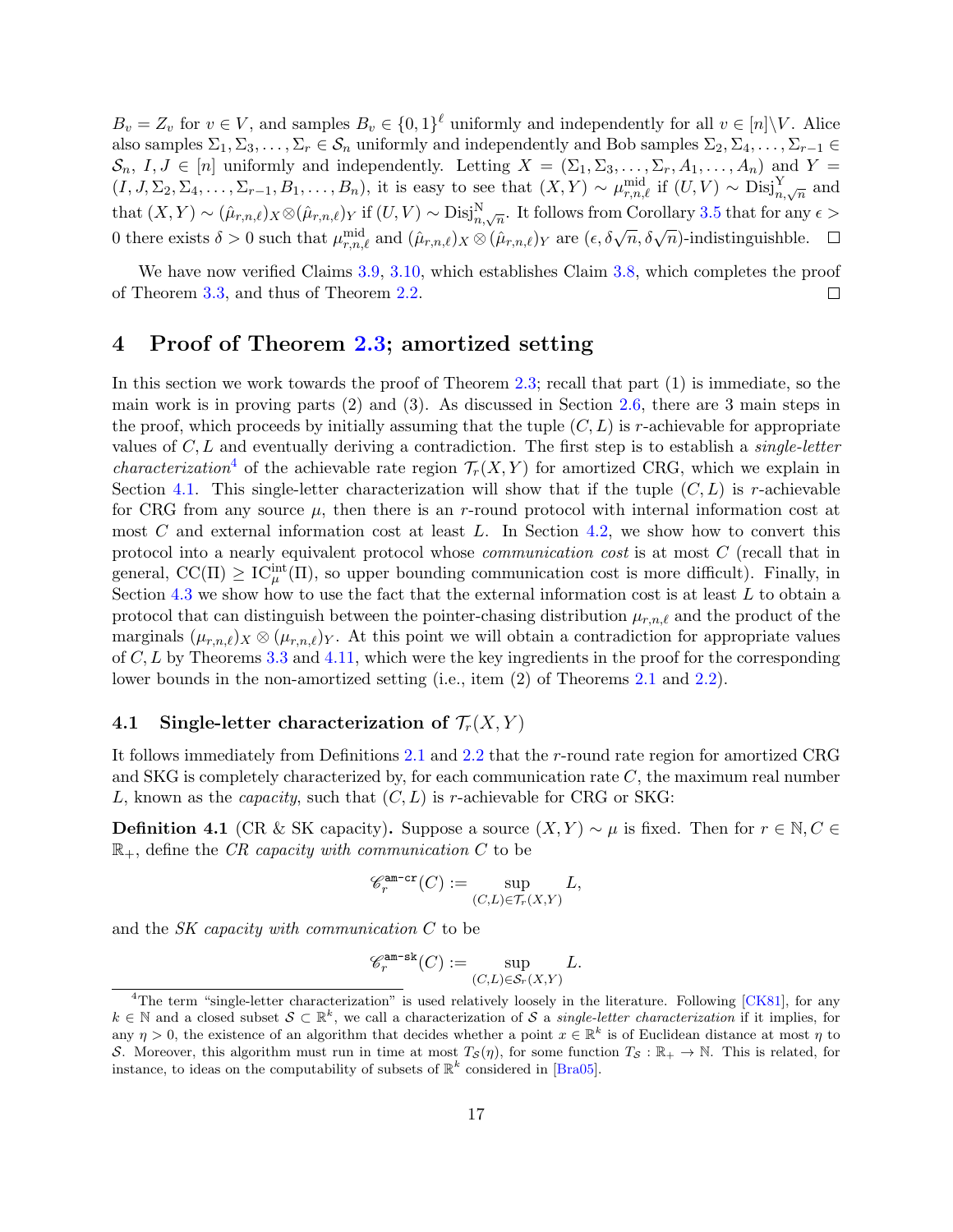The single-letter characterization of  $\mathcal{T}_r(X, Y)$  relies on the concepts of *internal information* cost and external information cost of a protocol Π [\[BBCR13,](#page-36-6) [BR11,](#page-37-8) [BRWY13,](#page-37-9) [BGPW13,](#page-37-12) [Bra12\]](#page-37-13). The external information cost of a (multiple-round) protocol Π describes how much information Π reveals about the inputs  $X, Y$  to an external observer who only sees the transcript of the protocol, while the internal information cost describes how much information Alice and Bob reveal to each other about their own inputs:

Definition 4.2 (External and internal information costs). Given any communication protocol Π with a maximum of r rounds, public randomness  $R_{\text{Pub}}$ , and a distribution  $(X, Y) \sim \mu$  of inputs, the *external information cost*  $IC^{\text{ext}}_{\mu}(\Pi)$  is given by:

$$
\operatorname{IC}^{\operatorname{ext}}_{\mu}(\Pi) := I(\Pi^r, R_{\operatorname{Pub}}; X, Y).
$$

If  $\Pi$  does not use public randomness, then  $IC_{\mu}^{\text{ext}}(\Pi) := I(\Pi^r; X, Y)$ .

The *internal information cost*  $IC_{\mu}^{\text{int}}(\Pi)$  is given by

$$
\operatorname{IC}^{\operatorname{int}}_{\mu}(\Pi):=I(\Pi^r,R_{\text{Pub}};X|Y)+I(\Pi^r,R_{\text{Pub}};Y|X).
$$

If  $\Pi$  does not use public randomness, then  $IC_{\mu}^{\text{int}}(\Pi) := I(\Pi^r;X|Y) + I(\Pi^r;Y|X)$ .

**Remark 4.3.** It is well-known that for any distribution  $\mu$ , and any protocol  $\Pi$ ,  $IC_{\mu}^{int}(\Pi) \le$  $\text{IC}_{\mu}^{\text{ext}}(\Pi) \leq \text{CC}(\Pi).$ 

An original motivation behind the introduction of internal and external information costs was to understand the possibility of proving *direct sum* results for communication complexity [\[CSWY01,](#page-38-11) [JRS03,](#page-39-10) [HJMR07,](#page-38-12) [BBCR13\]](#page-36-6). In light of the connection with direct sum results, the fact that internal and external information costs appear in characterizations for amortized CRG and SKG is not surprising. In particular, the amortized CRG and SKG problems can be viewed as the task of solving N independent instances of CRG or SKG from a source  $\mu$ , with an additional requirement that each of Alice's N output strings must agree with each of Bob's N output strings *simultaneously* with high probability.

An additional ingredient in the single-letter characterization of  $\mathcal{T}_r(X, Y)$  is the minimum rround interaction for maximum key rate (i.e., the r-round  $MIMK$ ). Ahlswede and Csiszár showed in their seminal work  $[AC93]$  that the maximum key rate L that Alice and Bob can generate from a source  $(X, Y) \sim \mu$ , without restricting communication, is  $I_{\mu}(X; Y)$ . In other words, we have:  $\sup_{C\geq 0} \mathscr{C}_r^{\text{am-sk}}(C) = I(X;Y)$ . The r-round MIMK describes the minimum amount of communication needed to obtain this key rate of  $I(X; Y)$ :

<span id="page-18-1"></span>**Definition 4.4.** If  $(X, Y) \sim \mu$  is a source and  $r \geq 1$ , Then the r-round MIMK is defined as

$$
\mathscr{I}_r(X;Y)=\inf_{C\ge 0: \mathscr{C}^{\mathrm{ann-sk}}_r(C)=I(X;Y)}\{C\}.
$$

Tyagi [\[Tya13\]](#page-40-2) proved the following single-letter characterization of the r-round MIMK  $\mathscr{I}_r(X; Y)$ :

<span id="page-18-0"></span>**Theorem 4.1** ([\[Tya13\]](#page-40-2), Theorem 4). For a source  $(X, Y) \sim \mu$ , the r-round MIMK is the infimum of all  $C \geq 0$  such that there exists an r-round private-coin protocol  $\Pi$  such that  $IC^{\text{int}}_{\mu}(\Pi) \leq C$  and  $\mathrm{IC}_{\mu}^{\text{ext}}(\Pi) \geq C + I(X;Y).$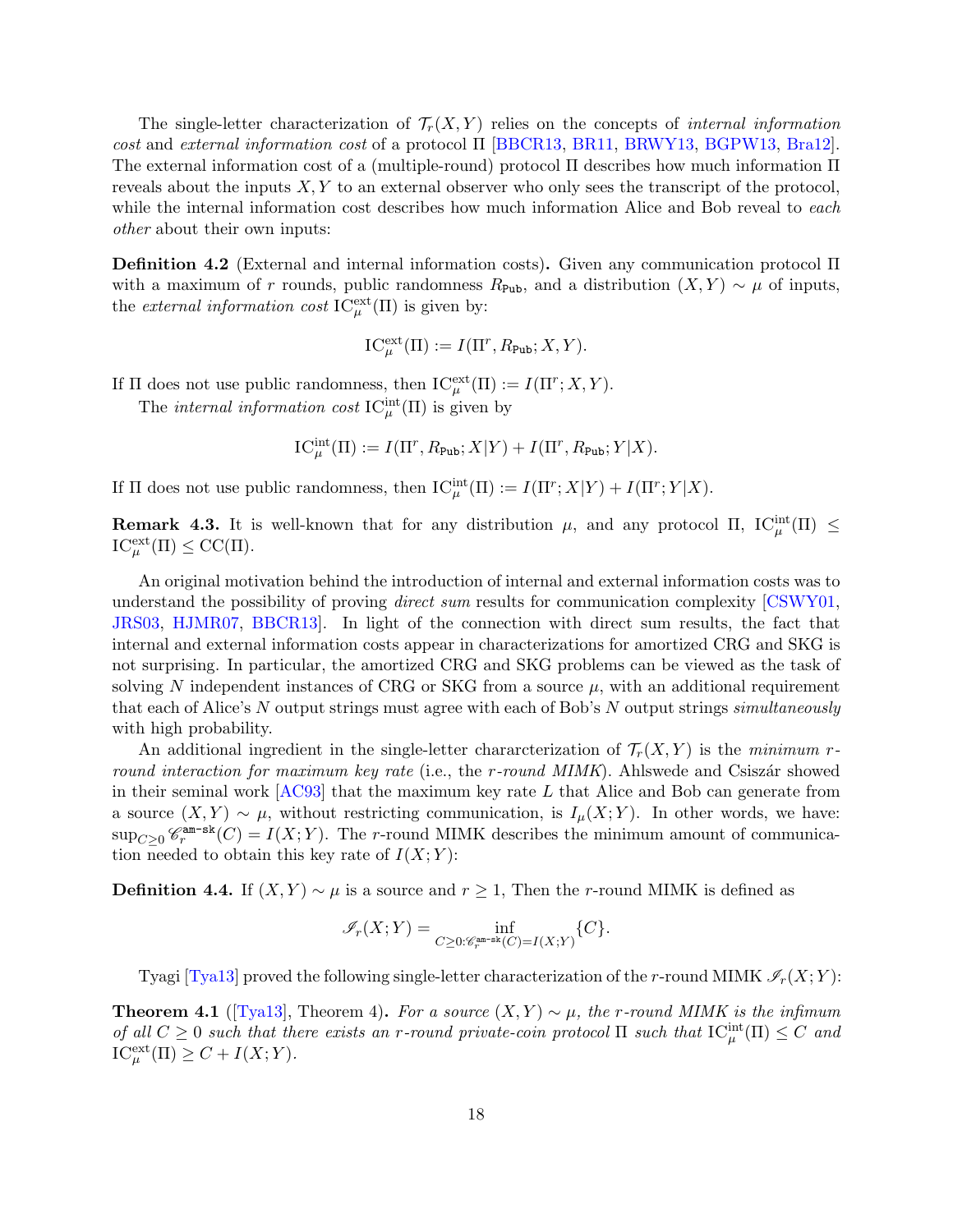Using Theorem [4.1,](#page-18-0) we finally can state the single-letter characterization of achievable rates for r-round CRG. It is stated most precisely in [\[STW19\]](#page-40-10), but similar results are shown in [\[LCV17,](#page-39-5) [GJ18,](#page-38-4) [Liu16,](#page-39-4) [Ye05,](#page-40-3) [GA10a,](#page-38-5) [GA10b\]](#page-38-6).

<span id="page-19-3"></span>**Theorem 4.2** ([\[STW19\]](#page-40-10), Theorem III.2). For  $C \geq 0$ , define

$$
\tilde{\mathcal{C}}_r^{\text{am-cr}}(C) := \begin{cases} \sup_{\Pi = (\Pi_1, \dots, \Pi_r): \Pi_C^{\text{int}}(\Pi) \le C} \{ \text{IC}_{\mu}^{\text{ext}}(\Pi) \} & : & C \le \mathcal{I}_r(X;Y) \\ I(X;Y) + C & : & C > \mathcal{I}_r(X;Y), \end{cases} \tag{4}
$$

where the supremum is ocver all r-round private-coin protocols  $\Pi$  with  $IC_{\mu}^{\text{int}}(\Pi) \leq C$ .

Then for a source  $(X, Y) \sim \mu$ , the r-round CR capacity is given by

<span id="page-19-4"></span>
$$
\mathcal{C}_r^{\text{am-cr}}(C) = \tilde{\mathcal{C}}_r^{\text{am-cr}}(C). \tag{5}
$$

Remark 4.5. We briefly explain how Theorem [4.2](#page-19-3) does in fact provide a single-letter characterization for  $\mathcal{T}_r(X,Y) = \{(C,L) : C \geq 0, L \leq \mathcal{C}_r^{\text{am-cr}}(C) \}$ . It follows from the support lemma [\[CK81,](#page-37-10) Lemma 15.4 that the protocols  $\Pi = (\Pi_1, \ldots, \Pi_r)$  in the definition of  $\tilde{\mathscr{C}}_r^{\text{am-cr}}(C)$  can be restricted to the class of protocols where  $\Pi_t$ ,  $1 \le t \le r$ , falls in a finite set of size  $\mathcal{U}_t$  at most  $|\mathcal{X}||\mathcal{Y}|\prod_{t'=1}^{t-1}|\mathcal{U}_{t'}|+1$ . Then by iterating through all possible distributions of  $\Pi_t|\Pi^{t-1}X$ , for t odd, and  $\Pi_t|\Pi^{t-1}Y$ , for t even, at a sufficiently small granularity, we can approximate  $\tilde{\mathscr{C}}_r^{\text{am-cr}}(C)$  to any given precision.

For the purpose of proving Theorem [2.3,](#page-8-1) we will only need the inequality  $\mathscr{C}_r^{\text{am-cr}}(C) \leq \tilde{\mathscr{C}}_r^{\text{am-cr}}(C)$ (which is often called the converse direction of the equality in Theorem [4.2\)](#page-19-3). As a full proof of Theorem [4.2](#page-19-3) (and in particular, of this inequality) does not appear to have been collected in the literature, we provide one in Section [5.](#page-27-0) The following is an immediate consequence of this inequality:

<span id="page-19-0"></span>**Corollary 4.3.** For each tuple  $(C, L) \in \mathcal{T}_r(X, Y)$  with  $L < I(X; Y)$ , there is some protocol  $\Pi$  $(\Pi_1, \ldots, \Pi_r)$  such that  $\mathrm{IC}_{\mu}^{\mathrm{int}}(\Pi) \leq C$  and  $\mathrm{IC}_{\mu}^{\mathrm{ext}}(\Pi) \geq L$ .

*Proof.* First suppose that  $C \leq \mathcal{I}_r(X;Y)$ . Then the existence of the r-round protocol  $\Pi$  follows from  $(5)$ .

Next suppose  $C > \mathscr{I}_r(X;Y)$ . Notice that  $(\mathscr{I}_r(X;Y), I(X;Y)) \in \mathcal{T}_r(X,Y)$ , since  $\mathscr{C}_r^{\text{am-cr}}(\mathscr{I}_r(X;Y))$  =  $I(X;Y) + \mathscr{I}_r(X;Y)$ . Therefore, the case  $C \leq \mathscr{I}_r(X;Y)$  gives that there is an r-round protocol  $\Pi$ such that  $IC_{\mu}^{\text{int}}(\Pi) \leq \mathscr{I}_r(X;Y) < C$  and  $IC_{\mu}^{\text{ext}}(\Pi) \geq I(X;Y) > L$ , as desired.

#### <span id="page-19-2"></span>4.2 Using the compression of internal information to communication

A crucial technical ingredient in doing so is the use of an "compression of internal information cost to communication" result for bounded round protocols, saying that for any protocol with a fixed number  $r$  of rounds and internal information cost  $I$ , there is another protocol with the same number  $r$  of rounds and communication cost not much larger than  $I$ . As we discussed in Section [2,](#page-4-0) these types of theorems were originally proved in order to establish direct sum and direct product results for communication complexity. Our use of these compression results may be interpreted as a roughly analogous approach for the setting of amortized CRG and SKG, which can be thought of as the "direct sum version of non-amortized CRG and SKG".

<span id="page-19-1"></span>**Theorem 4.4** (Lemma 3.4, [\[JPY12\]](#page-39-11)). Suppose that  $(X, Y) \sim \nu$  are inputs to an r-round communication protocol  $\Pi$  with public randomness  $R_{\text{Pub }}$  (and which may use private coins as well.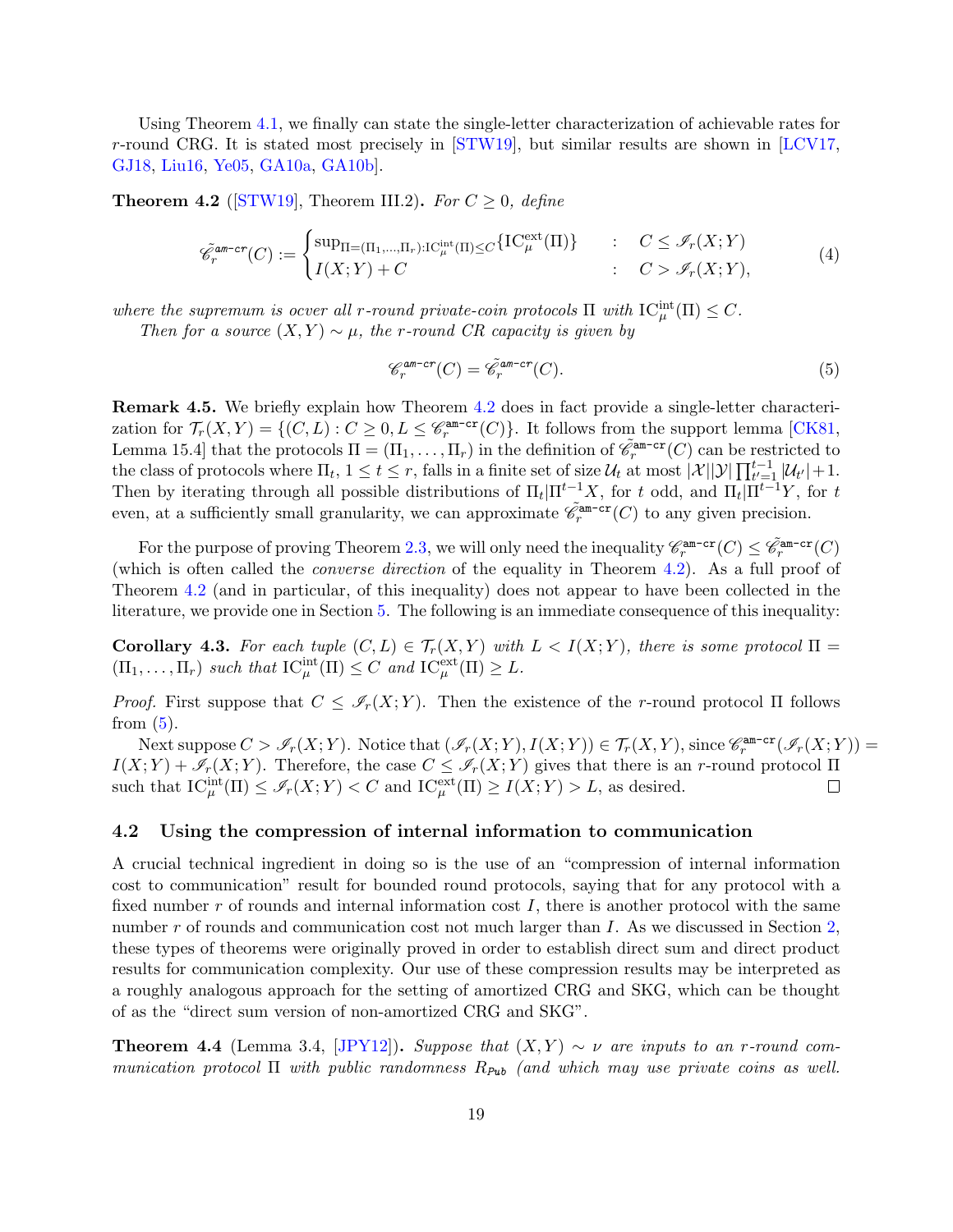Then for every  $\epsilon > 0$ , there is a public coin protocol L with r rounds and communication at most  $\frac{\mathrm{IC}_{\mu}^{\mathrm{int}}(\Pi)+5r}{\epsilon}+O(r\log(1/\epsilon))$  such that at the end of the protocol each party possesses a random variable  $(\hat{\Pi}_1, \ldots, \hat{\Pi}_r)$  representing a transcript for  $\Pi$ , which satisfies

$$
\Delta((R_{\mathit{Pub}}, X, Y, \Pi_1, \ldots, \Pi_r), (R_{\mathit{Pub}}, X, Y, \hat{\Pi}_1, \ldots, \hat{\Pi}_r)) \leq 6\epsilon r.
$$

Our first lemma, Lemma [4.5,](#page-20-0) uses Theorem [4.4](#page-19-1) to show that for any protocol  $\Pi$  which satisfies  $IC^{\text{ext}}_{\mu}(\Pi) \gg IC^{\text{int}}_{\mu}(\Pi)$  then there exists another protocol  $\Pi$  with communication cost not much greater than  $IC_{\mu}^{\text{int}}(\Pi)$  and which satisfies some additional properties:

<span id="page-20-0"></span>**Lemma 4.5.** Fix any  $r, n, \ell \in \mathbb{N}$ , and let  $\mu = \mu_{r,n,\ell}$ . Suppose  $\rho \in \mathbb{N}$  and  $C, L \in \mathbb{R}_+$ . Suppose  $\Pi$  is a p-round protocol with  $\text{IC}_{\mu}^{\text{ext}}(\Pi) = L$  and  $\text{IC}_{\mu}^{\text{int}}(\Pi) = C$  and public randomness  $R_{\text{Pub}}$  (and which may use private randomness as well). Then for every  $\epsilon > 0$  there is some  $\rho$ -round protocol  $\Pi'$  with inputs  $(X, Y) \sim \mu$ , public randomness  $R_{\text{Pub}}$ , with communication at most  $\frac{C+5\rho}{\epsilon} + O(\rho \log 1/\epsilon)$  and which outputs keys  $K'_A, K'_B$ , such that

- 1.  $\mathbb{P}_{\mu}[K'_{A} = K'_{B}] = 1.$
- 2. When inputs  $(X, Y)$  are drawn from  $\mu$ ,  $I(K'_{\mathbf{A}}; B_{I_r}) = I(K'_{\mathbf{A}}; A_{I_r}) \geq L (C + 1 + 2 \log n + 36\epsilon \rho \ell)$ .
- 3. When inputs  $(X, Y)$  are drawn from  $\mu_X \otimes \mu_Y$ ,

<span id="page-20-4"></span>
$$
I_{\mu_X \otimes \mu_Y}(K'_A, R_{\text{Pub}}, (\Pi')^\rho; B_1, \dots, B_n) \le \frac{C + 5\rho}{\epsilon} + O(\rho \log 1/\epsilon)
$$
(6)

and

<span id="page-20-5"></span>
$$
I_{\mu_X \otimes \mu_Y}(K'_B, R_{\nu_{\mathbf{u}}}, (\Pi')^{\rho}; A_1, \dots, A_n) \le \frac{C + 5\rho}{\epsilon} + O(\rho \log 1/\epsilon). \tag{7}
$$

Proof. Let  $\Pi'$  be the protocol given by Theorem [4.4](#page-19-1) for the protocol  $\Pi$  and the given  $\epsilon$ . Then the communication of  $\Pi'$  is at most  $\frac{C+5\rho}{\epsilon} + O(\rho \log 1/\epsilon)$ . At the end of  $\Pi'$ , Alice and Bob each possess a random variable  $(\hat{\Pi}_1, \ldots, \hat{\Pi}_\rho)$ , such that, when  $(X, Y) \sim \mu$ ,

<span id="page-20-3"></span>
$$
\Delta((R_{\text{Pub}}, X, Y, \hat{\Pi}_1, \dots, \hat{\Pi}_\rho), (R_{\text{Pub}}, X, Y, \Pi_1, \dots, \Pi_\rho)) \le 6\epsilon\rho.
$$
\n
$$
(8)
$$

(Notice that  $\hat{\Pi}^{\rho} = (\hat{\Pi}_1, \dots, \hat{\Pi}_{\rho})$  is different from the transcript  $(\Pi')^{\rho} = (\Pi'_1, \dots, \Pi'_{\rho})$  of  $\Pi'$ .) Now set  $K'_{\mathbf{A}} = K'_{\mathbf{B}} = (\hat{\Pi}_1, \dots, \hat{\Pi}_\rho)$ , which immediately establishes item (1) of the lemma.

To establish point (2), we will first argue that it holds for Π; in particular we show that when  $(X, Y) \sim \mu$ ,

<span id="page-20-1"></span>
$$
H(B_{I_r}|\Pi^{\rho}) \le \ell + C - L + 2\log n. \tag{9}
$$

(Since  $H(B_{i_r}) = \ell$  it will follow from [\(9\)](#page-20-1) that  $I_\mu(\Pi^{\rho}; B_{I_r}) \geq L - C - 2 \log n$ , though we will not use this directly.) To see this, first notice that  $5$ 

<span id="page-20-2"></span>
$$
I(X;Y|\Pi^{\rho}) = I(Y;X,\Pi^{\rho}) - I(\Pi^{\rho};Y) \n= I(X;Y) + I(\Pi^{\rho};Y|X) + I(\Pi^{\rho};X|Y) - I(\Pi^{\rho};X,Y) \n= I(X;Y) + IC_{\mu}^{\text{int}}(\Pi) - IC_{\mu}^{\text{ext}}(\Pi) \n\leq \ell + C - L.
$$
\n(10)

<sup>&</sup>lt;sup>5</sup>We remark that the equality of  $I(X;Y|\Pi^{\rho})$  to [\(10\)](#page-20-2) also played a crucial role in [\[LCV17\]](#page-39-5) which derived a characterization of the achievable rate region in terms of the convex envelope of a functional on source distributions.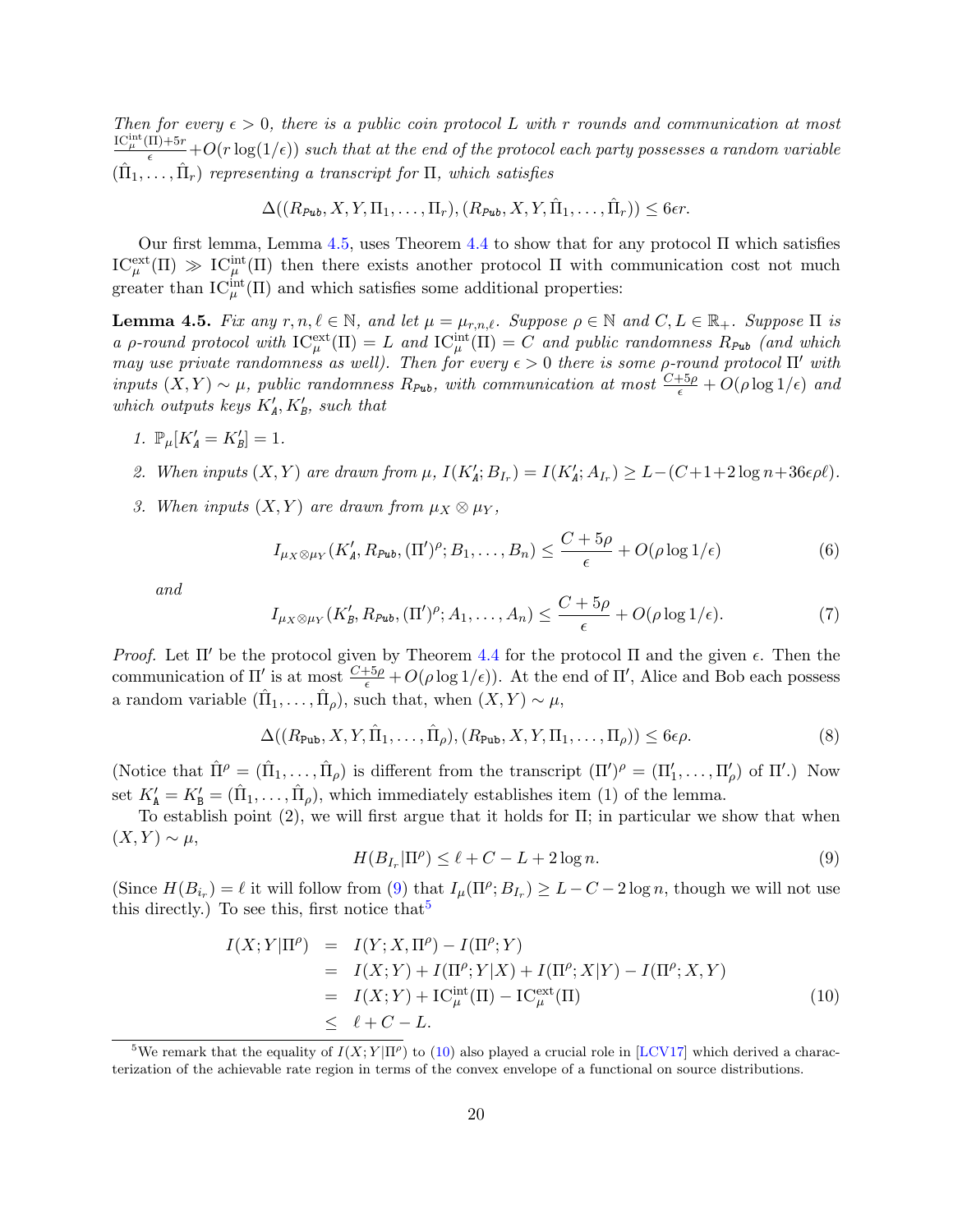Recalling the notation  $I_r = \Sigma_r \circ \cdots \circ \Sigma_1(I_0)$ , we observe by Lemma [6.2](#page-33-0) and the data processing inequality that

$$
I(X;Y|\Pi^{\rho}) \geq I(X;Y|\Pi^{\rho}, I_r) - \log n
$$
  
\n
$$
\geq I(A_{I_r}; B_{I_r}|\Pi^{\rho}, I_r) - \log n
$$
  
\n
$$
\geq I(A_{I_r}; B_{I_r}|\Pi^{\rho}) - 2\log n
$$
  
\n
$$
= H(A_{I_r}|\Pi^{\rho}) - 2\log n = H(B_{I_r}|\Pi^{\rho}) - 2\log n,
$$

since  $H(A_{I_r}|B_{I_r},\Pi^{\rho})=H(A_{I_r}|B_{I_r})=0$  as  $A_{I_r}=B_{I_r}$  for all inputs in the support of  $\mu$ . It then follows that  $H(B_{I_r} | \Pi^{\rho}, R_{\text{Pub}}) \leq \ell + C - L + 2 \log n$ , establishing [\(9\)](#page-20-1).

Next, [\(8\)](#page-20-3) and the data processing inequality give us that  $\Delta((R_{\text{Pub}}, B_{I_r}, \Pi^{\rho}), (R_{\text{Pub}}, B_{I_r}, \hat{\Pi}^{\rho})) \le$ 6*ερ*. Corollary [6.5](#page-33-1) and [\(9\)](#page-20-1) then give that

$$
H(B_{I_r} | \hat{\Pi}^\rho, R_{\mathtt{Pub}}) \leq H(B_{I_r} | \hat{\Pi}^\rho) \leq \ell + C - L + 2 \log n + 36 \epsilon \rho \ell + 1.
$$

Since  $K'_{\mathbf{A}} = \hat{\Pi}^{\rho}$ , we get that

$$
I(B_{I_r}; K_{\mathbf{A}}') \ge L - (C + 1 + 2\log n + 36\epsilon\rho\ell),
$$

which establishes point (2).

Finally, to establish point (3), first notice that some inputs  $(X, Y) \sim \mu_X \otimes \mu_Y$  may not be in the support of  $\mu$ . We may extend the protocol  $\Pi'$  to be defined for all pairs of inputs  $(X, Y) \in \mathcal{X} \times \mathcal{Y}$ , by choosing an arbitrary behavior (e.g., terminating immediately) whenever there is a partial transcript  $(\Pi')^{t-1}$  for which the distribution of the next message  $\Pi'_t$  has not been defined.

Recall that  $(\Pi'_1,\ldots,\Pi'_\rho)$  denotes the transcript of communication of  $\Pi'$  and  $R_{\text{Pub}}$  is the public randomness of  $\Pi'$ , so that when  $(X, Y) \sim \mu_X \otimes \mu_Y$ ,

$$
I_{\mu_X \otimes \mu_Y}((\Pi')^{\rho}, X, R_{\text{Pub}}; Y) = I_{\mu_X \otimes \mu_Y}((\Pi')^{\rho}; Y | X, R_{\text{Pub}}) \leq H_{\mu_X \otimes \mu_Y}((\Pi')^{\rho}) \leq \frac{C + 5\rho}{\epsilon} + O(\rho \log 1/\epsilon).
$$

Recalling that  $K'_{\mathbf{A}} = \hat{\Pi}^{\rho}$ , by construction of  $\Pi'$  (and  $\hat{\Pi}$ ) from Theorem [4.4,](#page-19-1) it follows that

$$
(K'_{\mathbf{A}}, R_{\text{Pub}}, (\Pi')^{\rho}) - (X, (\Pi')^{\rho}, R_{\text{Pub}}) - Y
$$

is a Markov chain. It then follows from the data processing inequality that

$$
I_{\mu_X \otimes \mu_Y}(K'_{\mathbf{A}}, R_{\text{Pub}}, (\Pi')^{\rho}; B_1, \ldots, B_n) \leq I_{\mu_X \otimes \mu_Y}(\hat{K}_{\mathbf{A}}', R_{\text{Pub}}, (\Pi')^{\rho}; Y) \leq \frac{C + 5\rho}{\epsilon} + O(\rho \log 1/\epsilon),
$$

 $\Box$ 

which gives  $(6)$ ;  $(7)$  follows in a similar manner.

Roughly speaking, the next lemma, Lemma [4.6,](#page-21-0) shows how the protocol  $\Pi'$  constructed in Lemma [4.5](#page-20-0) can use the properties (2) and (3) of Lemma [4.5](#page-20-0) to distinguish between the distributions  $\mu$  ( $\nu_1$  in the below statement) and  $\mu_X \otimes \mu_Y$  ( $\nu_2$  in the below statement). This, in combination with the result from Theorem [3.3](#page-11-0) stating that  $\mu$  and  $\mu_X \otimes \mu_Y$  are indistinguishable to protocols with little communication, will ultimately complete the proof of Theorem [2.3.](#page-8-1)

<span id="page-21-0"></span>**Lemma 4.6.** Suppose  $\nu_1, \nu_2$  are distributions over tuples of random variables  $(Z_1, \ldots, Z_n, I, K, \tilde{K})$ , where  $Z_1, \ldots, Z_n \in \{0,1\}^{\ell}, I \in [n],$  and  $K \in \mathcal{K}$ , where  $\mathcal K$  is a finite set. Suppose that the marginal distribution of  $Z_1, \ldots, Z_n, I$  over each of  $\nu_1, \nu_2$  is uniform over  $\{0,1\}^{n\ell} \times [n]$ . Finally suppose that  $0 < \xi < 1$  and C satisfy  $\log n \le C \le \frac{(1-\xi)^3 \ell}{1620}$  as well as: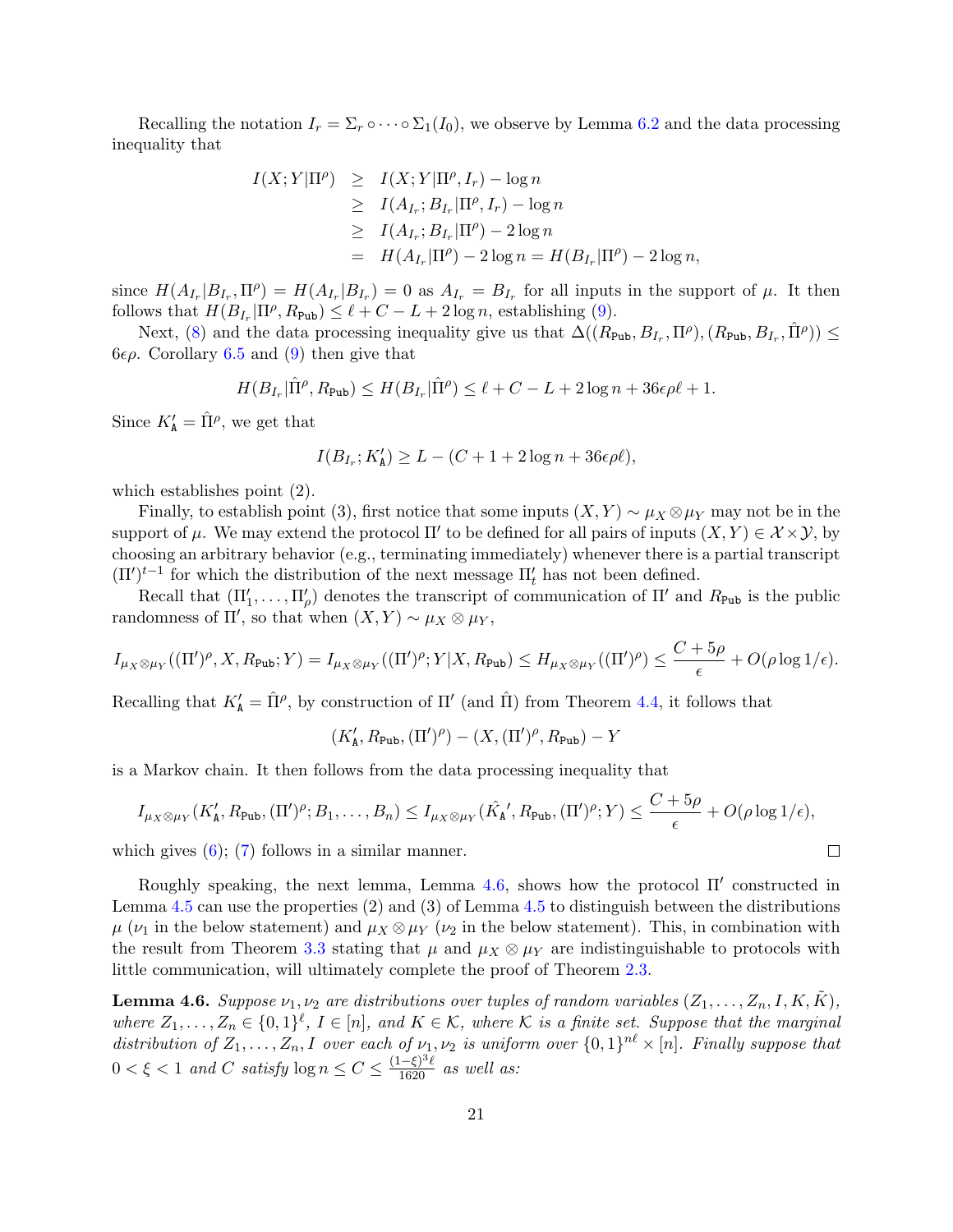- 1.  $I_{\nu_1}(K; Z_1, \ldots, Z_n) \leq C$ .
- 2.  $I_{\nu_2}(K; Z_I) \geq \ell(1-\xi)$ .
- 3.  $\mathbb{P}_{\nu_2}[K = \tilde{K}] = 1$ , and  $\mathbb{P}_{\nu_1}[K = \tilde{K}] \ge 1 (1 \xi)^2/36$ .

Then there is some function  $f: K \times \{0,1\}^{n\ell} \to \{0,1\}$  such that

$$
\left|\mathbb{E}_{\nu_1}[f(\tilde{K},Z_1,\ldots,Z_n)]-\mathbb{E}_{\nu_2}[f(\tilde{K},Z_1,\ldots,Z_n)]\right|\geq p/2,
$$

where  $p = (1 - \xi)^2/18$ .

We first establish some basic lemmas before proving Lemma [4.6.](#page-21-0)

<span id="page-22-0"></span>**Lemma 4.7.** Suppose  $W \in \{0,1\}^{\ell}$  is a random variable, and  $H(W) = c$ . For any  $\delta \in (0,1]$  there is some set  $S \subset \{0,1\}^{\ell}$  such that  $|S| \leq 2^{c/\delta}$  and  $\mathbb{P}[W \notin S] \leq \delta$ .

Proof. Set

$$
S = \{w \in \{0,1\}^{\ell} : \mathbb{P}[W = w] \ge 2^{-c/\delta}\}.
$$

We know that  $c = H(W) = \mathbb{E}_{w \sim W} [\log(1/\mathbb{P}[W=w])],$  so the probability that  $\mathbb{P}[W=w] < 2^{-c/\delta}$ , i.e. that  $\log(1/\mathbb{P}[W=w]) > c/\delta$ , over  $w \sim W$  is at most  $\delta$ . Thus  $\mathbb{P}[W \notin \mathcal{S}] \leq \delta$ . Clearly, by the definition of S, we have that  $|S| \leq 2^{c/\delta}$ .  $\Box$ 

<span id="page-22-1"></span>**Lemma 4.8.** Suppose that random variables  $I, Z_1, \ldots, Z_n$  are distributed jointly so that the marginal of  $Z_1, ..., Z_n \in \{0,1\}^{\ell}$  is uniform on  $\{0,1\}^{n\ell}$ . Then  $H(Z_I) \geq \ell - \log n$ .

Proof. Notice that

$$
H(Z_I, Z_{I+1},..., Z_{I+n-1}) \geq H(Z_I,..., Z_{I+n-1} | I)
$$
  
=  $\mathbb{E}_{i \sim I} [H(Z_i,..., Z_{i+n-1} | I = i)]$   
=  $\mathbb{E}_{i \sim I} [H(Z_1,..., Z_n | I = i)]$   
=  $H(Z_1,..., Z_n | I)$   
 $\geq \ell n - \log n,$  (11)

 $\Box$ 

where addition of subscripts is taken modulo n. Since  $(Z_{I+1},..., Z_{I+n-1}) \in \{0,1\}^{\ell n-\ell}$ , we get that

$$
H(Z_I) \geq H(Z_I | Z_{I+1}, \ldots, Z_{I+n-1}) \geq H(Z_I, \ldots, Z_{I+n-1}) - (\ell n - \ell) \geq \ell - \log n,
$$

as desired.

<span id="page-22-2"></span>**Lemma 4.9.** Suppose that  $W \in \{0,1\}^{\ell}$  is a random variable with  $H(W) = h \leq \ell$ . Let  $S \subset \{0,1\}^{\ell}$ be a subset with size  $|S| \leq 2^c$ , for some  $c < \ell$ . Then  $\mathbb{P}[W \in S] \leq \frac{\ell+1-h}{\ell-c}$  $\frac{+1-n}{\ell-c}$ .

*Proof.* Write  $p = \mathbb{P}[W \in \mathcal{S}]$ . Let  $J = \mathbb{1}[W \in \mathcal{S}]$ . Then  $pc + (1-p)\ell \ge pc + (1-p) \log(2^{\ell} - 2^c) \ge$  $H(W|J) \ge H(W) - 1 = h - 1$ . Hence  $p(c - \ell) \ge h - 1 - \ell$ , so  $p \le \frac{\ell+1-h}{\ell-c}$  $\frac{+1-h}{\ell-c}$ .

Now we prove Lemma [4.6.](#page-21-0)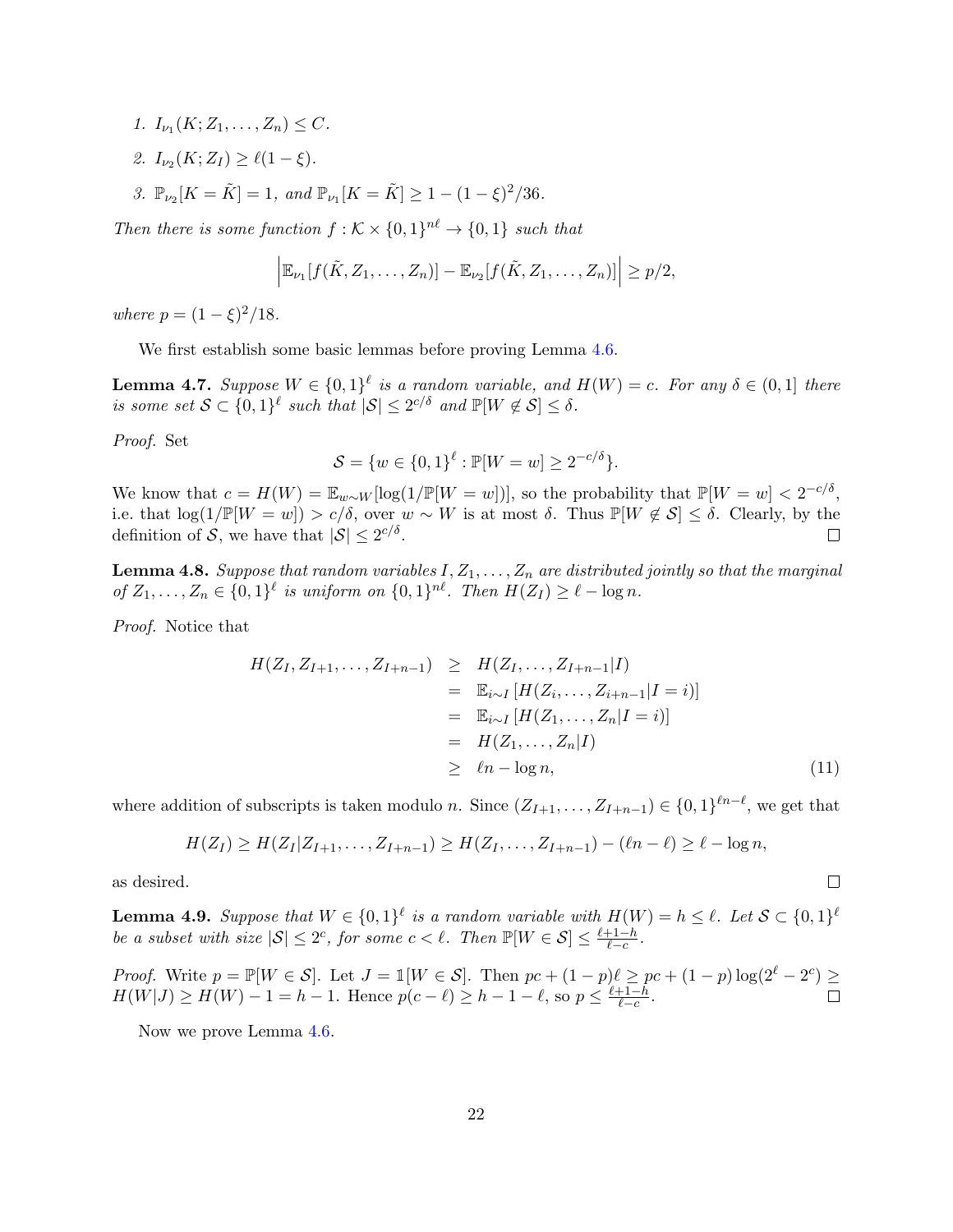*Proof of Lemma [4.6.](#page-21-0)* We will first define f and determine a lower bound on  $\mathbb{E}_{\nu_2}[f(K, Z_1, \ldots, Z_n)].$ By assumption,  $H_{\nu_2}(Z_I) = \ell$ , so  $H_{\nu_2}(Z_I|K) \leq \xi \ell$ . For each  $k \in \mathcal{K}$ , let  $\gamma_k = H(Z_I|K = k)/\ell$ , so that  $\mathbb{E}_{k\sim K}[\gamma_k] \leq \xi$ . Pick some  $\eta > 1, \zeta > 1$  to be specified later. By Lemma [4.7,](#page-22-0) for each  $k \in \mathcal{K}$ , there is a set  $\mathcal{T}_k \subset \{0,1\}^{\ell}$  of size at most  $2^{\eta \gamma_k \ell}$  such that  $\mathbb{P}_{\nu_2}[Z_I \notin \mathcal{T}_k | K = k] \leq 1/\eta$ . Next, set  $S = \{k \in \mathcal{K} : \gamma_k \leq \zeta \xi\}$ . By Markov's inequality,  $\mathbb{P}_{\nu_2}[K \in S] \geq 1 - 1/\zeta$ . Thus  $\mathbb{P}_{\nu_2}[K \in \mathcal{S}] \cdot \mathbb{P}_{\nu_2}[Z_I \in T_K | K \in \mathcal{S}] \ge (1 - 1/\zeta) \cdot (1 - 1/\eta)$ , and for all  $k \in \mathcal{S}, |\mathcal{T}_k| \le 2^{\eta \zeta \xi \ell} < 2^{\eta \zeta \ell}$ .

We now set

$$
f(K, Z_1, \dots, Z_n) = \begin{cases} \bigvee_{i \in [n]} \mathbb{1}[Z_i \in \mathcal{T}_K] & : & K \in \mathcal{S} \\ 0 & : & \text{else.} \end{cases}
$$

Since  $\mathbb{P}[K \in \mathcal{S}] \cdot \mathbb{P}[Z_I \in \mathcal{T}_K | K \in \mathcal{S}] \leq \mathbb{E} \left[ \vee_{i \in [n]} \mathbb{1}[Z_i \in \mathcal{T}_K] \right],$ 

$$
\mathbb{E}_{\nu_2}[f(K, Z_1, \ldots, Z_n)] \ge (1 - 1/\eta) \cdot (1 - 1/\zeta).
$$

Next we determine an upper bound on  $\mathbb{E}_{\nu_1}[f(K, Z_1, \ldots, Z_n)]$ . Define a random variable  $\hat{I}$  =  $\hat{I}(Z_1,\ldots,Z_n,K)$ , by  $\hat{I} = \min\{i : Z_i \in \mathcal{T}_K\}$ , if the set  $\{i : Z_i \in \mathcal{T}_K\}$  is nonempty, else  $\hat{I} = 1$ . Thus  $H(\hat{I}) \leq \log n$ . Consider the random variable  $Z_{\hat{I}} \in \{0,1\}^{\ell}$ . It follows that  $f(K, Z_1, \ldots, Z_n) \leq$  $\mathbb{1}[Z_i \in \mathcal{T}_K]$ . By Lemma [6.2](#page-33-0) and the data processing inequality, we have that

$$
I_{\nu_1}(K; Z_{\hat{I}}) - \log n \le I_{\nu_1}(K; Z_{\hat{I}}|\hat{I}) \le I_{\nu_1}(K; Z_1, \dots, Z_n|\hat{I}) \le I_{\nu_1}(K; Z_1, \dots, Z_n) + \log n \le C + \log n.
$$

Lemma [4.8](#page-22-1) gives that  $H_{\nu_1}(Z_{\hat{I}}) \geq \ell - \log n$ , so  $H_{\nu_1}(Z_{\hat{I}}|K) \geq \ell - C - 3 \log n$ . For each  $k \in \mathcal{K}$ , let  $h_k = H_{\nu_1}(Z_i|K = k)$ , so that  $\mathbb{E}_{\nu_1}[h_K] \geq \ell - C - 3 \log n$ . By Lemma [4.9,](#page-22-2) for each  $k \in \mathcal{K}$  with  $\eta\gamma_k < 1, \, \mathbb{P}[Z_{\hat{I}} \in \mathcal{T}_K | K = k] \leq \frac{\ell+1-h_k}{\ell(1-\eta\gamma_k)}$  $\frac{\ell+1-h_k}{\ell(1-\eta\gamma_k)}$ , by our upper bound  $|\mathcal{T}_k| \leq 2^{\eta\gamma_k\ell}$ .

Recall that  $\mathbb{E}_{\nu_2}[\gamma_k] \leq \xi$ . For  $i \in \{1,2\}$ , let  $K_{\nu_i}$  be the marginal distribution of K according to  $\nu_i$ . We must have that  $\Delta(K_{\nu_2}, K_{\nu_1}) < p$ , else we could choose f to be a function of only K and would get that  $|\mathbb{E}_{\nu_1}[f] - \mathbb{E}_{\nu_2}[f]| \geq p$ . Thus  $1 - 1/\zeta - p \leq \mathbb{P}_{\nu_1}[K \in \mathcal{S}] \leq 1$ . Next notice that  $\mathbb{E}_{\nu_1}[\ell-h_K] \leq C+3\log n$ , and that  $\ell-h_K \geq 0$  with probability 1. Therefore,  $\mathbb{E}_{\nu_1}[\ell-h_K|K \in \mathcal{S}] \leq$  $C+3\log n$  $\frac{C+3\log n}{1-1/\zeta-p}$ . Since  $\gamma_k \leq \zeta\xi$  for all  $k \in \mathcal{S}$ , it follows that

<span id="page-23-0"></span>
$$
\mathbb{E}_{\nu_1}[f(K, Z_1, \dots, Z_n)] \leq \mathbb{E}_{\nu_1}[f(K, Z_1, \dots, Z_n)|K \in S]
$$
  
\n
$$
\leq \mathbb{P}_{\nu_1}[Z_{\hat{I}} \in \mathcal{T}_K|K \in S]
$$
  
\n
$$
\leq \frac{1 + \frac{C + 3\log n}{1 - 1/\zeta - p}}{\ell(1 - \eta\zeta\xi)}.
$$

Thus

$$
\mathbb{E}_{\nu_2}[f(K, Z_1, \ldots, Z_n)] - \mathbb{E}_{\nu_1}[f(K, Z_1, \ldots, Z_n)] \geq (1 - 1/\zeta) \cdot \left( (1 - 1/\eta) - \frac{1}{1 - 1/\zeta} \cdot \frac{1 + \frac{C + 3\log n}{1 - 1/\zeta - p}}{\ell(1 - \eta \zeta \zeta)} \right).
$$

Now, choose  $\eta = \zeta = \xi^{-1/3}$ , and let  $\xi' = 1 - \xi$ , so that  $p \le \xi'/6 \le \frac{1 - (1 - \xi')^{1/3}}{2} = \frac{1 - 1/\zeta}{2}$  $rac{1}{2}$ . Using the inequality  $ax \leq 1 - (1 - x)^a \leq x$  for  $0 < a < 1$ ,  $x \in [0, 1]$  and  $C \geq \log n$  gives

$$
\mathbb{E}_{\nu_2}[f(K, Z_1, \dots, Z_n)] - \mathbb{E}_{\nu_1}[f(K, Z_1, \dots, Z_n)] \geq \xi'/3 \cdot \left(\xi'/3 - \frac{1}{(1 - 1/\zeta)(1 - 1/\zeta - p)} \cdot \frac{15C}{\xi'\ell}\right)
$$
  
\n
$$
\geq \xi'/3 \cdot \left(\xi'/3 - \frac{270C}{(\xi')^2\ell}\right)
$$
  
\n
$$
\geq (\xi')^2/18 = p,
$$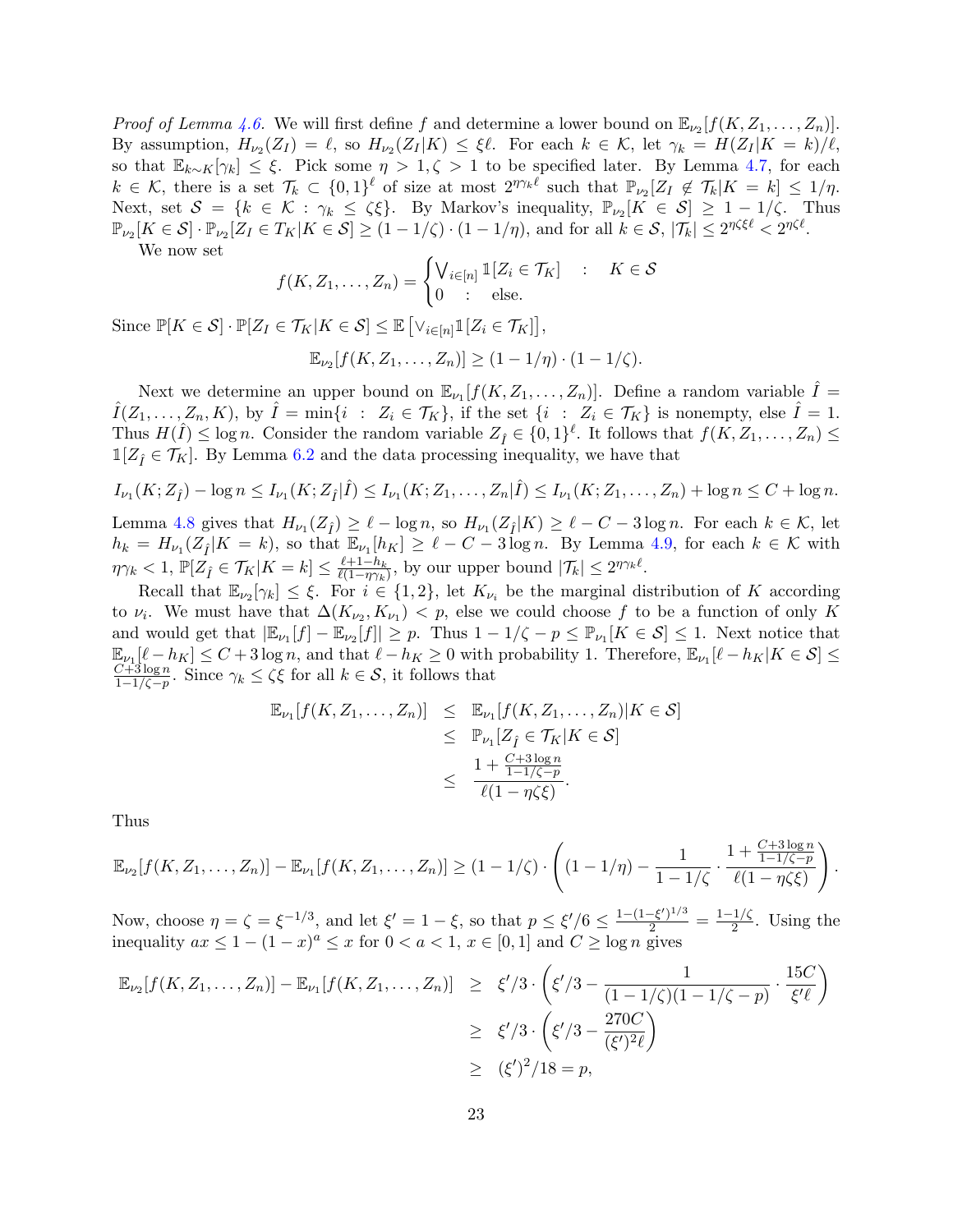where the last inequality follows from  $C \leq \frac{(\xi')^3 \ell}{1620}$ .

Since  $K = \tilde{K}$  over  $\nu_2$  and are only nonequal with probability at most  $p/2$  over  $\nu_1$ , it follows that

$$
\mathbb{E}_{\nu_2}[f(\tilde{K},Z_1,\ldots,Z_n)] - \mathbb{E}_{\nu_1}[f(\tilde{K},Z_1,\ldots,Z_n)] \geq p/2,
$$

 $\Box$ 

as desired.

### <span id="page-24-0"></span>4.3 Proof of Theorem [2.3](#page-8-1)

Using Lemmas [4.5,](#page-20-0) [4.6,](#page-21-0) and Theorem [4.2,](#page-19-3) we now may prove Theorem [2.3:](#page-8-1)

Proof of Theorem [2.3.](#page-8-1) The first part of Theorem [2.3](#page-8-1) follows in the same way as the amortized case: given N i.i.d. samples of  $(X, Y) \sim \mu_{r,n,\ell}$ , by following the pointers for each sample, Alice and Bob can use  $r + 2$  rounds of communication (simultaneously over all samples), communicate a total of  $(r+2)$ [log n] bits, and generate N i.i.d. strings uniformly distributed on  $\{0,1\}^{\ell}$ . Their resulting keys (of length  $N\ell$ ) will agree with probability 1 and be independent of the transcript of communication.

To prove the second part of Theorem [2.3,](#page-8-1) first suppose r is odd. We take  $\mu = \mu_{r,n,\ell}$  and set  $\epsilon = \gamma/(54(r+1)).$ 

We argue by contradiction. Suppose the theorem statement is false: namely, that for some  $C \le n/\log^{c_0} n$  and  $L > \gamma \ell$ , the tuple  $(C, L)$  is  $|(r + 1)/2|$ -achievable from  $\mu$ . We can assume without loss of generality that  $L < \ell$ . By Theorem [4.2](#page-19-3) (and in particular, Corollary [4.3\)](#page-19-0), since  $I_{\mu}(X;Y) = \ell > L$ , there is a  $\lfloor (r+1)/2 \rfloor$ -round protocol  $\Pi$  such that  $\mathrm{IC}_{\mu}^{\mathrm{int}}(\Pi) \leq C$  and  $\mathrm{IC}_{\mu}^{\mathrm{ext}}(\Pi) \geq L$ .

By Lemma [4.5,](#page-20-0) there is an  $\lfloor (r+1)/2 \rfloor$ -round public-coin protocol  $\Pi'$  with inputs  $(X, Y) \sim \mu$  and communication at most  $\frac{C+3+5r/2}{\epsilon} + O(r \log 1/\epsilon)$  such that at the end of  $\Pi'$  with inputs  $(X, Y) \sim \mu$ , Alice and Bob output keys  $K'_A = K'_B$ , respectively, which satisfy  $I_\mu(K'_B; B_{I_r}) \ge L - (C + 1 + 2 \log n +$ 18 $\epsilon(r + 1)\ell$ ). Moreover, when  $(X, Y) \sim \mu_X \otimes \mu_Y$ ,

$$
\max\{I_{\mu_X\otimes\mu_Y}(K'_{\mathbf{A}};B_1,\ldots,B_n),I_{\mu_X\otimes\mu_Y}(K'_{\mathbf{B}};A_1,\ldots,A_n)\}\leq \frac{C+3+5r/2}{\epsilon}+O(r\log 1/\epsilon).
$$

Next, let  $\Pi''$  be the protocol where the parties run  $\Pi'$ , and the last party (suppose it is Alice, for concreteness) to speak in  $\Pi'$  sends over a random hash  $h(K'_{\mathbf{A}})$  of length  $O(\log 1/\gamma)$ , so that for any  $K'_\mathtt{A} \neq K'_\mathtt{B}$ ,  $\mathbb{P}_h[h(K'_\mathtt{A}) = h(K'_\mathtt{B})] \leq \gamma^2/648$ , and the other party, Bob, outputs a final bit equal to  $\mathbb{1}[h(K'_\mathtt{A})] = h(K'_\mathtt{B})]$ . For sufficiently large *n*, we have that

$$
CC(\Pi'') \le \frac{C + 3 + 5r/2}{\epsilon} + O(r \log 1/\epsilon) + O(\log 1/\gamma) \le n/\log^{(c_0 - 1)} n.
$$
 (12)

<span id="page-24-1"></span>**Claim 4.10.**  $\Pi''$  distinguishes  $\mu$  and  $\mu_X \otimes \mu_Y$  with advantage at least  $\gamma^2/324$ .

*Proof.* To prove Claim [4.10,](#page-24-1) we consider two cases.

The first case is that  $\mathbb{P}_{\mu_X \otimes \mu_Y}[K'_\mathbf{A} \neq K'_\mathbf{B}] \geq \gamma^2/324$ . In this case, the last bit output by Bob will be 0 with probability at least  $\gamma^2/648$  when  $(X,Y) \sim \mu_X \otimes \mu_Y$ . Since  $K'_A = K'_B$  with probability 1 when  $(X, Y) \sim \mu$ , it follows that  $\Pi''$  distinguishes between the two distributions with advantage at least  $\gamma^2/648$  in this case.

The second case is that  $\mathbb{P}_{\mu_X \otimes \mu_Y}[K'_A \neq K'_B] \leq \gamma^2/324$ . Here we will use Lemma [4.6.](#page-21-0) Since  $18\epsilon(r + 1) \leq \gamma/3$ , and since for sufficiently large n,  $C + 1 + 2 \log n \leq \gamma n/3 = \gamma \ell/3$ , we see that  $I_{\mu}(K'_{\mathbf{B}};B_{I_r}) \geq \gamma \ell - 2\gamma \ell/3 = \gamma \ell/3.$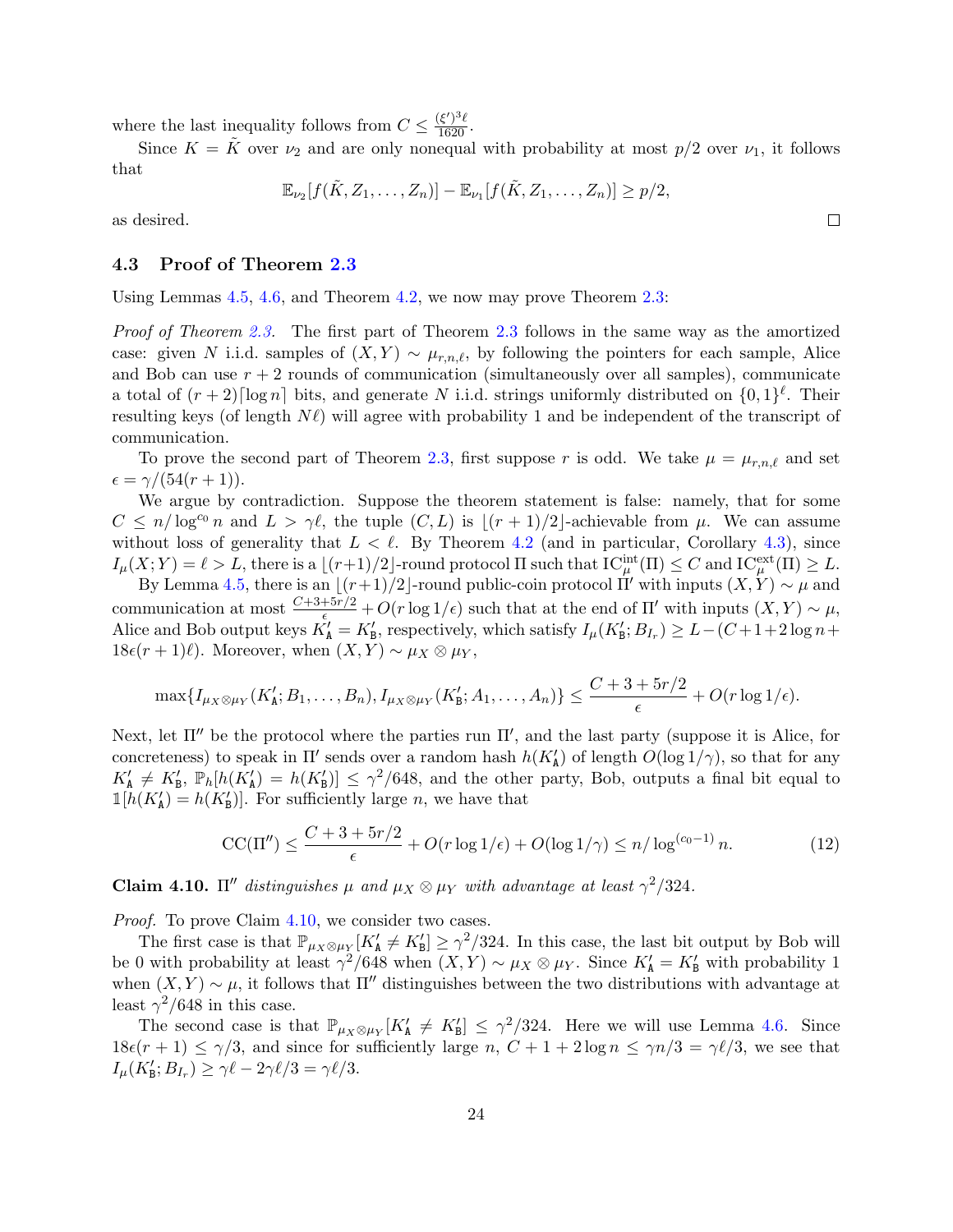We apply Lemma [4.6,](#page-21-0) with  $(Z_1, \ldots, Z_n) = (B_1, \ldots, B_n), I = I_r, K = K'_\mathbf{A}, \tilde{K} = K'_\mathbf{B}, \nu_1 = \mu_X \otimes \nu_Y$  $\mu_Y, \nu_2 = \mu, \xi = 1 - \gamma/3$  and  $L = n/\log^{(c_0-1)} n$ . Here we use that  $n/\log^{(c_0-1)} n \leq \frac{(\gamma/3)^3 n}{1620}$  for sufficiently large n (depending on  $\gamma$ ), as well as  $\mathbb{P}_{\mu_X \otimes \mu_Y}[K'_\mathbf{A} \neq K'_\mathbf{B}] \leq \gamma^2/324 = (1 - \xi)^2/36$ . Then Lemma [4.6](#page-21-0) gives that Bob can output a bit as a deterministic function of  $K'_{\mathbf{B}}, B_1, \ldots, B_n$  (all of which Bob holds at the conclusion of  $\Pi'$ , that distinguishes  $\mu$  and  $\mu_X \otimes \mu_Y$  with advantage at least  $\gamma^2/324.$  $\Box$ 

By Theorem [4.11](#page-25-1) below (which is analogous to Theorem [3.3\)](#page-11-0), with  $\epsilon = \gamma^2/324$ , and as long as c<sub>0</sub> is large enough so that the right-hand side of [\(12\)](#page-23-0) holds for  $n \ge c_0$ , and such that  $c_0 - 1 \ge \beta$ (where  $\beta$  is chosen from Theorem [4.11,](#page-25-1) given  $\epsilon = \gamma^2/325$ ), we arrive at a contradiction.

<span id="page-25-1"></span>**Theorem 4.11** ([\[BGGS18\]](#page-37-7), Lemma 4.5). For every  $\epsilon > 0$  and odd r there exists  $\beta, n_0$  such that for every  $n \ge n_0$  and  $\ell$ , the distributions  $\mu = \mu_{r,n,\ell}$  and  $\mu_X \otimes \mu_Y$  are  $(\epsilon,(r+3)/2, n/\log^{\beta} n)$ indistinguishable.

For even r, we use the distribution  $\mu = \mu_{r-1,n,\ell}$ . Part (1) of the theorem still holds (in fact, we even have  $(r + 1)$ -achievability). For part  $(2)$ , the argument above applies, except now the lower bound on round complexity is  $\lfloor ((r - 1) + 1)/2 \rfloor = \lfloor r/2 \rfloor = r/2$ .

Finally, to prove part (3) of Theorem [2.3,](#page-8-1) an argument virtually identical to the one for part (2) applies, except that the protocols  $\Pi$  and  $\Pi'$  have r rounds, the protocol  $\Pi''$  has  $r + 1$  rounds, and the upper bound in [\(12\)](#page-23-0) is  $\sqrt{n}/\log^{(c_0-1)} n$ , which needs to be less than  $\frac{(\gamma/3)^3 n}{1620} = \frac{(\gamma/3)^3 \ell}{1620}$  (which it is, for sufficiently large *n*). In the last step fo the proof, we use Theorem [3.3](#page-11-0) (instead of Theorem [4.11\)](#page-25-1), which establishes that  $\mu$  and  $\mu_X \otimes \mu_Y$  are  $(\epsilon, r+1, \sqrt{n}/\text{poly}\log n)$ -indistinguishable for any  $\Box$ constant  $\epsilon > 0$ .

#### <span id="page-25-0"></span>4.4 Separations in MIMK

In this section we use Theorem [2.3](#page-8-1) to derive separations in the MIMK for the pointer chasing source  $\mu_{r,n,\ell}$  (recall Definition [4.4\)](#page-18-1). The below Theorem [4.12](#page-25-2) generalizes a result of Tyagi [\[Tya13\]](#page-40-2), which established a constant-factor separation in the MIMK for 2-round and 1-round protocols for a certain source.

<span id="page-25-2"></span>**Theorem 4.12.** For each  $r \in \mathbb{N}$ , there is a  $c_0$  such that for each  $n \geq c_0$ , the pointer chasing source  $\mu_{r,n,n}$  satisfies:

- 1.  $\mathcal{I}_{r+2}(X;Y) \le (r+2)\lceil \log n \rceil$ .
- 2.  $\mathscr{I}_{|(r+1)/2|}(X;Y) > n/\log^{c_0} n$ .
- 3.  $\mathscr{I}_r(X;Y) > \sqrt{n}/\log^{c_0} n$ .

*Proof.* Let the constant  $c_0$  be that given by Theorem [2.3](#page-8-1) for an arbitrary  $\gamma$ .

The first item follows from the definition of  $\mathscr{I}_r(X; Y)$  in Definition [4.4,](#page-18-1) the fact that  $I_{\mu_{r,n,n}}(X; Y)$  = n (Lemma [3.1\)](#page-10-3), and the first item of Theorem [2.3](#page-8-1) stating that the tuple  $((r+2)\lceil \log n \rceil, n)$  is  $(r+2)$ achievable for SKG from the source  $\mu_{r,n,n}$ .

To see the second item, suppose that  $\mathscr{I}_{|(r+1)/2|}(X;Y) \leq n/\log^{c_0} n$ . Then the tuple  $(n/\log^{c_0} n, \ell)$ is  $\lfloor (r + 1)/2 \rfloor$ -achievable from the source  $\mu_{r,n,n}$ , contradicting the second item of Theorem [2.3.](#page-8-1)

Similarly, for the third item, if  $\mathscr{I}_r(X;Y) \leq \sqrt{n}/\log^{c_0} n$ , then the tuple  $(\sqrt{n}/\log^{c_0} n, \ell)$  would be r-achievable from the source  $\mu_{r,n,n}$ , contradicting the third item of Theorem [2.3.](#page-8-1)  $\Box$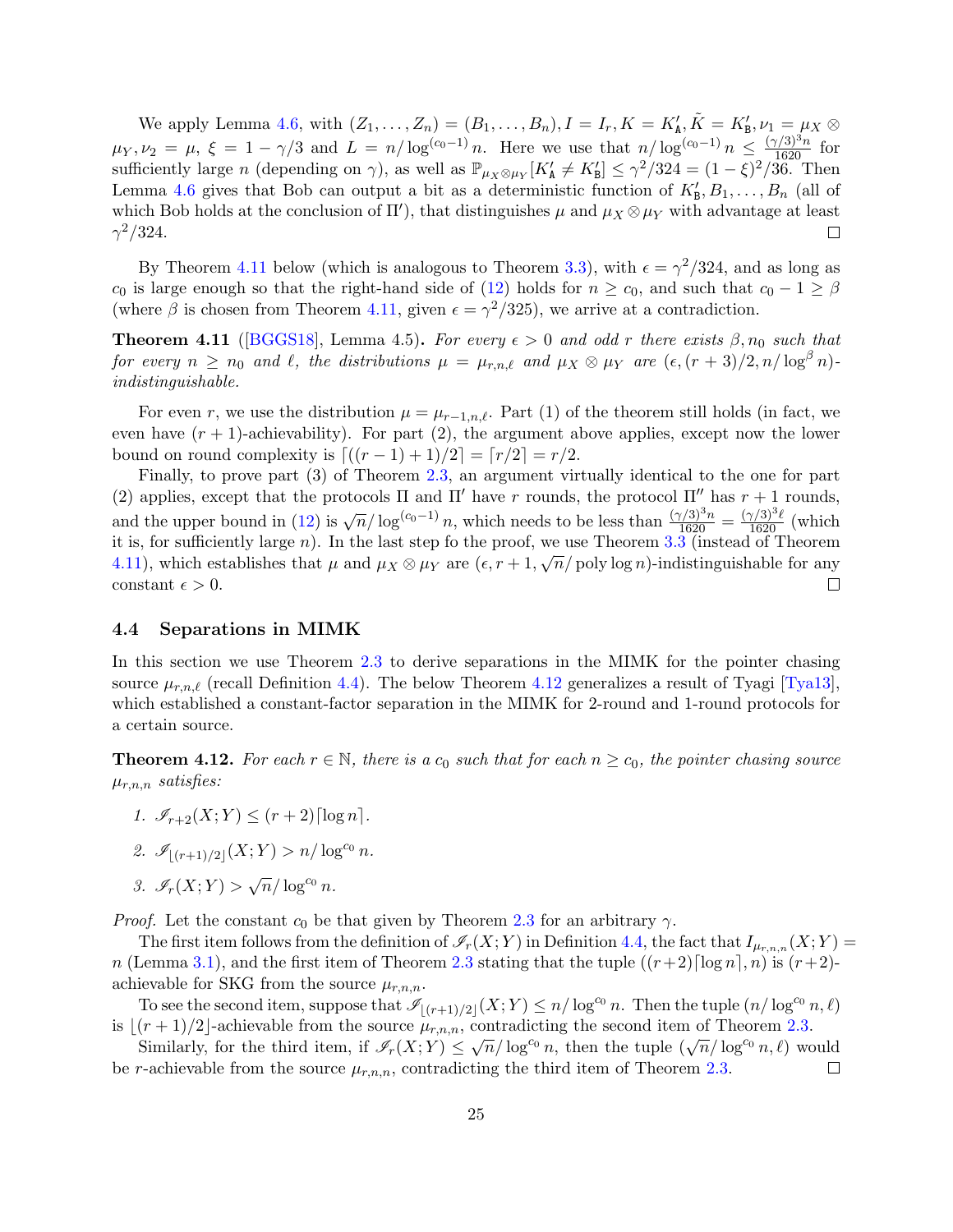Notice that the MIMK deals with very large rates of communication; in particular, communication at rates larger than the MIMK is no longer interesting, as, for instance, the entropy rate L for SKG is fixed at  $I(X; Y)$ . One can ask, on the other hand, whether Theorem [2.3](#page-8-1) allows us to determine a separation in some measure that determines the efficiency of CRG and SKG at very small rates of communication. Formally, we consider the common random bits per r-round interaction bit (r-round CBIB) and the secret key bits per r-round interaction bit (r-round KBIB):

**Definition 4.[6](#page-0-0)** ([\[LCV17\]](#page-39-5), Corollary  $2^6$ ). For a source  $(X, Y) \sim \mu$  and  $r \in \mathbb{N}$ , define:

$$
\Gamma_r^{\text{cr}}(X,Y) = \sup \left\{ \frac{L}{C} : (C,L) \in \mathcal{T}_r(X,Y), C > 0 \right\}
$$

and

$$
\Gamma_r^{\text{sk}}(X,Y) = \sup \left\{ \frac{L}{C} : (C,L) \in \mathcal{S}_r(X,Y), C > 0 \right\}.
$$

Notice that  $\Gamma_r^{\text{cr}}(X, Y)$  and  $\Gamma_r^{\text{sk}}(X, Y)$  can be infinite, if, for instance, there are functions  $f_{\text{A}}: \mathcal{X} \to$  ${0, 1}$  and  $f_B: \mathcal{Y} \to {0, 1}$  such that  $\mathbb{P}_{\mu}[f_A(X) = f_B(Y)] = 1$  and  $L := H(f_A(X)) = H(f_B(Y)) > 0$ . In such a case,  $(0, L) \in \mathcal{T}_r(X, Y)$ . It is easy to see that whenever  $\Gamma_r^{\mathsf{sk}}(X, Y)$  or  $\Gamma_r^{\mathsf{cr}}(X, Y)$  is finite, we have  $\Gamma_r^{\text{cr}}(X,Y) = 1 + \Gamma_r^{\text{sk}}(X,Y)$ .

Intuitively, the r-round CBIB (KBIB, respectively) can be roughly interpreted as the maximum number of additional bits of common randomness (secret key, respectively) that Alice and Bob can obtain by communicating an additional bit, where the maximum is over "all protocols and any communication rate".

We also remark that it follows from Theorem [4.2](#page-19-3) and Lemma [5.4](#page-28-0) that  $\Gamma_r^{\text{cr}}(X, Y)$  is the derivative of the function  $\mathcal{C}_r^{\text{am-cr}}(C)$  at  $C=0$ .

Next we would like to derive similar separations for the r-round interactive CBIB and KBIB to that in Theorem [4.12](#page-25-2) for the r-round MIMK. Notice that from the first item of Theorem [2.3](#page-8-1) we have immediately that  $\Gamma_{r+2}^{\mathbf{cr}}(X,Y) \geq \frac{n}{(r+2)!}$  $\frac{n}{(r+2)\lceil \log n \rceil}$ . We might hope to use the second and third items of Theorem [2.3](#page-8-1) to derive upper bounds on  $\Gamma^{\text{cr}}_{[(r+1)/2]}(X, Y)$  and  $\Gamma^{\text{cr}}_{r}(X, Y)$  that grow as log<sup>co</sup> n and  $\sqrt{n} \log^{c_0} n$ , respectively. However, such upper bounds do not immediately follow from Theorem [2.3](#page-8-1) since Theorem [2.3](#page-8-1) requires a lower bound on L in order to show that certain tuples  $(C, L)$  are not achievable. In particular, Theorem [2.3](#page-8-1) leaves open the possibility that tuples such as  $(\log n, \sqrt{n})$ , or even  $(2^{-n}, 1)$  are  $\lfloor (r+1)/2 \rfloor$ -achievable for CRG from  $\mu_{r,n,n}$ . This limitation of Theorem [2.3](#page-8-1) results from the fact that Lemmas [4.5](#page-20-0) and [4.6](#page-21-0) give vacuous bounds on the disintuishability of  $\mu = \mu_{r,n,n}$ and  $\mu_X \otimes \mu_Y$  when the tuple  $(C, L)$  is such that L is small compared to n. We leave the problem of remedying this issue for future work:

<span id="page-26-0"></span>**Problem 4.7.** For each  $r \in \mathbb{N}$ , show (perhaps using Theorem [2.3\)](#page-8-1) that there is a  $c_0$ , such that for each  $n \geq c_0$ , the pointer chasing source  $(X, Y) \sim \mu_{r,n,n}$  satisfies:

1. 
$$
\Gamma^{\text{cr}}_{|(r+1)/2|}(X, Y) \leq \log^{c_0} n
$$
.

2.  $\Gamma_r^{\text{cr}}(X, Y) \leq \sqrt{n} \log^{c_0} n$ .

It seems that in fact the even stronger result  $\Gamma_{r+1}^{cr}(X,Y) \leq 1 + o_n(1)$  holds.

 ${}^{6}$ Typically the r-round CBIB and KBIB are introduced in a different way by explicitly considering families of protocols, though this will not be important for our purposes.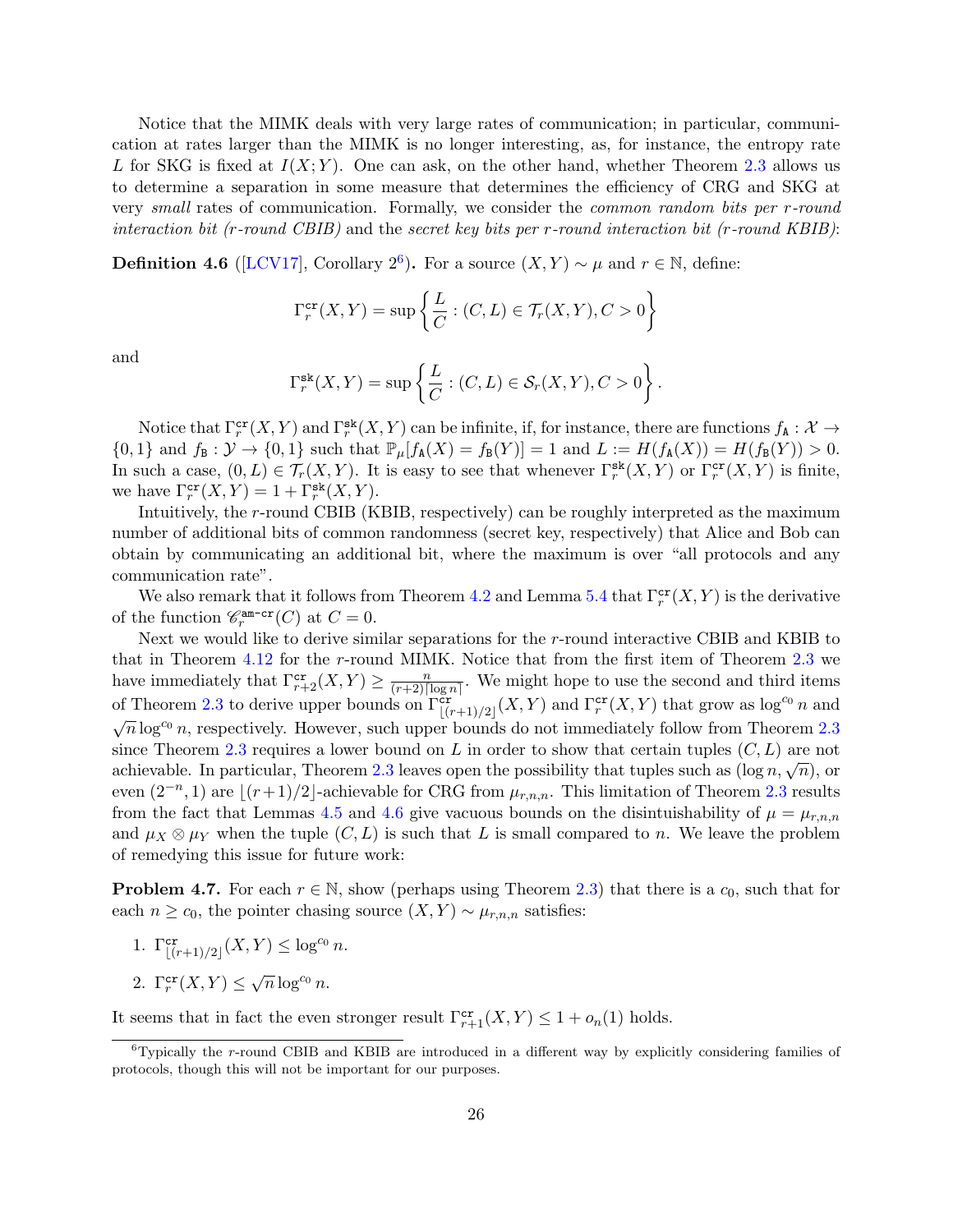Problem [4.7](#page-26-0) seems to be quite difficult; a result that  $\Gamma_{r'}^{\text{cr}}(X,Y) < f(n)$ , for  $(X,Y) \sim \mu_{r,n,n}$ , some  $r' \in \mathbb{N}$ , and some function  $f(n)$  would imply, by concavity of the function  $C \mapsto \mathscr{C}_r^{\text{am-cr}}(C)$ (Lemma [5.4\)](#page-28-0), that for any  $C \geq 1$ , the tuple  $(C, f(n) \cdot C)$  is not r'-achievable for CRG from  $\mu_{r,n,n}$ . For  $r' = |(r + 1)/2|$  and  $f(n) = \text{poly}\log(n)$ , this would imply part (2) of Theorem [2.3,](#page-8-1) and for For  $r = \lfloor (r+1)/2 \rfloor$  and  $f(n) = \text{poly}\log(n)$ , this would limply part (2) or  $r' = r$  and  $f(n) = \sqrt{n} \text{poly}\log(n)$ , this would limply part (3) of Theorem [2.3.](#page-8-1)

### <span id="page-27-0"></span>5 Proof of the converse direction of Theorem [4.2](#page-19-3)

Recall our definition of

$$
\tilde{\mathscr{C}}^{\text{am-cr}}_r(C) := \begin{cases} \sup_{\Pi = (\Pi_1, \dots, \Pi_r): \mathrm{IC}^{\text{int}}_{\mu}(\Pi) \le C} \{ \mathrm{IC}^{\text{ext}}_{\mu}(\Pi) \} & : & C \le \mathscr{I}_r(X;Y) \\ I(X;Y) + C & : & C > \mathscr{I}_r(X;Y), \end{cases}
$$

Our goal in this section is to establish the following:

<span id="page-27-1"></span>**Theorem 5.1** (Converse direction of Theorem [4.2\)](#page-19-3).  $\mathcal{C}_r^{am-cr}(C) \leq \tilde{\mathcal{C}}_r^{am-cr}(C)$ .

Theorem [5.1](#page-27-1) essentially states that any (private-coin) protocol Π for CRG can be converted into a (private-coin) protocol whose internal and external information costs are related to the communication and common randomness rates of Π in a particular way. We prove Theorem [5.1](#page-27-1) by first establishing such a statement for deterministic protocols in Lemma [5.2](#page-27-2) and Lemma [5.3](#page-28-1) below. We will then use certain properties of  $\tilde{\mathscr{C}}_r^{\text{am-cr}}(C)$  to "upgrade" this statement to apply to randomized protocols.

<span id="page-27-2"></span>**Lemma 5.2.** Suppose  $(X, Y) \sim \mu$  for some source  $\mu$ , and that the tuple  $(C, L)$ , for  $C, L \in \mathbb{R}_+$  is achievable by an r-round deterministic protocol (in the sense of Definition [2.1;](#page-5-0) that is, all properties of Definition [2.1](#page-5-0) hold verbatim, except  $\Pi$  is not allowed to use private random coins). Then for any  $L' < L, C' > C$ , there is some  $N_0$  such that for all  $N \ge N_0$ , there is an r-round deterministic protocol  $\Pi'$  with inputs  $(X^N, Y^N) \sim \mu^{\otimes N}$  such that

- (1)  $\text{IC}^{\text{ext}}_{\mu^{\otimes N}}(\Pi') \geq L'N$ .
- (2)  $\text{IC}^{\text{int}}_{\mu^{\otimes N}}(\Pi') \leq C'N$ .

*Proof.* Choose  $C''$  with  $C' > C'' > C$  and  $L''$  with  $L' < L'' < L$ . By Definition [2.1,](#page-5-0) there is some  $N_0$  so that for each  $N \ge N_0$ , there is an r-round protocol  $\Pi$  taking inputs from  $\mu^{\otimes N}$  and producing keys  $K_A$ ,  $K_B$  in some set  $\mathcal{K}_N$  with  $|\mathcal{K}_N| \geq L'N$  so that  $\text{CC}(\Pi) = \sum_{t=1}^r |\Pi_t| \leq C''N$  and  $\Delta(K_{\mathbf{A}}K_{\mathbf{B}}, KK) \leq \epsilon_N$  for some

$$
\epsilon_N < \min\left\{\frac{C'-C''-2/N}{L'}, \frac{L''-L'-1/N}{L''}\right\}.
$$

(Here  $K \in \mathcal{K}_N$  denotes the random variable uniformly distributed on  $\mathcal{K}_N$ .) By truncating the keys we may assume without loss of generality that  $|K_N| \leq 2^{\lceil L'N \rceil}$ . It follows from  $\Delta(K_A K_B, K K) \leq \epsilon_N$ that  $\mathbb{P}[K_{A} \neq K_{B}] \leq \epsilon_{N}$ . Moreover, using Lemma [6.4,](#page-33-2) we obtain

<span id="page-27-3"></span>
$$
\min\{H(K_{\mathbf{A}}), H(K_{\mathbf{B}})\}\geq \log|\mathcal{K}_N| - (h(\epsilon_N) + \epsilon_N \cdot \log|\mathcal{K}_N|) \geq (1 - \epsilon_N)L''N - 1 \geq L'N,\tag{13}
$$

where we have used  $\epsilon_N \leq \frac{L'' - L' - 1/N}{L''}$ .

Now let  $\Pi'$  be the following protocol: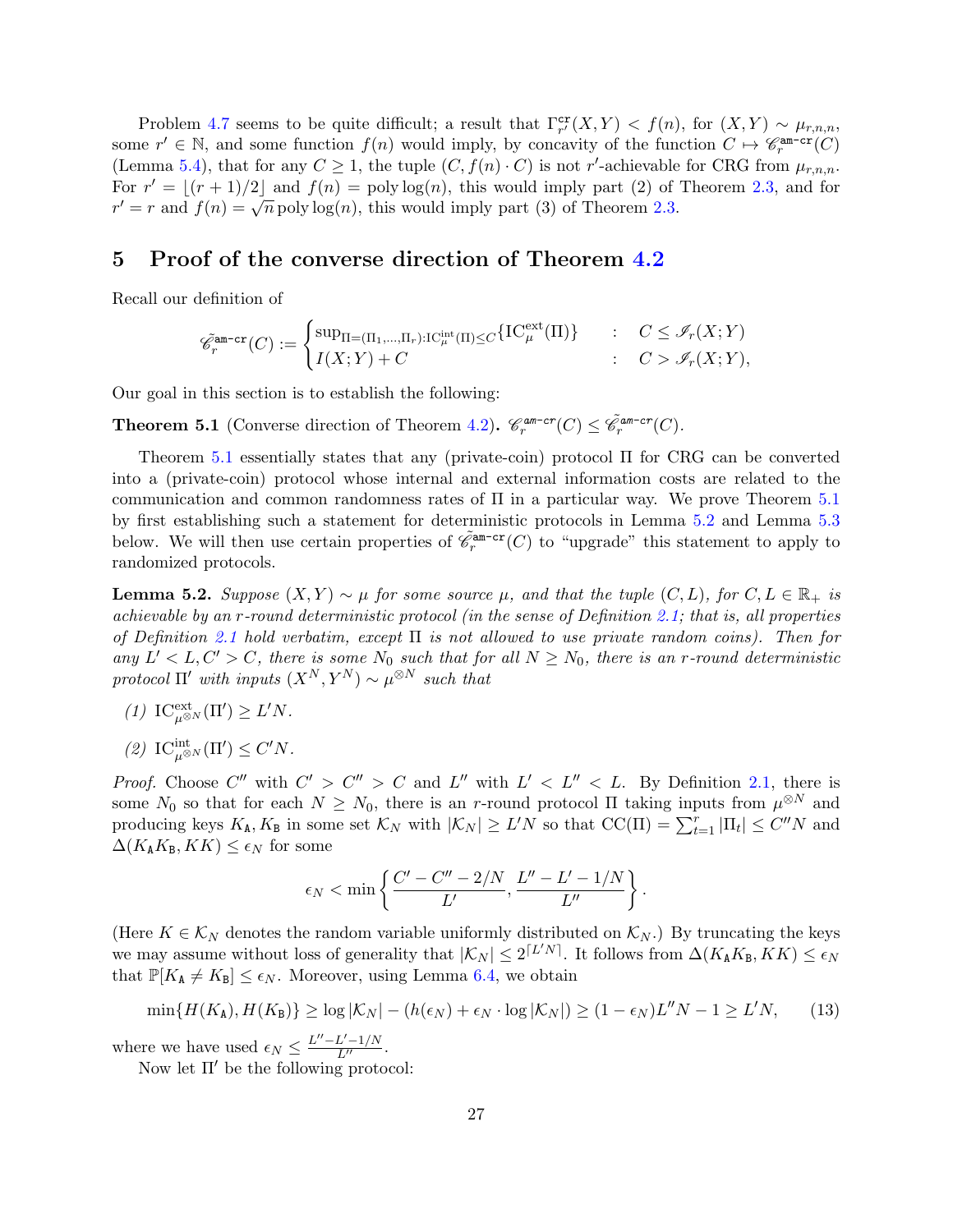- 1. Alice and Bob first simulate  $\Pi$ , i.e., they exchange the messages  $\Pi_1, \ldots, \Pi_r$ .
- 2. Then the last person to speak in  $\Pi$  outputs their key (i.e., if it is Alice, then she outputs  $K_A$ and if it is Bob then he outputs  $K_{\text{B}}$ ).

Suppose for simplicity that r is odd, so that Alice is the last person to speak in  $\Pi$  (the case r even is nearly identical). Then since  $\Pi$  is deterministic,  $K_A, \Pi^r$  is a deterministic function of  $X, Y$ , so  $H(K_{\mathbf{A}}, \Pi^r | X, Y) = 0$ . Noting the transcript of  $\Pi'$  is given by  $(\Pi_1, \ldots, \Pi_{r-1}, (\Pi_r, K_{\mathbf{A}}))$ , it follows that

$$
\mathrm{IC}^{\mathrm{ext}}(\Pi')=I(K_{\mathtt{A}},\Pi^r;X,Y)=H(K_{\mathtt{A}},\Pi^r)-H(K_{\mathtt{A}},\Pi^r|X,Y)\geq H(K_{\mathtt{A}},\Pi^r)\geq H(K_{\mathtt{A}})\geq L'N,
$$

where the last inequality uses  $(13)$ .

To upper bound  $IC<sup>int</sup>(\Pi')$ , notice that

$$
\begin{array}{rcl}\n\text{IC}_{\mu^{\otimes N}}^{\text{int}}(\Pi') & = & I(\Pi^r, K_{\mathsf{A}}; X^N | Y^N) + I(\Pi^r, K_{\mathsf{A}}; Y^N | X^N) \\
& = & I(\Pi^r; X^N | Y^N) + I(K_{\mathsf{A}}; X^N | \Pi^r, Y^N) + I(\Pi^r; Y^N | X^N) \\
& = & \text{IC}_{\mu^{\otimes N}}^{\text{int}}(\Pi) + I(K_{\mathsf{A}}; X^N | \Pi^r, Y^N) \\
& \leq & \text{CC}(\Pi) + H(K_{\mathsf{A}} | \Pi^r, Y^N) \\
& \leq & C''N + \epsilon_N \lceil L'N \rceil + 1 \\
& \leq & C'N,\n\end{array}
$$

where we have used Fano's inequality, the fact that  $\mathbb{P}[K_A \neq K_B] \leq \epsilon_N$ , and that  $K_B$  is a deterministic function of  $\Pi^R$ ,  $Y^N$ . Moreover, the last inequality uses  $\epsilon_N < \frac{C'-C''-2/N}{L'}$ .

 $\Box$ 

The next lemma, which states that the internal and external information complexities *tensorize* (i.e., they satisfy a direct sum property), was proved in [\[GJ18\]](#page-38-4).

<span id="page-28-1"></span>Lemma 5.3 ([\[GJ18\]](#page-38-4), Lemma 14). Suppose that  $\Pi$  is an r-round private-coin protocol with inputs  $(X^N, Y^N) \sim \nu^{\otimes N}$ . Then there is an r-round private-coin protocol  $\Pi'$  with only private randomness, inputs  $(X, Y) \sim \nu$ , such that:

- (1)  $\text{IC}^{\text{int}}_{\nu^{\otimes N}}(\Pi) = N \cdot \text{IC}^{\text{int}}_{\nu}(\Pi').$
- (2)  $IC_{\nu^{\otimes N}}^{\text{ext}}(\Pi) \leq N \cdot IC_{\nu}^{\text{ext}}(\Pi').$

Lemmas [5.2](#page-27-2) and [5.3](#page-28-1) are sufficient to prove the converse direction of a version of Theorem [4.2](#page-19-3) for deterministic protocols. To prove the converse direction for randomized protocols (i.e., Theorem [5.1\)](#page-27-1), we first need to establish some properties of  $\tilde{\mathscr{C}}_r^{\text{am-cr}}(C)$  in Lemma [5.4](#page-28-0) below.

<span id="page-28-0"></span>**Lemma 5.4.** For each fixed  $r \in \mathbb{N}$ ,  $\tilde{\mathscr{C}}_r^{am-cr}(\cdot)$  is a nondecreasing concave function on  $\mathbb{R}_{\geq 0}$ . In particular, it is continuous, and  $\frac{d\hat{\mathscr{C}}_r^{am-cr}(C)}{dC} \ge 1$  for all  $C \ge 0$ .

*Proof.* First we suppose  $C' < C \leq \mathcal{I}_r(X;Y)$ . That  $\tilde{\mathcal{C}}_r^{\text{am-cr}}(C)$  is non-decreasing for C in this range is immediate from the definition. To show concavity, we use a simple time-sharing argument. In particular, pick any  $L < \tilde{\mathscr{C}}_r^{\text{am-cr}}(C)$  and  $L' < \tilde{\mathscr{C}}_r^{\text{am-cr}}(C')$ , and suppose some r-round protocol  $\Pi =$  $(\Pi_1,\ldots,\Pi_r)$  has  $IC^{\text{ext}}_{\mu}(\Pi) \geq L$ ,  $IC^{\text{int}}_{\mu}(\Pi) \leq C$ , and that some r-round protocol  $\Pi' = (\Pi'_1,\ldots,\Pi'_r)$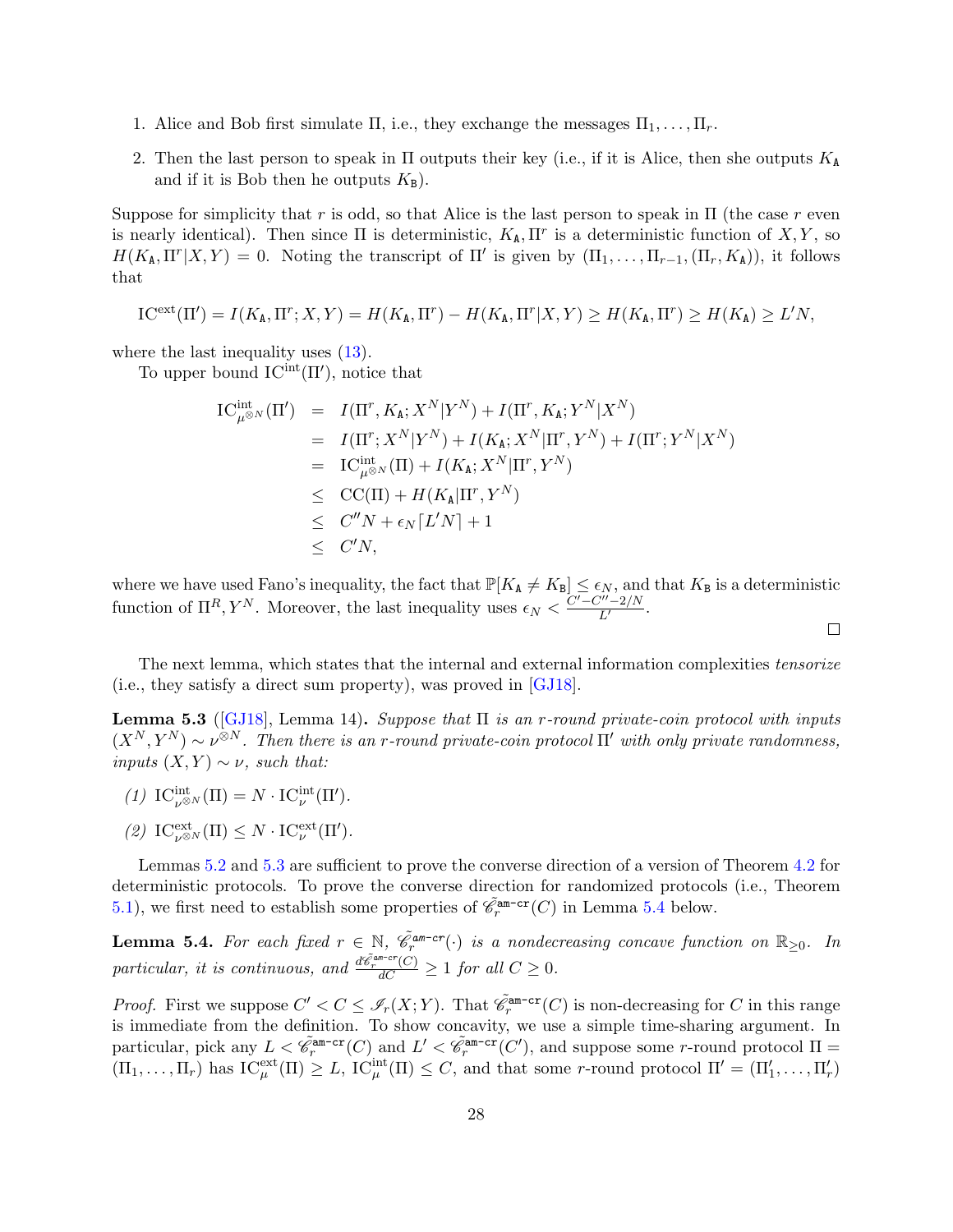has  $\mathrm{IC}_{\mu}^{\text{ext}}(\Pi') \geq L'$  and  $\mathrm{IC}_{\mu}^{\text{int}}(\Pi') \leq C'$ . For any  $0 < \delta < 1$ , construct a protocol  $\Pi''$  in which Alice, using her private randomness, generates a bit B which is 1 with probability  $\delta$ , and sends it to Bob as part of the first message. If  $B = 0$ , Alice and Bob run the protocol  $\Pi'$ , and if  $B = 1$ , then Alice and Bob run the protocol Π. Formally, we write:

$$
\Pi''_i := \begin{cases}\n(B, \Pi_i) & : & i = 1, B = 1 \\
(B, \Pi'_i) & : & i = 1, B = 0 \\
\Pi_i & : & i > 1, B = 1 \\
\Pi'_i & : & i > 1, B = 0.\n\end{cases}
$$

Then by linearity of expectation,

 $I(\Pi''_1; X|Y) = I(B; X|Y) + I(\Pi''_1; X|YB) = I(\Pi''_1; X|YB) = \delta \cdot I(\Pi_1; X|Y) + (1 - \delta) \cdot I(\Pi'_1; X|Y).$ 

and

$$
I(\Pi_1''; XY) = I(B; XY) + I(\Pi_1''; XY|B) = \delta \cdot I(\Pi_1; XY) + (1 - \delta) \cdot I(\Pi_1'; XY).
$$

It follows in an even simpler manner that for all  $i$ ,

$$
I(\Pi''_i; XY | (\Pi'')^{i-1}) = \delta \cdot I(\Pi_i; XY | \Pi^{i-1}) + (1 - \delta) \cdot I(\Pi'_i; XY | (\Pi')^{i-1}),
$$

that for odd  $i \in [r]$ ,

$$
I(\Pi''_i; X | Y(\Pi'')^{i-1}) = \delta \cdot I(\Pi_i; X | Y \Pi^{i-1}) + (1 - \delta) \cdot I(\Pi'_i; X | Y(\Pi')^{i-1}),
$$

and for even  $i \in [r]$ ,

$$
I(\Pi''_i; Y | X(\Pi'')^{i-1}) = \delta \cdot I(\Pi_i; Y | X \Pi^{i-1}) + (1 - \delta) \cdot I(\Pi'_i; Y | X(\Pi')^{i-1}).
$$

Thus  $\mathrm{IC}_{\mu}^{\mathrm{int}}(\Pi'') = \delta \cdot \mathrm{IC}_{\mu}^{\mathrm{int}}(\Pi) + (1 - \delta) \cdot \mathrm{IC}_{\mu}^{\mathrm{int}}(\Pi')$  and  $\mathrm{IC}_{\mu}^{\mathrm{ext}}(\Pi'') = \delta \cdot \mathrm{IC}_{\mu}^{\mathrm{ext}}(\Pi) + (1 - \delta) \cdot \mathrm{IC}_{\mu}^{\mathrm{ext}}(\Pi').$ In particular,

$$
\tilde{\mathscr{C}}_r^{\text{am-cr}}(\delta C+(1-\delta)C')\geq \tilde{\mathscr{C}}_r^{\text{am-cr}}(\delta \mathrm{IC}_{\mu}^{\text{int}}(\Pi)+(1-\delta)\mathrm{IC}_{\mu}^{\text{int}}(\Pi'))\geq \delta \mathrm{IC}_{\mu}^{\text{ext}}(\Pi)+(1-\delta)\mathrm{IC}_{\mu}^{\text{ext}}(\Pi')\geq \delta L+(1-\delta)L',
$$

and taking  $L \to \tilde{\mathscr{C}}_r^{\text{am-cr}}(C)$  and  $L' \to \tilde{\mathscr{C}}_r^{\text{am-cr}}(C')$  gives  $\tilde{\mathscr{C}}_r^{\text{am-cr}}(\delta C + (1 - \delta)C') \geq \delta \cdot \tilde{\mathscr{C}}_r^{\text{am-cr}}(C) +$  $(1 - \delta) \cdot \tilde{\mathscr{C}}_{r}^{\text{am-cr}}(C'),$  establishing that  $\tilde{\mathscr{C}}_{r}^{\text{am-cr}}(\cdot)$  is convex on  $[0, \mathscr{I}_r(X;Y)].$ 

To complete the proof of the lemma it suffices to show that:

- <span id="page-29-0"></span>(1)  $\tilde{\mathscr{C}}_r^{\text{am-cr}}(\mathscr{I}_r(X;Y)) = \mathscr{I}_r(X;Y) + I(X;Y)$ , and
- <span id="page-29-2"></span>(2) the left-sided derivative of  $\tilde{\mathscr{C}}_r^{\text{am-cr}}(C)$  at  $C = \mathscr{I}_r(X;Y)$  with respect to C is at least 1.

For statement  $(1)$  above, we need the following lemma:

<span id="page-29-1"></span>**Lemma 5.5.** Fix a source  $(X, Y) \sim \mu$ . Then the set  $\tilde{T}$  of all pairs  $(C, L)$  with  $C, L \geq 0$ , such that there is some r-round private-coin protocol  $\Pi$  such that  $IC^{\text{int}}_{\mu}(\Pi) \leq C$  and  $IC^{\text{ext}}_{\mu}(\Pi) \geq L$  is a closed subset of  $\mathbb{R}^2$ .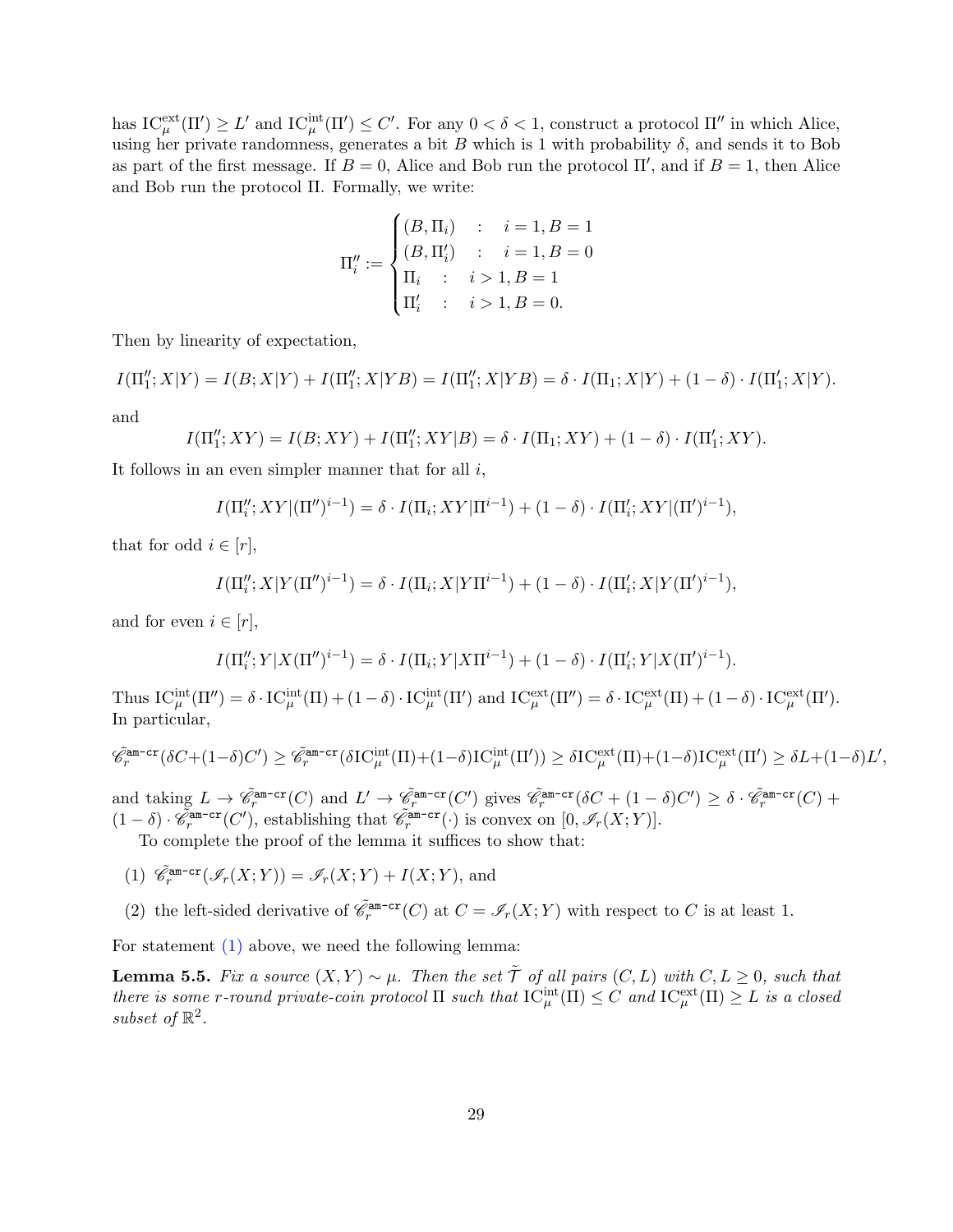Proof. By the support lemma [\[CK81,](#page-37-10) Lemma 15.4], we can restrict our attention to protocols  $\Pi = (\Pi_1, \ldots, \Pi_r)$  such that  $\Pi_t$ ,  $1 \le t \le r$ , falls in a finite set of size  $\mathcal{U}_t$  at most  $|\mathcal{X}| |\mathcal{Y}| \prod_{t'=1}^{t-1} |\mathcal{U}_{t'}| + 1$ . For each odd t, the space of all possible  $\Pi_t$  is the  $|\mathcal{X}| \cdot \prod_{t'=1}^{t-1} |\mathcal{U}_{t'}|$ -fold product of all probability distributions on  $\mathcal{U}_t$  (as  $\Pi_t$  specifies a probability distribution on  $\mathcal{U}_t$  for each possible value of  $X\Pi^{t-1}$ , which is compact, and in fact homeomorphic to a closed ball in some  $\mathbb{R}^K$ . We have an analogous statement for even t, and therefore the space of all possible  $\Pi$  is compact. Since the functions  $\Pi \mapsto \mathrm{IC}_{\mu}^{\text{int}}(\Pi)$  and  $\Pi \mapsto \mathrm{IC}_{\mu}^{\text{ext}}(\Pi)$  are continuous, it follows that the set of all possible  $(IC_{\mu}^{\text{int}}(\Pi), IC_{\mu}^{\text{ext}}(\Pi)) \in \mathbb{R}_{\geq 0}^2$ , over all r-round protocols  $\Pi$ , is compact (and in particular closed). Thus  $\mathcal T$  is closed as well.  $\Box$ 

By Theorem [4.1,](#page-18-0) there is a sequence  $(C_i, L_i)$  with  $\lim_{i\to\infty} C_i = \mathscr{I}_r(X; Y)$  and  $\liminf_{i\to\infty} \ge$  $\mathscr{I}_r(X;Y) + I(X;Y)$  such that  $\tilde{\mathscr{C}}_r^{\text{am-cr}}(C_i) \geq L_i$ . It follows by Lemma [5.5](#page-29-1) that  $\tilde{\mathscr{C}}_r^{\text{am-cr}}(\mathscr{I}_r(X;Y)) \geq$  $\mathscr{I}_r(X;Y) + I(X;Y)$ . To see that  $\tilde{\mathscr{C}}_r^{\text{am-cr}}(\mathscr{I}_r(X;Y)) \leq \mathscr{I}_r(X;Y) + I(X;Y)$ , we note that for any protocol  $\Pi$ ,  $IC_{\mu}^{\text{ext}}(\Pi) \leq IC_{\mu}^{\text{int}}(\Pi) + I(X;Y)$  by the data processing inequality. This establishes [\(1\).](#page-29-0)

To show that [\(2\)](#page-29-2) holds, consider any  $C < \mathcal{I}_r(X;Y)$ , which implies that  $\tilde{\mathcal{C}}_r^{\text{am-cr}}(C) < C$  +  $I(X;Y)$ . Let  $\Pi = (\Pi_1,\ldots,\Pi_r)$  be any protocol with  $IC_{\mu}^{\text{int}}(\Pi) = C$  and  $L := IC_{\mu}^{\text{ext}}(\Pi)$  arbitrarily close to  $\tilde{\mathscr{C}}_r^{\text{am-cr}}(C)$ . For any  $0 \leq \delta \leq 1$ , consider the protocol  $\Pi'$  in which Alice uses private randomness to generate a bit  $B \in \{0,1\}$  that is 1 with probability  $\delta$  and otherwise 0 and sends it to Bob. Then, if  $B = 1$ , Alice sends Bob X and the protocol terminates (for a total of  $1 \leq r$  rounds), and if  $B = 0$ , Alice and Bob simulate Π. In a similar manner as above, it is easy to see that

$$
\begin{array}{rcl}\n\text{IC}_{\mu}^{\text{int}}(\Pi') & = & (1 - \delta)C + \delta \cdot H(X|Y) \\
\text{IC}_{\mu}^{\text{ext}}(\Pi') & = & (1 - \delta)L + \delta \cdot H(X).\n\end{array}
$$

Since  $C < \mathscr{I}_r(X;Y) \leq H(X|Y)$ , there is some  $\delta \in (0,1]$ , which we denote by  $\delta'$ , such that  $(1 - \delta)C + \delta \cdot H(X|Y) = \mathscr{I}_r(X;Y)$ . Then  $(1 - \delta')L + \delta' \cdot H(X) \leq \widetilde{\mathscr{C}}_r^{\text{am-cr}}(\mathscr{I}_r(X;Y))$ . Then the secant line of the graph of  $\tilde{\mathscr{C}}_r^{\text{am-cr}}(\cdot)$  between the points C and  $\mathscr{I}_r(X;Y)$  has slope at least

$$
\frac{(1-\delta')L+\delta'\cdot H(X)-L}{(1-\delta')C+\delta'\cdot H(X|Y)-C}=\frac{H(X)-L}{H(X|Y)-C}>1,
$$

where the last inequality follows since  $I(X; Y) > L - C$  by assumption that  $C < \mathcal{I}_r(X; Y)$ .  $\Box$ 

The case  $r = 1$  of the next lemma, Lemma [5.6](#page-30-0) was proven as part of the proof of Theorem 4.1 in [\[AC98\]](#page-36-1). It is also stated without proof in [\[STW19\]](#page-40-10). The proof will use the following elementary fact: the fact that  $\Pi = (\Pi_1, \ldots, \Pi_r)$  is an r-round private-coin protocol, is equivalent to the fact that the following Markov conditions hold:

$$
\Pi_t - X\Pi^{t-1} - Y, \quad t \text{ odd}, \qquad X - Y\Pi^{t-1} - Y, \quad t \text{ even},
$$

where a source  $(X, Y) \sim \mu$  is fixed and the messages  $\Pi_1, \ldots, \Pi_r$  are random variables.

<span id="page-30-0"></span>**Lemma 5.6.** Suppose that  $\nu$  is a distribution with samples  $(XQ_A, YQ_B) \sim \nu$ , where  $Q_A, Q_B$ are uniform and independent infinite strings of bits that are independent of  $(X, Y)$ . Denote the marginal distribution of  $(X, Y)$  by  $\mu$ . Suppose that  $\Pi$  is an r-round private-coin protocol with inputs  $(XQ_A, YQ_B) \sim \nu$ , and write  $I^{\text{int}} = IC_{\nu}^{\text{int}}(\Pi), I^{\text{ext}} = IC_{\nu}^{\text{ext}}(\Pi)$ . Then there is a non-negative real number  $\alpha$  and a protocol  $\Pi'$  with inputs  $(X, Y) \sim \mu$  such that

$$
IC_{\mu}^{\text{ext}}(\Pi') = I^{\text{ext}} - \alpha \tag{14}
$$

$$
IC_{\mu}^{\text{int}}(\Pi') = I^{\text{int}} - \alpha.
$$
 (15)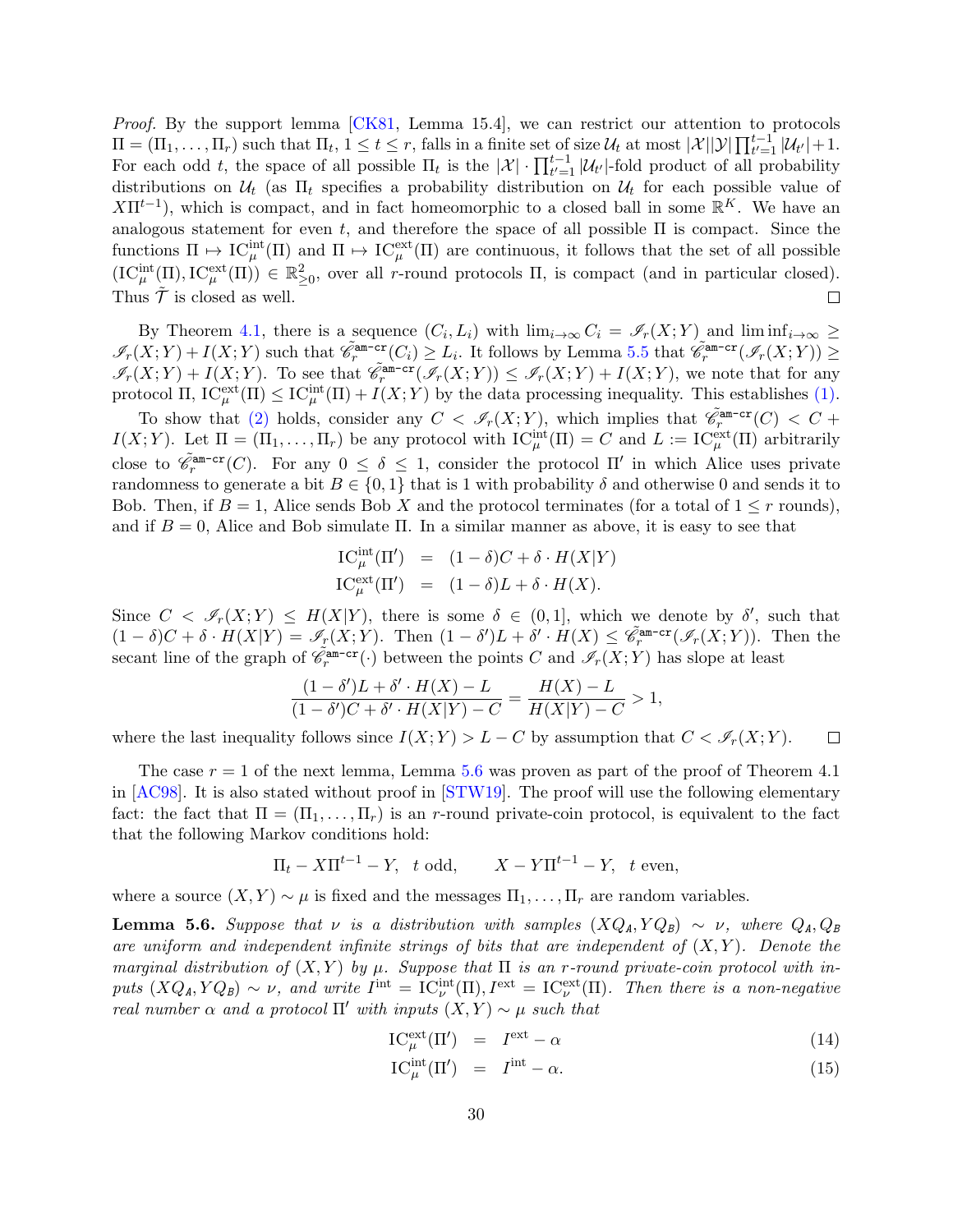*Proof.* The protocol  $\Pi'$  proceeds as follows: given inputs  $(X, Y) \sim \mu$ , Alice uses her private randomness to generate a uniform infinite string  $Q_{\rm A}$  independent of X and Bob does the same to generate a uniform infinite string  $Q_B$ . Then certainly the resulting pair  $(XQ_A, YQ_B)$  are distributed according to  $\nu$ . Then Alice and Bob simply run the protocol Π. Notice that the joint distribution of  $((\Pi')^r, (Q_A X, Q_B, Y))$  is identical to the joint distribution of  $(\Pi^r, (Q_A X, Q_B Y))$ .

Let  $\mathcal{O}^r \subset [r]$  denote the odd integers from 1 to r, and  $\mathcal{E}^r \subset [r]$  denote the even integers from 1 to r. That  $\Pi$  is a randomized (private-coin) protocol with inputs  $(XQ_{\rm A}, YQ_{\rm B})$  means that the following Markov conditions hold:

<span id="page-31-0"></span>
$$
\Pi_i - Q_A X \Pi^{i-1} - Q_B Y \qquad \forall i \in \mathcal{O}^r \tag{16}
$$

$$
Q_{\mathbf{A}}X - Q_{\mathbf{B}}Y\Pi^{i-1} - \Pi_i \qquad \forall i \in \mathcal{E}^r. \tag{17}
$$

It follows immediately from [\(16\)](#page-31-0) and [\(17\)](#page-31-0) and the fact that  $Q_{\rm A}$ ,  $Q_{\rm B}$ , and  $(X, Y)$  are all independent that the following Markov conditions also hold:

<span id="page-31-1"></span>
$$
\Pi_i - X \Pi^{i-1} - Y \qquad \forall i \in \mathcal{O}^r \tag{18}
$$

$$
X - Y\Pi^{i-1} - \Pi_i \qquad \forall i \in \mathcal{E}^r. \tag{19}
$$

It follows from  $(16)$  and  $(17)$  and the chain rule that

<span id="page-31-2"></span>
$$
IC_{\nu}^{\text{ext}}(\Pi) = \sum_{i \in \mathcal{O}^{r}} I(\Pi_{i}; Q_{\mathbf{A}} X Q_{\mathbf{B}} Y | \Pi^{i-1}) + \sum_{i \in \mathcal{E}^{r}} I(\Pi_{i}; Q_{\mathbf{A}} X Q_{\mathbf{B}} Y | \Pi^{i-1})
$$
  

$$
= \sum_{i \in \mathcal{O}^{r}} I(\Pi_{i}; Q_{\mathbf{A}} X | \Pi^{i-1}) + \sum_{i \in \mathcal{E}^{r}} I(\Pi_{i}; Q_{\mathbf{B}} Y | \Pi^{i-1}). \tag{20}
$$

In a similar manner, it follows from  $(18)$  and  $(19)$  that

<span id="page-31-3"></span>
$$
IC_{\mu}^{\text{ext}}(\Pi) = \sum_{i \in \mathcal{O}^r} I(\Pi_i; X | \Pi^{i-1}) + \sum_{i \in \mathcal{E}^r} I(\Pi_i; Y | \Pi^{i-1}). \tag{21}
$$

Thus, from  $(20)$  and  $(21)$ ,

<span id="page-31-7"></span>
$$
IC_{\nu}^{\text{ext}}(\Pi) - IC_{\mu}^{\text{ext}}(\Pi) = \sum_{i \in \mathcal{O}^{r}} I(\Pi_{i}; Q_{\mathbf{A}} | \Pi^{i-1} X) + \sum_{i \in \mathcal{E}^{r}} I(\Pi_{i}; Q_{\mathbf{B}} | \Pi^{i-1} Y).
$$
 (22)

As for internal information cost, from [\(16\)](#page-31-0) and [\(17\)](#page-31-0) we have

<span id="page-31-4"></span>
$$
IC_{\nu}^{\text{int}}(\Pi) = \sum_{i \in \mathcal{O}^r} I(\Pi_i; Q_{\mathbf{A}} X | \Pi^{i-1}) - I(\Pi_i; Q_{\mathbf{B}} Y | \Pi^{i-1}) + \sum_{i \in \mathcal{E}^r} I(\Pi_i; Q_{\mathbf{B}} Y | \Pi^{i-1}) - I(\Pi_i; Q_{\mathbf{A}} X | \Pi^{i-1}),
$$
\n(23)

and from  $(18)$  and  $(19)$ , we have

<span id="page-31-5"></span>
$$
IC_{\mu}^{\text{int}}(\Pi) = \sum_{i \in \mathcal{O}^{r}} I(\Pi_{i}; X | \Pi^{i-1}) - I(\Pi_{i}; Y | \Pi^{i-1}) + \sum_{i \in \mathcal{E}^{r}} I(\Pi_{i}; Y | \Pi^{i-1}) - I(\Pi_{i}; X | \Pi^{i-1}), \tag{24}
$$

Thus, from  $(23)$  and  $(24)$ ,

<span id="page-31-6"></span>
$$
IC_{\nu}^{\text{int}}(\Pi) - IC_{\mu}^{\text{int}}(\Pi) = \sum_{i \in \mathcal{O}^{r}} I(\Pi_{i}; Q_{\mathbf{A}} | \Pi^{i-1} X) - I(\Pi_{i}; Q_{\mathbf{B}} | \Pi^{i-1} Y) + \sum_{i \in \mathcal{E}^{r}} I(\Pi_{i}; Q_{\mathbf{B}} | \Pi^{i-1} Y) - I(\Pi_{i}; Q_{\mathbf{A}} | \Pi^{i-1} X).
$$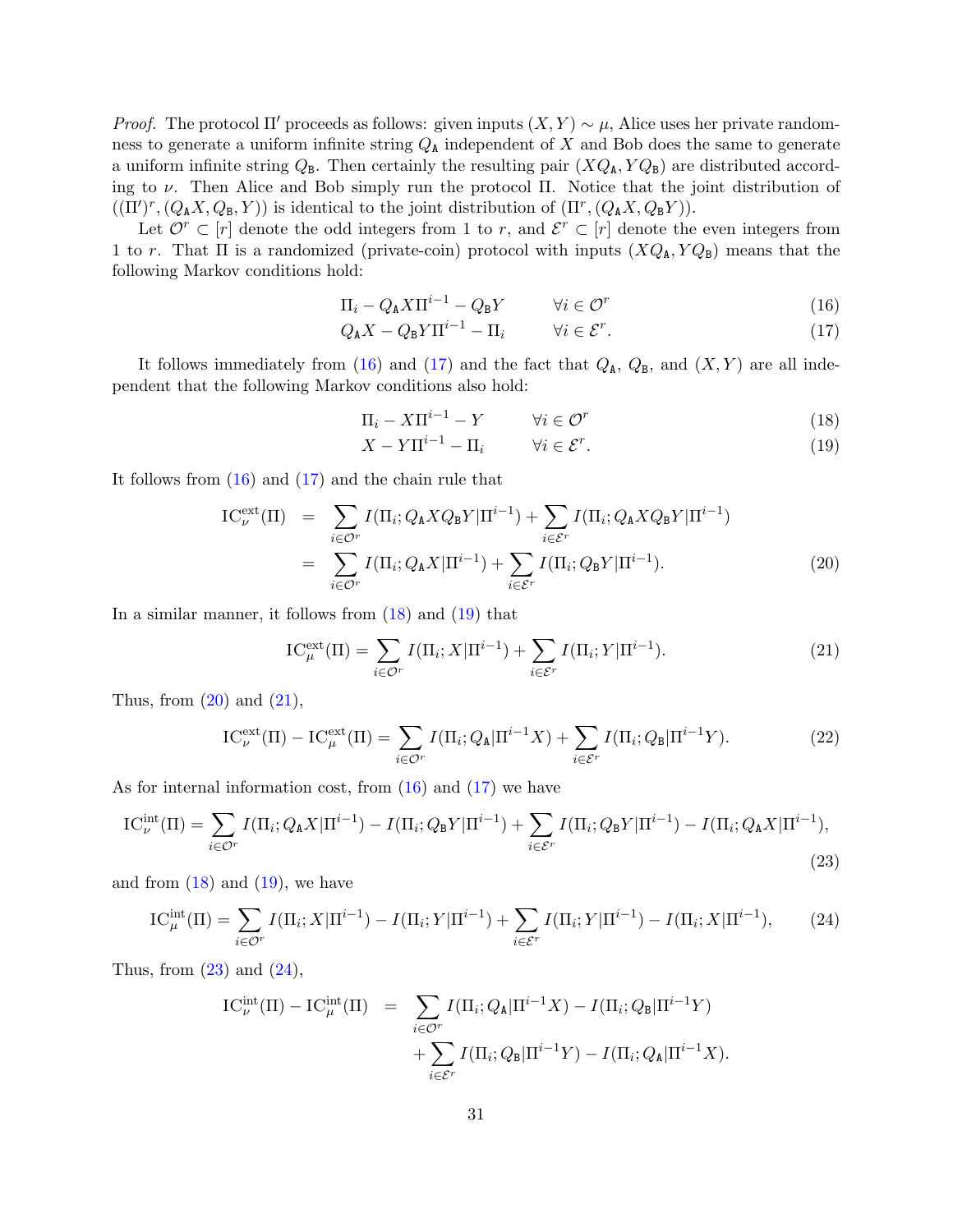Next we claim that for all  $i \in \mathcal{O}^r$ ,  $I(\Pi_i; Q_{\mathsf{B}} | Y \Pi^{i-1}) = 0$  and for all  $i \in \mathcal{E}^r$ ,  $I(\Pi_i; Q_{\mathsf{A}} | X \Pi^{i-1}) = 0$ . For  $i \in \mathcal{O}^r$ , we have

$$
I(\Pi_i; Q_{\text{B}}|Y, \Pi^{i-1}) - I(\Pi_i; Q_{\text{B}}|Y, \Pi^{i-1}, X, Q_{\text{A}})
$$
  
=  $H(Q_{\text{B}}|Y, \Pi^{i-1}) - H(Q_{\text{B}}|Y, \Pi^{i}) - H(Q_{\text{B}}|Y, \Pi^{i-1}, X, Q_{\text{A}}) + H(Q_{\text{B}}|Y, \Pi^{i}, X, Q_{\text{A}})$   
=  $I(Q_{\text{B}}; X, Q_{\text{A}}|Y, \Pi^{i-1}) - I(Q_{\text{B}}; X, Q_{\text{A}}|Y, \Pi^{i}).$ 

Thus

$$
I(\Pi_i; Q_{\mathbf{B}} | Y, \Pi^{i-1}) = I(\Pi_i; Q_{\mathbf{B}} | Y, \Pi^{i-1}, X, Q_{\mathbf{A}}) + I(Q_{\mathbf{B}}; X, Q_{\mathbf{A}} | Y, \Pi^{i-1}) - I(Q_{\mathbf{B}}; X, Q_{\mathbf{A}} | Y, \Pi^i) (25)
$$
  
= 0, (26)

where the first term of [\(25\)](#page-31-6) is 0 by [\(16\)](#page-31-0), and the second and third terms are 0 since  $Q_B \perp (X, Q_A)$  and by the monotinicity of correlation property of communication protocols (this is the standard fact that if  $(X, Y) \sim \mu$  for some distribution  $\mu$  on  $\mathcal{X} \times \mathcal{Y}$ , then for any  $t > 0$ ,  $I_{\mu}(X; Y | \Pi^t) \leq I_{\mu}(X; Y)$ .

It follows in a similar manner that for  $i \in \mathcal{E}^r$ ,  $I(\Pi_i: Q_{\mathbb{A}} | Y \Pi^{i-1}) = 0$ . Therefore, we obtain from  $(22)$  and  $(25)$  that

$$
\alpha = IC_{\nu}^{\text{ext}}(\Pi) - IC_{\mu}^{\text{ext}}(\Pi) = IC_{\nu}^{\text{int}}(\Pi) - IC_{\mu}^{\text{int}}(\Pi) = \sum_{i \in \mathcal{O}^{r}} I(\Pi_{i}; Q_{\mathbf{A}} | \Pi^{i-1} X) + \sum_{i \in \mathcal{E}^{r}} I(\Pi_{i}; Q_{\mathbf{B}} | \Pi^{i-1} Y).
$$

Now we may prove the converse direction of Theorem [4.2,](#page-19-3) i.e., Theorem [5.1.](#page-27-1)

*Proof of Theorem [5.1.](#page-27-1)* Fix a source  $(X, Y) \sim \mu$  and any  $C \geq 0$ . By definition of  $\mathscr{C}_r^{\text{am-cr}}(\cdot)$ , for any  $L < \mathscr{C}_r^{\text{am-cr}}(C)$ , we have that  $(C, L) \in \mathcal{T}_r(X, Y)$ , i.e., there is a private-coin r-round protocol  $\Pi$  that achieves the rate  $(C, L)$ . As in Lemma [5.6,](#page-30-0) we interpret  $\Pi$  as a deterministic protocol with respect to the tuple  $(XR_A, YR_B)$  (and denote the corresponding joint distribution by  $\nu$ ).

Then by Lemma [5.2,](#page-27-2) for any  $C' > C$  and  $L' < \mathscr{C}_r^{\text{am-cr}}(C)$ , there is some N such that there is an r-round protocol  $\Pi$  with inputs  $(X^N R_A^N, Y^N R_B^N) \sim \nu^{\otimes N}$  such that  $IC_{\mu^{\otimes N}}^{\text{ext}}(\Pi) \geq L'N$  and  $\mathrm{IC}_{\mu^{\otimes N}}^{\mathrm{int}}(\Pi) \leq C'N$ . Then by Lemma [5.3,](#page-28-1) there is an r-round private-coin protocol  $\Pi'$  for the inputs  $(XR_{\rm A}, YR_{\rm B}) \sim \nu$  such that  $IC_{\nu}^{\rm int}(\Pi') \leq C'$  and  $IC_{\nu}^{\rm ext}(\Pi') \geq L'$ . It follows from Lemma [5.6](#page-30-0) with  $Q_A = R_A, Q_B = R_B$  that there is an r-round private-coin protocol  $\Pi''$  for the inputs  $(X, Y) \sim \mu$  such that  $\mathrm{IC}_{\mu}^{\mathrm{int}}(\Pi'') \leq C' - \alpha$  and  $\mathrm{IC}_{\mu}^{\mathrm{ext}}(\Pi'') \geq L' - \alpha$ , for some  $\alpha \geq 0$ .

By definition of  $\tilde{\mathscr{C}}_r^{\text{am-cr}}(\cdot)$ , it follows that  $\tilde{\mathscr{C}}_r^{\text{am-cr}}(C'-\alpha) \geq L'-\alpha$ . By Lemma [5.4,](#page-28-0) it follows that  $\mathscr{C}_r^{\text{am-cr}}(C') \geq L'$ . By taking  $C' \to C, L' \to \mathscr{C}_r^{\text{am-cr}}(C)$ , it follows by continuity of  $\mathscr{C}_r^{\text{am-cr}}(C)$  $(\text{Lemma 5.4}) \text{ that } \tilde{\mathscr{C}}_r^{\text{am-cr}}(C) \geq L. \text{ Since } L < \mathscr{C}_r^{\text{am-cr}}(C) \text{ is arbitrary, we get } \tilde{\mathscr{C}}_r^{\text{am-cr}}(C) \geq \mathscr{C}_r^{\text{am-cr}}(C),$ as desired.

### <span id="page-32-0"></span>6 Information Theoretic Lemmas

In this section we collect several information theoretic lemmas which are used throughout the paper.

**Proposition 6.1** (Data processing inequality). If  $X - Y - Z$  is a Markov chain, then  $I(X; Z) \leq$  $I(X;Y)$ .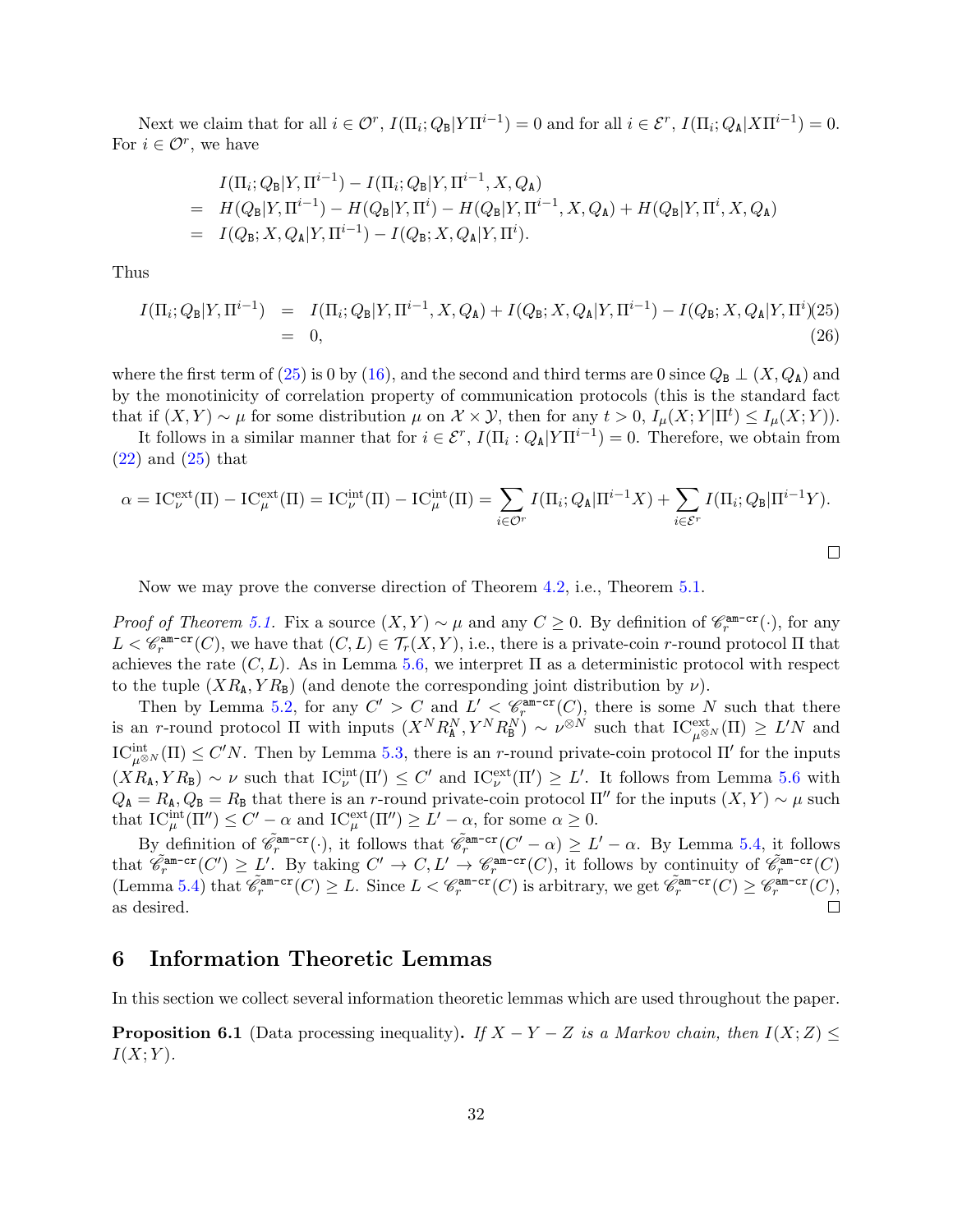<span id="page-33-0"></span>**Lemma 6.2** ( $\text{[HMO+18]}$  $\text{[HMO+18]}$  $\text{[HMO+18]}$ , Lemma 2.9). For random variables  $X, Y, Z, W$ , we have that

$$
I(X;W|Y,Z) \ge I(X;Y|W,Z) - I(X;Y|Z) \ge -I(X;W|Z).
$$

In particular,

$$
H(W) \ge I(X;Y|W,Z) - I(X;Y|Z) \ge -H(W).
$$

Proof. Using the definition of mutual information, we observe

$$
I(X;W|Y,Z) - I(X;W|Z)
$$
  
=  $H(X|Y,Z) - H(X|W,Y,Z) - H(X|Z) + H(X|W,Z)$   
=  $I(X;Y|W,Z) - I(X;Y|Z).$ 

The claimed equalities hold by non-negativity of the mutual information.

Pinsker's inequality gives an upper bound on total variation distance in terms of the KL divergence between two distributions.

**Proposition 6.3** (Pinsker's inequality). Let  $\mu, \nu$  be two distributions supported on a set X. Then

$$
\Delta(\mu,\nu) \leq \sqrt{\frac{\text{KL}(\mu||\nu)}{2}}.
$$

The following lemma implies that the entropy functional  $H(\cdot)$  is continuous on the set of distributions on a finite  $\mathcal X$  set with respect to the topology induced by total variation distance.

<span id="page-33-2"></span>**Lemma 6.4** ( $[HY10]$ , Theorem 6). Suppose  $X_1, X_2$  are random variables whose distributions are supported on a set X, and let  $\delta = \Delta(X_1, X_2)$ . If  $0 \leq \delta \leq \frac{|\mathcal{X}| - 1}{|\mathcal{X}|}$ , then

$$
|H(X_1) - H(X_2)| \le h(\delta) + \delta \log(|\mathcal{X}| - 1).
$$

Corollary [6.5](#page-33-1) derives a conditional version of Lemma [6.4.](#page-33-2)

<span id="page-33-1"></span>**Corollary 6.5.** Suppose that  $X_1, X_2$  are random variables whose distributions are supported on a set  $\mathcal{X}, Y_1, Y_2$  are random variables whose distributions are supported on a set  $\mathcal{Y},$  and that each of the pairs  $(X_1, Y_1)$  and  $(X_2, Y_2)$  are jointly distributed according to some distributions. Let  $\delta =$  $\Delta(X_1Y_1, X_2Y_2)$ . Then

$$
|H(X_1|Y_1) - H(X_2|Y_2)| \le 1 + 6\delta \log |\mathcal{X}|.
$$

*Proof.* For  $x \in \mathcal{X}, y \in \mathcal{Y}$ , write  $p_{X_1Y_1}(x, y)$  for the probability of the event  $\{X_1 = x, Y_1 = y\}$ , and similarly  $p_{X_2Y_2}(x, y), p_{Y_1}(y), p_{Y_2}(y), p_{X_1|Y_1}(x|y), p_{X_2|Y_2}(x|y)$ , and so on. For any y not in the support of  $Y_2$ , and any  $x \in \mathcal{X}$ , we will write  $p_{X_2|Y_2}(x|y) = H(X_2|Y_2 = y) = 0$  as a notational convention (and similarly for  $p_{X_1|Y_1}(x|y), H(X_1|Y_1=y)$  for y not in the support of  $Y_1$ ). Choose an arbitrary element  $x^* \in \mathcal{X}$ , and define a random variable  $\tilde{X}_2$  with support in  $\mathcal{X}$  that is jointly distributed with  $Y_1$  as follows. For y in the support of  $Y_2$ , let  $p_{\tilde{X}_2|Y_1}(x|y) = p_{X_2|Y_2}(x|y)$ , for  $x \in \mathcal{X}$ . For y not in the support of  $Y_2$ , let  $p_{\tilde{X}_2|Y_1}(\cdot|y)$  have all its mass on  $x^* \in \mathcal{X}$ .

 $\Box$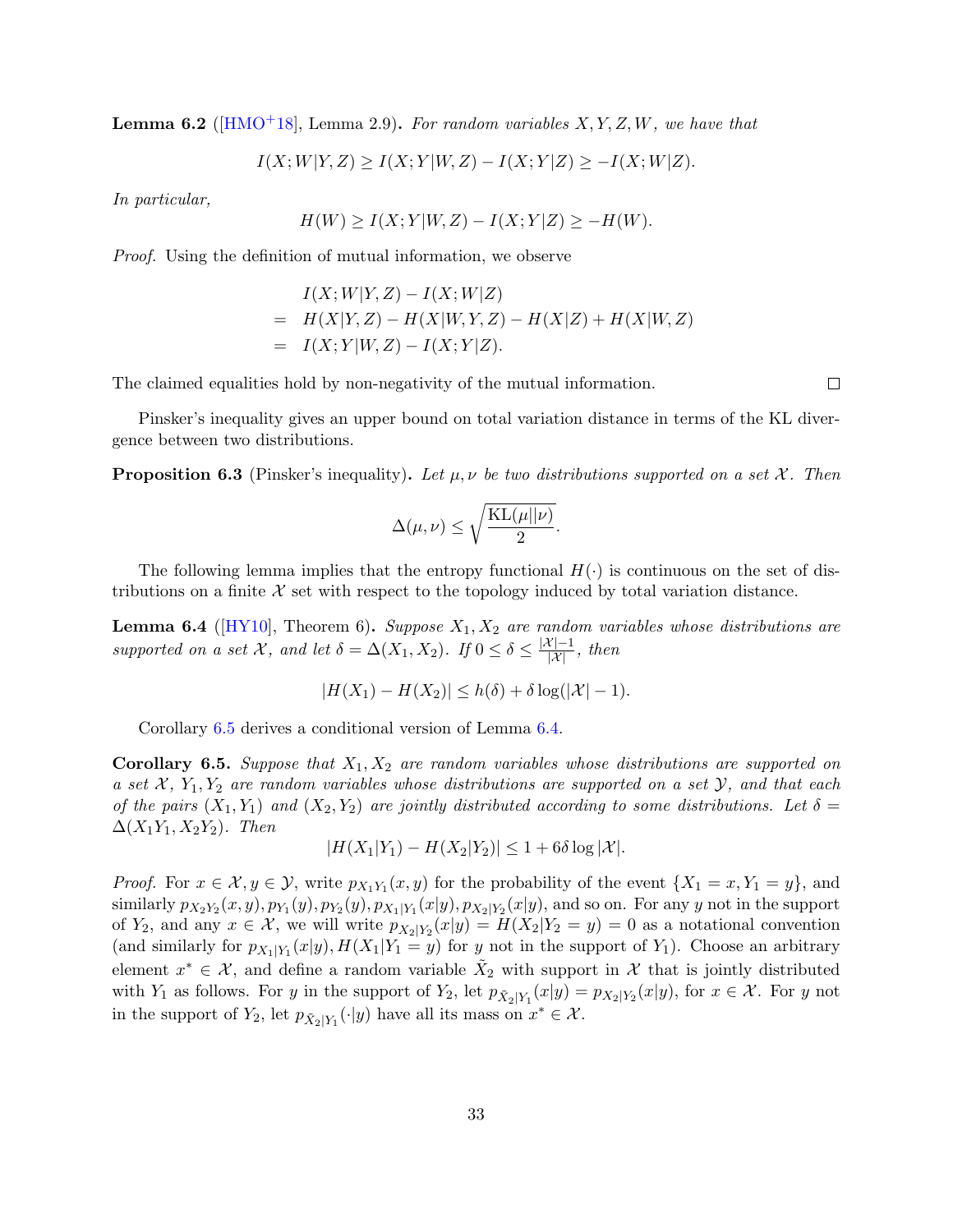By the data processing inequality,  $\Delta(Y_1, Y_2) \leq \delta$ , so

$$
\Delta(X_1Y_1, X_2Y_2) = \frac{1}{2} \sum_{x \in \mathcal{X}, y \in \mathcal{Y}} |p_{X_1Y_1}(x, y) - p_{X_2Y_2}(x, y)|
$$
  
\n
$$
= \frac{1}{2} \sum_{x \in \mathcal{X}, y \in \mathcal{Y}} |p_{X_1|Y_1}(x|y)p_{Y_1}(y) - p_{X_2|Y_2}(x|y)p_{Y_2}(y)|
$$
  
\n
$$
= \frac{1}{2} \sum_{x \in \mathcal{X}, y \in \mathcal{Y}} |p_{X_1|Y_1}(x|y)p_{Y_1}(y) - p_{\tilde{X}_2|Y_1}(x|y)p_{Y_2}(y)|
$$
  
\n
$$
\geq \frac{1}{2} \sum_{x \in \mathcal{X}, y \in \mathcal{Y}} p_{Y_1}(y)|p_{X_1|Y_1}(x|y) - p_{\tilde{X}_2|Y_1}(x|y)| - \frac{1}{2} \sum_{x \in \mathcal{X}, y \in \mathcal{Y}} |p_{Y_1}(y) - p_{Y_2}(y)| \cdot p_{\tilde{X}_2|Y_1}(x|y)
$$
  
\n
$$
\geq -\delta + \frac{1}{2} \sum_{x \in \mathcal{X}, y \in \mathcal{Y}} p_{Y_1}(y) \cdot |p_{X_1|Y_1}(x|y) - p_{\tilde{X}_2|Y_1}(x|y)|,
$$

For  $y \in \mathcal{Y}$ , write  $\delta_y = \frac{1}{2}$  $\frac{1}{2} \sum_{x \in \mathcal{X}} |p_{X_1|Y_1}(x|y) - p_{\tilde{X}_2|Y_1}(x|y)|$ , so that the above gives  $\mathbb{E}_{y \sim Y_1}[\delta_y] \leq 2\delta$ . Next, notice that by Hölder's inequality,

$$
|H(X_1|Y_1) - H(X_2|Y_2)| = |\mathbb{E}_{y_1 \sim Y_1} [H(X_1|Y_1 = y_1)] - \mathbb{E}_{y_2 \sim Y_2} [H(X_2|Y_2 = y_2)]|
$$
  
\n
$$
\leq \left| \sum_{y_1 \in \mathcal{Y}} p_{Y_1}(y_1) (H(X_1|Y_1 = y_1) - H(X_2|Y_2 = y_1)) \right| + 2\delta \cdot \log |\mathcal{X}|
$$
  
\n
$$
= \left| \sum_{y_1 \in \mathcal{Y}} p_{Y_1}(y_1) (H(X_1|Y_1 = y_1) - H(\tilde{X}_2|Y_1 = y_1)) \right| + 2\delta \cdot \log |\mathcal{X}|
$$
  
\n
$$
\leq \mathbb{E}_{y_1 \sim Y_1} [H(X_1|Y_1 = y_1) - H(\tilde{X}_2|Y_1 = y_1)] + 2\delta \log |\mathcal{X}|.
$$

For each  $y \in \text{supp}(Y_1)$ , we have from Lemma [6.4](#page-33-2) that  $|H(X_1|Y_1 = y) - H(\tilde{X}_2|Y_1 = y)| \le h(\delta_y) +$  $\delta_y \log |\mathcal{X}|$  as long as  $\delta_y \leq \frac{|\mathcal{X}| - 1}{|\mathcal{X}|}$ , which happens with probability at least  $1 - 4\delta$  by Markov's inequality. Thus,

$$
|H(X_1|Y_1) - H(X_2|Y_2)| \leq \mathbb{E}_{y \sim Y_1} [h(\delta_y) + \delta_y \log |\mathcal{X}|] + 4\delta \log |\mathcal{X}|
$$
  

$$
\leq 1 + 6\delta \log |\mathcal{X}|.
$$

# 7 Acknowledgements

We are grateful to Badih Ghazi for useful discussions and to Salil Vadhan for helpful comments on an earlier version of this work. N.G. would like to thank Venkat Anantharam for an insightful conversation.

## <span id="page-34-0"></span>A Non-amortized CRG

As opposed to Definition [2.3,](#page-7-0) much of the literature on the non-amortized CRG problem [\[BM11,](#page-37-5) [CGMS17,](#page-37-0) [GR16,](#page-38-8) [GJ18\]](#page-38-4) has used the following definition, which only guarantees that the agreed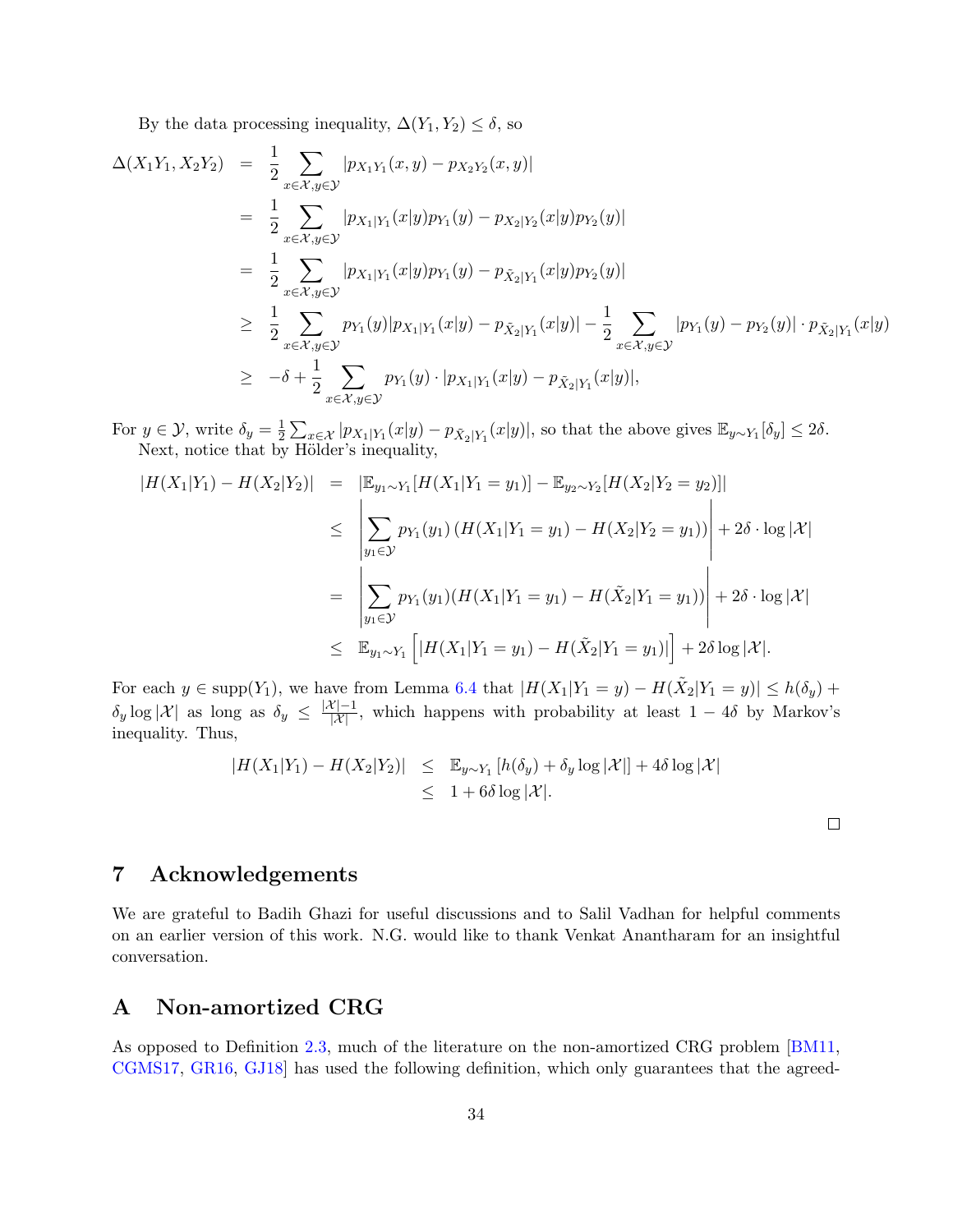upon key is "close to uniform over a set of size  $2^{L}$ ", in the sense that it has min-entropy at least L:

<span id="page-35-0"></span>**Definition A.1** (Non-amortized CRG (alternate definition to Definition [2.3\)](#page-7-0)). For  $r, C \in \mathbb{N}$ , and  $L, \epsilon \in \mathbb{R}_{\geq 0}$ , we say that the tuple  $(C, L, \epsilon)$  is r-quasi-achievable from the source  $\nu$  (for CRG) if there is some  $N \in \mathbb{N}$  and an r-round protocol  $\Pi$  with private randomness that takes as input  $(X^N, Y^N) \sim \nu^{\otimes N}$ , such that at the end of  $\Pi$ , Alice and Bob output keys  $K_A, K_B \in \mathcal{K}$ , given by deterministic functions  $K_{\mathbf{A}} = K_{\mathbf{A}}(X^N, R_{\mathbf{A}}, \Pi^r), K_{\mathbf{B}} = K_{\mathbf{B}}(Y^N, R_{\mathbf{B}}, \Pi^r),$  such that:

- 1.  $CC(\Pi) \leq C$ .
- 2. min $\{H_{\infty}(K_{\mathbf{A}}), H_{\infty}(K_{\mathbf{B}})\}\geq L$ .
- 3.  $\mathbb{P}_{\nu}[K_{\mathbf{A}} = K_{\mathbf{B}}] \geq 1 \epsilon.$

It is instructive to consider what would result if we were to change the second item in Definition [A.1](#page-35-0) to the requirement that  $\min\{H(K_{\rm A}), H(K_{\rm B})\}\geq L$ : for any  $L, \epsilon > 0$  and any source  $\mu$ , the tuple  $(1, L, \epsilon)$  would be 1-achievable from the source  $\mu$ . In other words, under this alternative definition, Alice and Bob would be able to generate arbitrarily large amounts of common randomness with only 1 bit of communication. To see this claim, consider the protocol where Alice uses private randomness to generate a random bit  $B \in \{0,1\}$  that is 1 with probability  $\epsilon$ , and 0 otherwise. Alice then sends B to Bob. Then the keys, which are elements of  $\mathcal{K} := \{0,1\}^{\lceil L/\epsilon \rceil}$ , are given as follows: if  $B = 0$ , then Alice and Bob both output the string of all 0s as the key. If  $B = 1$ , then Alice and Bob each use private randomness to choose a random element of  $K$ , and output their respective elements as  $K_A$ ,  $K_B$ , respectively. The probability of agreement is at least  $1 - \epsilon$  (as Alice and Bob agree whenever  $B = 0$ , and the entropy of each of  $K_A$ ,  $K_B$  is at least  $\epsilon \cdot [L/\epsilon] \geq L$ .

Next we verify the simple fact that Definitions [2.3](#page-7-0) and [A.1](#page-35-0) are essentially equivalent:

#### Proposition A.1. The following two statements hold:

- Suppose that  $\Pi$  is an r-round protocol that achieves the tuple  $(C, L, \epsilon)$  according to Definition [2.3,](#page-7-0) for some  $r, C, L, \epsilon$ . Then there is an r-round protocol  $\Pi'$  that quasi-achieves the tuple  $(C, L, 3\epsilon)$  in the sense of Definition [A.1.](#page-35-0)
- Suppose that  $\Pi$  is an r-round protocol that quasi-achieves the tuple  $(C, L, \epsilon)$  according to Definition [A.1,](#page-35-0) for some r, C, L,  $\epsilon$ . Then for any  $\delta > 0$ , there is an r-round protocol  $\Pi'$  that achieves the tuple  $(C, |L - 2 \log 1/\delta|, \epsilon + \delta)$  in the sen of Definition [2.3.](#page-7-0)

*Proof.* First suppose that  $\Pi$  is an r-round protocol achieving the tuple  $(C, L, \epsilon)$  in the sense of Definition [2.3.](#page-7-0) Definition [2.3](#page-7-0) gives that if  $K_A, K_B$  denote the parties' keys from the protocol  $\Pi$ , and if K denotes a uniformly distributed key on K, a set of size at least  $2^L$ , then  $\Delta(K_A, K) \leq \epsilon$ and  $\Delta(K_{\mathbf{B}}, K) \leq \epsilon$ . Therefore, there are randomized functions  $g_{\mathbf{A}} : \mathcal{K} \to \mathcal{K}$  and  $g_{\mathbf{B}} : \mathcal{K} \to \mathcal{K}$  such that  $g_{\mathbf{A}}(K_{\mathbf{A}})$  and  $g_{\mathbf{B}}(K_{\mathbf{B}})$  are distributed uniformly on K, and such that  $\mathbb{P}[K_{\mathbf{A}} \neq g_{\mathbf{A}}(K_{\mathbf{A}})] \leq \epsilon$  and  $\mathbb{P}[K_{\text{B}} \neq g_{\text{B}}(K_{\text{B}})] \leq \epsilon$ . By the union bound, it follows that  $\mathbb{P}[g_{\text{A}}(K_{\text{A}}) \neq g_{\text{B}}(K_{\text{B}})] \leq 3\epsilon$ . Certainly  $H_{\infty}(g_{\mathbf{A}}(K_{\mathbf{A}})) = H_{\infty}(g_{\mathbf{B}}(K_{\mathbf{B}})) = L$ . Therefore, the protocol  $\Pi'$  in which Alice and Bob run  $\Pi$  but then output  $g_{\rm A}(K_{\rm A}), g_{\rm B}(K_{\rm B})$  as their keys, respectively, quasi-achieves the tuple  $(C, L, 3\epsilon)$  in the sense of Definition [A.1.](#page-35-0)

Next suppose that  $\Pi$  is an r-round protocol that quasi-achieves the tuple  $(C, L, \epsilon)$  in the sense of Definition [A.1.](#page-35-0) Letting  $K_A$ ,  $K_B$  be Alice's and Bob's keys at the conclusion of  $\Pi$ , we have that  $\min\{H_{\infty}(K_{\mathbf{A}}), H_{\infty}(K_{\mathbf{B}})\}\geq L$ . We need the below lemma before continuing: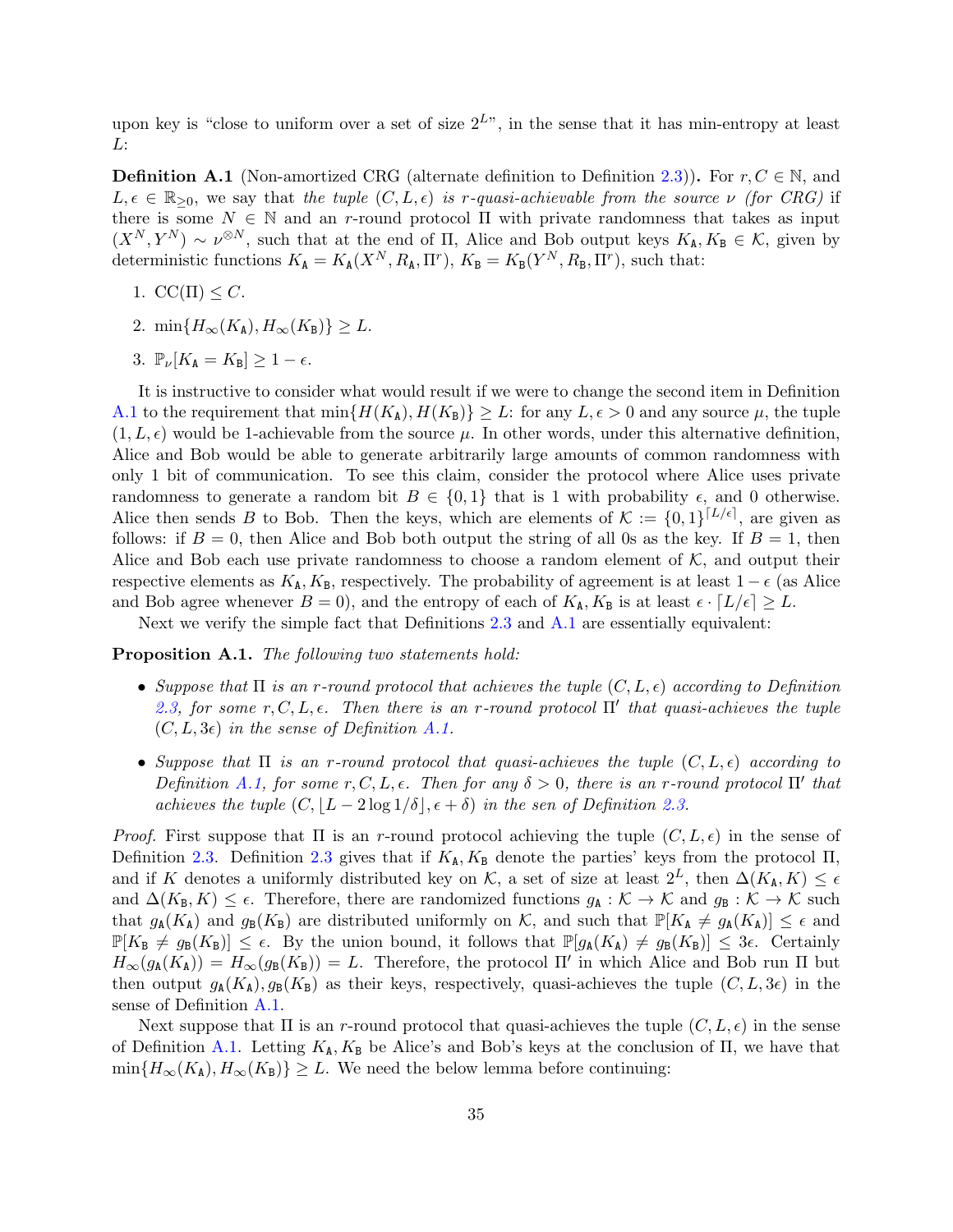<span id="page-36-7"></span>**Lemma A.2.** Suppose  $L > 0$  and  $0 < \delta < 1$ . Suppose a random variable K is distributed on a set K so that  $H_{\infty}(K) \geq L$ . Let K' be a set of size  $\lfloor 2^{L-\log 1/\delta} \rfloor = \lfloor \delta 2^L \rfloor$ . Then there is a deterministic function  $f : \mathcal{K} \to \mathcal{K}'$  such that  $H(f(K)) \geq H_{\infty}(f(K)) \geq (\log |\mathcal{K}'|) - \delta$ .

*Proof.* Pick some ordering on K, and for each  $k \in K$  according to this ordering, set  $f(k)$  to be the element in  $K'$  which has minimal probability mass assigned to it already under the distribution of  $f(K)$ . After this procedure, let  $k'_{*} \in \mathcal{K}'$  have maximum probability under the distribution of  $f(K)$ , and suppose the last  $k \in K$  for which we set  $f(k) = k'$  is denoted  $k_*$ . It must be the case that  $\mathbb{P}[K \in \{k \in \mathcal{K} : k \neq k_*, f(k) = k'_*\}] \leq 1/|\mathcal{K}'|$  since before setting  $f(k) = k'_*$  we had that  $k'_*$ had minimal probability mass under all  $k' \in \mathcal{K}'$ . Since  $\mathbb{P}[K = k_*] \leq 2^{-L} \leq \delta/|\mathcal{K}'|$ , it follows that  $\mathbb{P}[f(K) = k'_*] \leq (1+\delta)/|\mathcal{K}'|$ , and so  $H_{\infty}(f(K)) \geq (\log |\mathcal{K}'|) - \log(1+\delta) \geq (\log |\mathcal{K}'|) - \delta$ .  $\Box$ 

Let K' be a set of size  $|2^{L-\log 1/\delta}|$ , as in Lemma [A.2.](#page-36-7) Notice that  $|K'| \geq 2^{\lfloor L-\log 1/\delta \rfloor}$ . By Lemma [A.2,](#page-36-7) there is a deterministic function,  $f_{\mathbf{A}} : \mathcal{K} \to \mathcal{K}'$  such that  $H(f_{\mathbf{A}}(K_{\mathbf{A}})) \geq |\mathcal{K}'| - \delta$ . By Pinsker's inequality, it follows that if  $K'$  denotes the random variable that is uniformly distributed on K', then  $\Delta(K', f_{\mathbf{A}}(K_{\mathbf{A}})) \leq \sqrt{\delta/2}$ . In particular, there is a coupling of  $K', f_{\mathbf{A}}(K_{\mathbf{A}})$  such that  $\mathbb{P}[K' \neq f_{\mathbf{A}}(K_{\mathbf{A}})] \leq \sqrt{\delta/2}$ . Now, the protocol  $\Pi'$  proceeds as follows: Alice and Bob first simulate II, and then output  $f_{\text{A}}(K_{\text{A}})$  and  $f_{\text{A}}(K_{\text{B}})$  as their keys, respectively. Since  $\mathbb{P}[K_{\text{A}} \neq K_{\text{B}}]$  ≤  $\epsilon$ , we have  $\mathbb{P}[f_{\mathbf{A}}(K_{\mathbf{A}}) \neq f_{\mathbf{A}}(K_{\mathbf{B}})] \leq \epsilon$  and  $\mathbb{P}[K' \neq f_{\mathbf{A}}(K_{\mathbf{A}})] \leq \sqrt{\delta/2}$ , it follows by the union bound that  $\mathbb{P}[f_{\mathbf{A}}(K_{\mathbf{A}}) = f_{\mathbf{A}}(K_{\mathbf{B}}) = K'] \ge 1 - \epsilon - \sqrt{\delta/2}$ . It follows that  $\Pi'$  achieves the tuple  $(C, \lfloor L - \log 1/\delta \rfloor, \sqrt{\delta})$ in the sense of Definition [2.3;](#page-7-0) the statement of the proposition then follows by replacing  $\delta$  with  $\delta^2.$  $\Box$ 

### References

- <span id="page-36-0"></span>[AC93] Rudolf Ahlswede and Imre Csiszár. Common randomness in information theory and cryptography. part i: secret sharing. IEEE Transactions on Information Theory,  $39(4)$ , 1993.
- <span id="page-36-1"></span>[AC98] Rudolf Ahlswede and Imre Csiszár. Common randomness in information theory and cryptography. ii. cr capacity. Information Theory, IEEE Transactions on, 44(1):225– 240, 1998.
- <span id="page-36-4"></span>[AD89a] R. Ahlswede and G. Dueck. Identification in the presence of feedback-a discovery of new capacity formulas. IEEE Transactions on Information Theory, 35(1):30–36, January 1989.
- <span id="page-36-3"></span>[AD89b] R. Ahlswede and G. Dueck. Identification via channels. IEEE Transactions on Information Theory, 35(1):15–29, January 1989.
- <span id="page-36-2"></span>[BBB+92] Charles H Bennett, Franqois Bessette, Gilles Brassard, Louis Salvail, and John Smolin. Experimental quantum cryptography. Journal of Cryptology, 5:26, 1992.
- <span id="page-36-6"></span>[BBCR13] Boaz Barak, Mark Braverman, Xi Chen, and Anup Rao. How to compress interactive communication. SIAM Journal on Computing, 42(3):1327–1363, 2013.
- <span id="page-36-5"></span>[BBT60] David Blackwell, Leo Breiman, and A. J. Thomasian. The Capacities of Certain Channel Classes Under Random Coding. Ann. Math. Statist., 31(3):558–567, September 1960.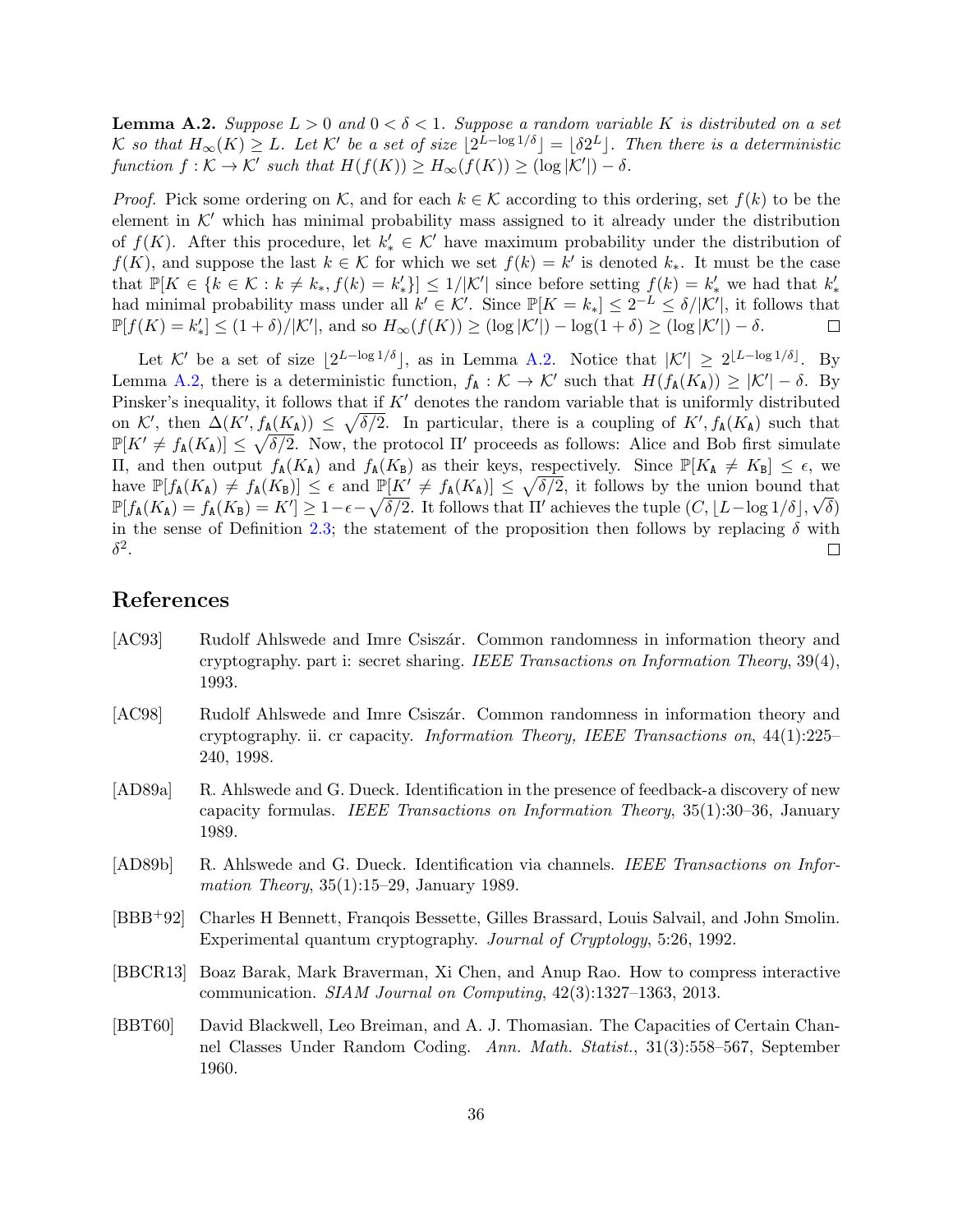- <span id="page-37-7"></span>[BGGS18] Mitali Bafna, Badih Ghazi, Noah Golowich, and Madhu Sudan. Communication-Rounds Tradeoffs for Common Randomness and Secret Key Generation. arXiv:1808.08907 [cs, math], August 2018. arXiv: 1808.08907. An extended abstract appeared in Proc. ACM-SIAM SODA 2019, pages 1861–1871.
- <span id="page-37-1"></span>[BGI14] Mohammad Bavarian, Dmitry Gavinsky, and Tsuyoshi Ito. On the role of shared randomness in simultaneous communication. In Automata, Languages, and Programming, pages 150–162. Springer, 2014.
- <span id="page-37-12"></span>[BGPW13] Mark Braverman, Ankit Garg, Denis Pankratov, and Omri Weinstein. From Information to Exact Communication. In Proceedings of the Forty-fifth Annual ACM Symposium on Theory of Computing, STOC '13, pages 151–160, New York, NY, USA, 2013. ACM.
- <span id="page-37-5"></span>[BM11] Andrej Bogdanov and Elchanan Mossel. On extracting common random bits from correlated sources. Information Theory, IEEE Transactions on, 57(10):6351–6355, 2011.
- <span id="page-37-8"></span>[BR11] Mark Braverman and Anup Rao. Information equals amortized communication. In Foundations of Computer Science (FOCS), 2011 IEEE 52nd Annual Symposium on, pages 748–757. IEEE, 2011.
- <span id="page-37-11"></span>[Bra05] Mark Braverman. On the complexity of real functions. In 46th IEEE Symposium on Foundations of Computer Science, 2005.
- <span id="page-37-13"></span>[Bra12] Mark Braverman. Interactive information complexity. In In Proceedings of the 44th annual ACM Symposium on Theory of Computing, STOC '12, pages 505–524, 2012.
- <span id="page-37-9"></span>[BRWY13] Mark Braverman, Anup Rao, Omri Weinstein, and Amir Yehudayoff. Direct product via round-preserving compression. Automata, Languages, and Programming, 7965:232– 243, 2013.
- <span id="page-37-0"></span>[CGMS17] Clément L Canonne, Venkatesan Guruswami, Raghu Meka, and Madhu Sudan. Communication with imperfectly shared randomness. IEEE Transactions on Information Theory, 63(10):6799–6818, 2017.
- <span id="page-37-10"></span>[CK81] Imre Csiszár and János Körner. *Information theory: coding theorems for discrete mem*oryless systems. Academic Press, 1981.
- <span id="page-37-6"></span>[CMN14] Siu On Chan, Elchanan Mossel, and Joe Neeman. On extracting common random bits from correlated sources on large alphabets. Information Theory, IEEE Transactions  $\textit{on}, 60(3):1630-1637, 2014.$
- <span id="page-37-2"></span>[CN91] I. Csiszar and P. Narayan. Capacity of the Gaussian arbitrarily varying channel. IEEE Transactions on Information Theory, 37(1):18–26, January 1991.
- <span id="page-37-3"></span>[CN00] Imre Csiszár and Prakash Narayan. Common randomness and secret key generation with a helper. Information Theory, IEEE Transactions on,  $46(2):344-366, 2000$ .
- <span id="page-37-4"></span>[CN04] Imre Csiszár and Prakash Narayan. Secrecy capacities for multiple terminals. IEEE Transactions on Information Theory, 50(12):3047–3061, 2004.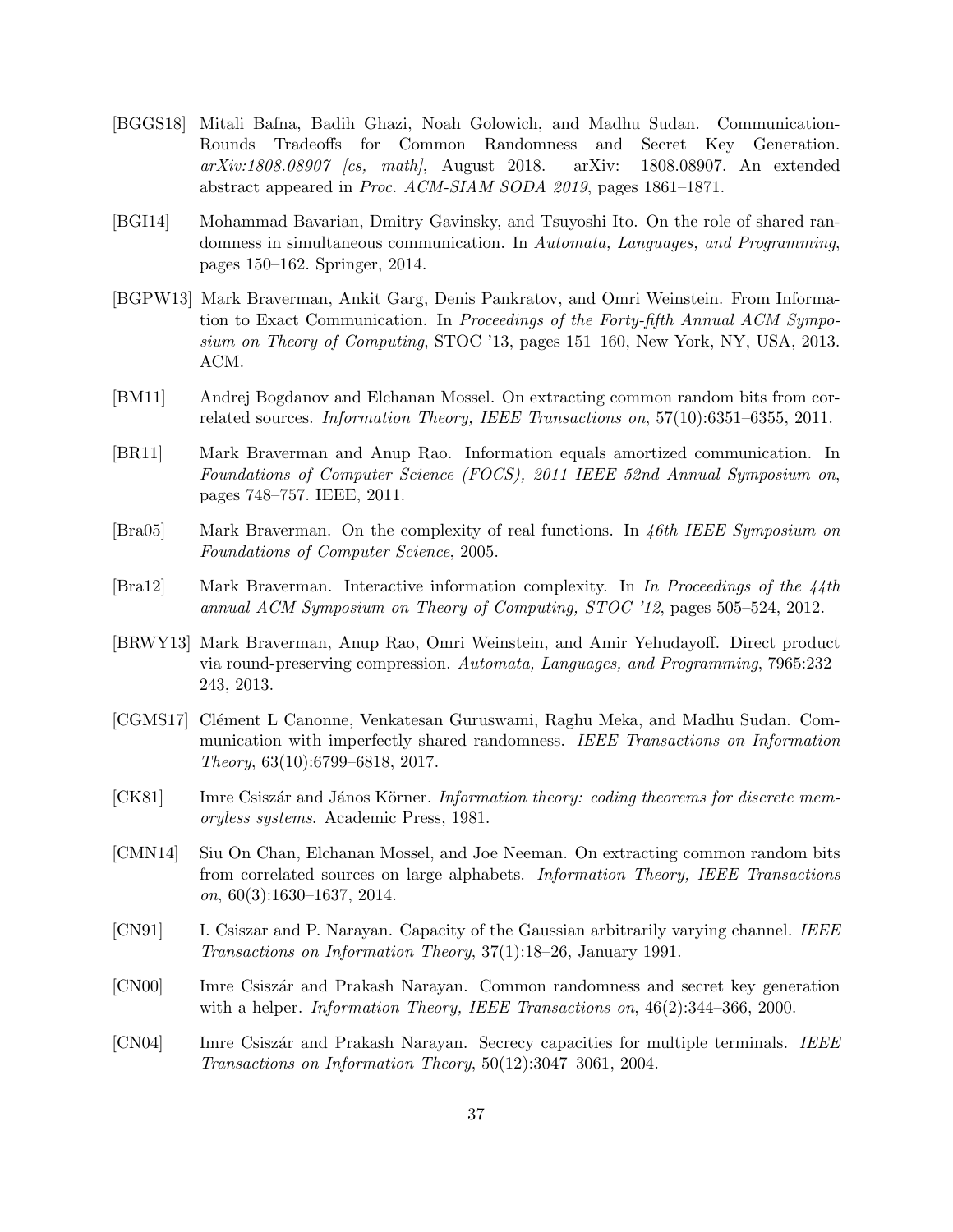- <span id="page-38-11"></span>[CSWY01] Amit Chakrabarti, Yaoyun Shi, Anthony Wirth, and Andrew Yao. Informational complexity and the direct sum problem for simultaneous message complexity. In  $42nd$  IEEE Symposium on Foundations of Computer Science, 2001, pages 270–278. IEEE, 2001.
- <span id="page-38-9"></span>[CT12] Thomas M Cover and Joy A Thomas. Elements of information theory. John Wiley & Sons, 2012.
- <span id="page-38-10"></span>[DGS84] Pavol Duris, Zvi Galil, and Georg Schnitger. Lower Bounds on Communication Complexity. In Proceedings of the Sixteenth Annual ACM Symposium on Theory of Computing, STOC '84, pages 81–91, New York, NY, USA, 1984. ACM.
- <span id="page-38-0"></span>[DH76] W. Diffie and M. Hellman. New directions in cryptography. IEEE Transactions on Information Theory, 22(6):644–654, November 1976.
- <span id="page-38-5"></span>[GA10a] A. A. Gohari and V. Anantharam. Information-Theoretic Key Agreement of Multiple Terminals—Part I. IEEE Transactions on Information Theory, 56(8):3973–3996, August 2010.
- <span id="page-38-6"></span>[GA10b] Amin Aminzadeh Gohari and Venkat Anantharam. Information-theoretic Key Agreement of Multiple Terminal: Part II: Channel Model. *IEEE Trans. Inf. Theor.*, 56(8):3997–4010, August 2010.
- <span id="page-38-4"></span>[GJ18] Badih Ghazi and TS Jayram. Resource-efficient common randomness and secret-key schemes. In Proceedings of the Twenty-Ninth Annual ACM-SIAM Symposium on Discrete Algorithms, pages 1834–1853. Society for Industrial and Applied Mathematics, 2018.
- <span id="page-38-7"></span>[GK73] Peter Gács and János Körner. Common information is far less than mutual information. Problems of Control and Information Theory, 2(2):149–162, 1973.
- <span id="page-38-2"></span>[GKS15] Badih Ghazi, Pritish Kamath, and Madhu Sudan. Communication Complexity of Permutation-Invariant Functions. arXiv:1506.00273 [cs, math], May 2015. arXiv: 1506.00273.
- <span id="page-38-8"></span>[GR16] Venkatesan Guruswami and Jaikumar Radhakrishnan. Tight bounds for communication-assisted agreement distillation. In 31st Conference on Computational Complexity, CCC 2016, May 29 to June 1, 2016, Tokyo, Japan, pages 6:1–6:17, 2016.
- <span id="page-38-3"></span>[GS17] Badih Ghazi and Madhu Sudan. The Power of Shared Randomness in Uncertain Communication.  $arXiv:1705.01082$ , May 2017.
- <span id="page-38-1"></span>[HAD+95] Richard J. Hughes, D. M. Alde, P. Dyer, G. G. Luther, G. L. Morgan, and M. Schauer. Quantum Cryptography. Contemporary Physics, 36(3), April 1995.
- <span id="page-38-13"></span>[Han03] Te Sun Han. Information-Spectrum Methods in Information Theory. Stochastic Modelling and Applied Probability. Springer-Verlag, Berlin Heidelberg, 2003.
- <span id="page-38-12"></span>[HJMR07] Prahladh Harsha, Rahul Jain, David McAllester, and Jaikumar Radhakrishnan. The Communication Complexity of Correlation. In Twenty-Second Annual IEEE Conference on Computational Complexity (CCC'07), pages 10–23, San Diego, CA, June 2007. IEEE.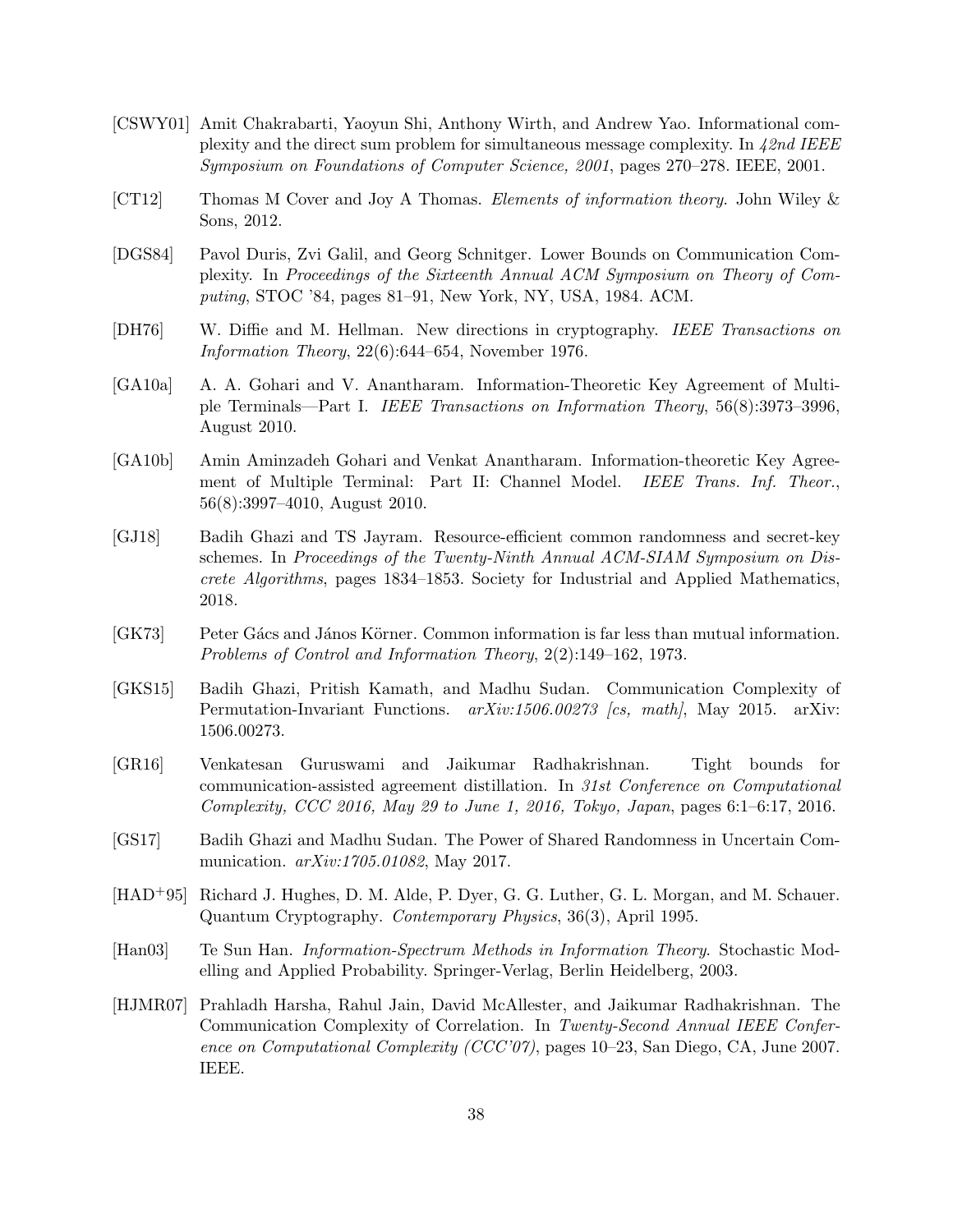- <span id="page-39-12"></span>[HMO+18] Iftach Haitner, Noam Mazor, Rotem Oshman, Omer Reingold, and Amir Yehudayoff. On the Communication Complexity of Key-Agreement Protocols. In Innovations in Theoretical Computer Science, 2018.
- <span id="page-39-13"></span>[HY10] S. W. Ho and R. W. Yeung. The Interplay Between Entropy and Variational Distance. IEEE Transactions on Information Theory, 56(12):5906–5929, December 2010.
- <span id="page-39-11"></span>[JPY12] Rahul Jain, Attile Pereszlenyi, and Penghui Yao. A direct product theorem for boundedround public-coin randomized communication complexity. In 2012 IEE Symposium on Foundations of Computer Science. IEEE, 2012.
- <span id="page-39-10"></span>[JRS03] Rahul Jain, Jaikumar Radhakrishnan, and Pranab Sen. A Direct Sum Theorem in Communication Complexity via Message Compression. In Jos C. M. Baeten, Jan Karel Lenstra, Joachim Parrow, and Gerhard J. Woeginger, editors, Automata, Languages and Programming, Lecture Notes in Computer Science, pages 300–315. Springer Berlin Heidelberg, 2003.
- <span id="page-39-3"></span>[LCV15] Jingbo Liu, Paul Cuff, and Sergio Verd´u. Secret key generation with one communicator and a one-shot converse via hypercontractivity. In 2015 IEEE International Symposium on Information Theory (ISIT), pages 710–714. IEEE, 2015.
- <span id="page-39-5"></span>[LCV17] Jingbo Liu, Paul W. Cuff, and Sergio Verdú. Secret key generation with limited interaction. IEEE Transactions on Information Theory, 63, 2017.
- <span id="page-39-4"></span>[Liu16] Jingbo Liu. Rate region for interactive key generation and common randomness generation. Manuscript, 2016.
- <span id="page-39-0"></span>[Mau91] Ueli M. Maurer. Perfect cryptographic security from partially independent channels. In Proceedings of the twenty-third annual ACM symposium on Theory of computing - STOC '91, pages 561–571, New Orleans, Louisiana, United States, 1991. ACM Press.
- <span id="page-39-1"></span>[Mau92] UeliM. Maurer. Conditionally-perfect secrecy and a provably-secure randomized cipher. Journal of Cryptology, 5(1), 1992.
- <span id="page-39-2"></span>[Mau93] Ueli M Maurer. Secret key agreement by public discussion from common information. Information Theory, IEEE Transactions on, 39(3):733–742, 1993.
- <span id="page-39-8"></span>[MI08] Nan Ma and Prakash Ishwar. Distributed Source Coding for Interactive Function Computation. arXiv:0801.0756 [cs, math], January 2008. arXiv: 0801.0756.
- <span id="page-39-6"></span>[MO05] Elchanan Mossel and Ryan O'Donnell. Coin flipping from a cosmic source: On error correction of truly random bits. Random Structures  $\mathcal{B}$  Algorithms, 26(4):418–436, 2005.
- <span id="page-39-7"></span>[MOR+06] Elchanan Mossel, Ryan O'Donnell, Oded Regev, Jeffrey E Steif, and Benny Sudakov. Non-interactive correlation distillation, inhomogeneous markov chains, and the reverse bonami-beckner inequality. Israel Journal of Mathematics, 154(1):299–336, 2006.
- <span id="page-39-9"></span>[NW93] Noam Nisan and Avi Wigderson. Rounds in communication complexity revisited. SIAM Journal on Computing, 22(1):211–219, 1993.